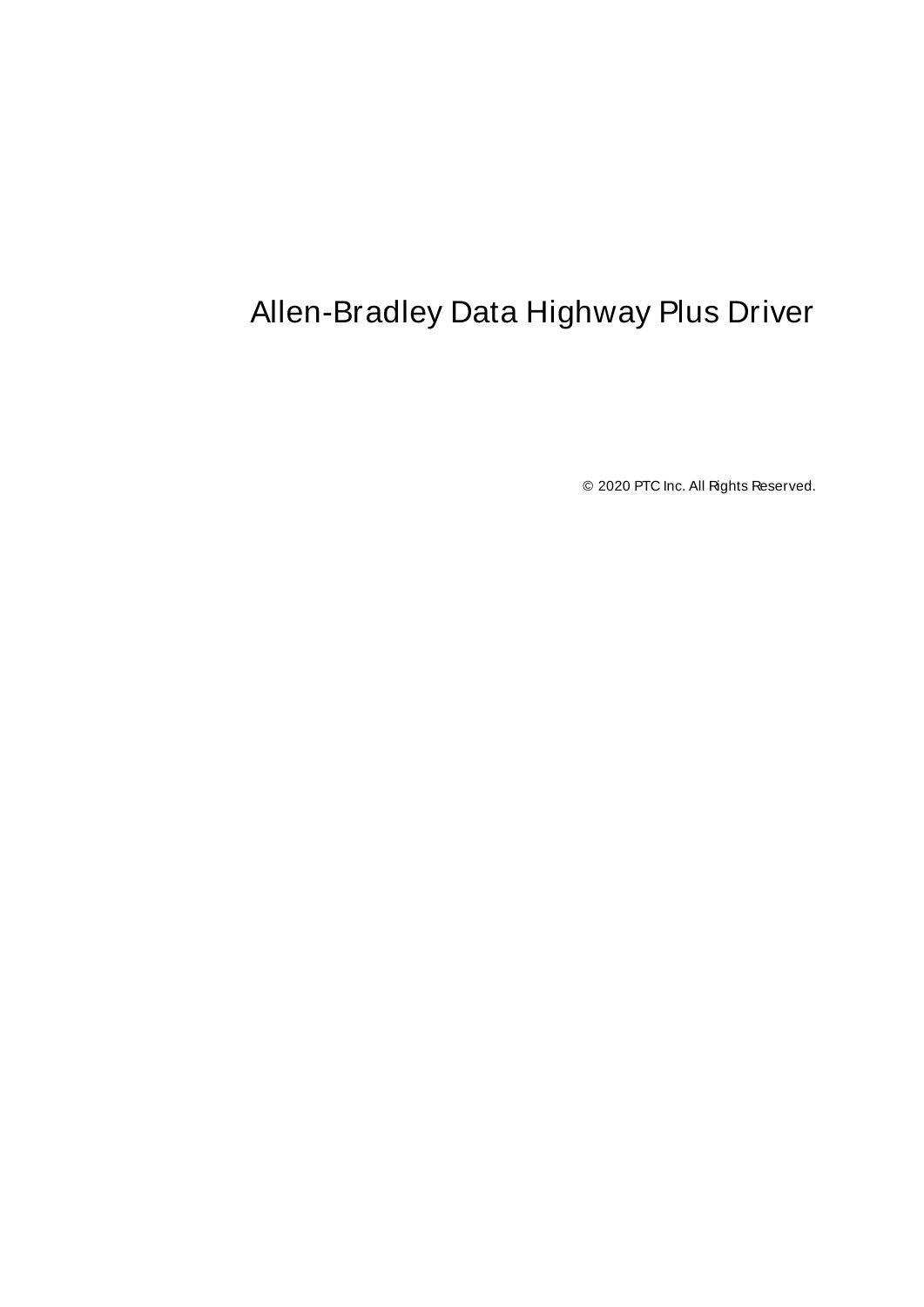## <span id="page-1-0"></span>Table of Contents

| Timer Files<br>$\ldots$ .22 |  |
|-----------------------------|--|
|                             |  |
|                             |  |
|                             |  |
|                             |  |
|                             |  |
|                             |  |
|                             |  |
|                             |  |
|                             |  |
|                             |  |
|                             |  |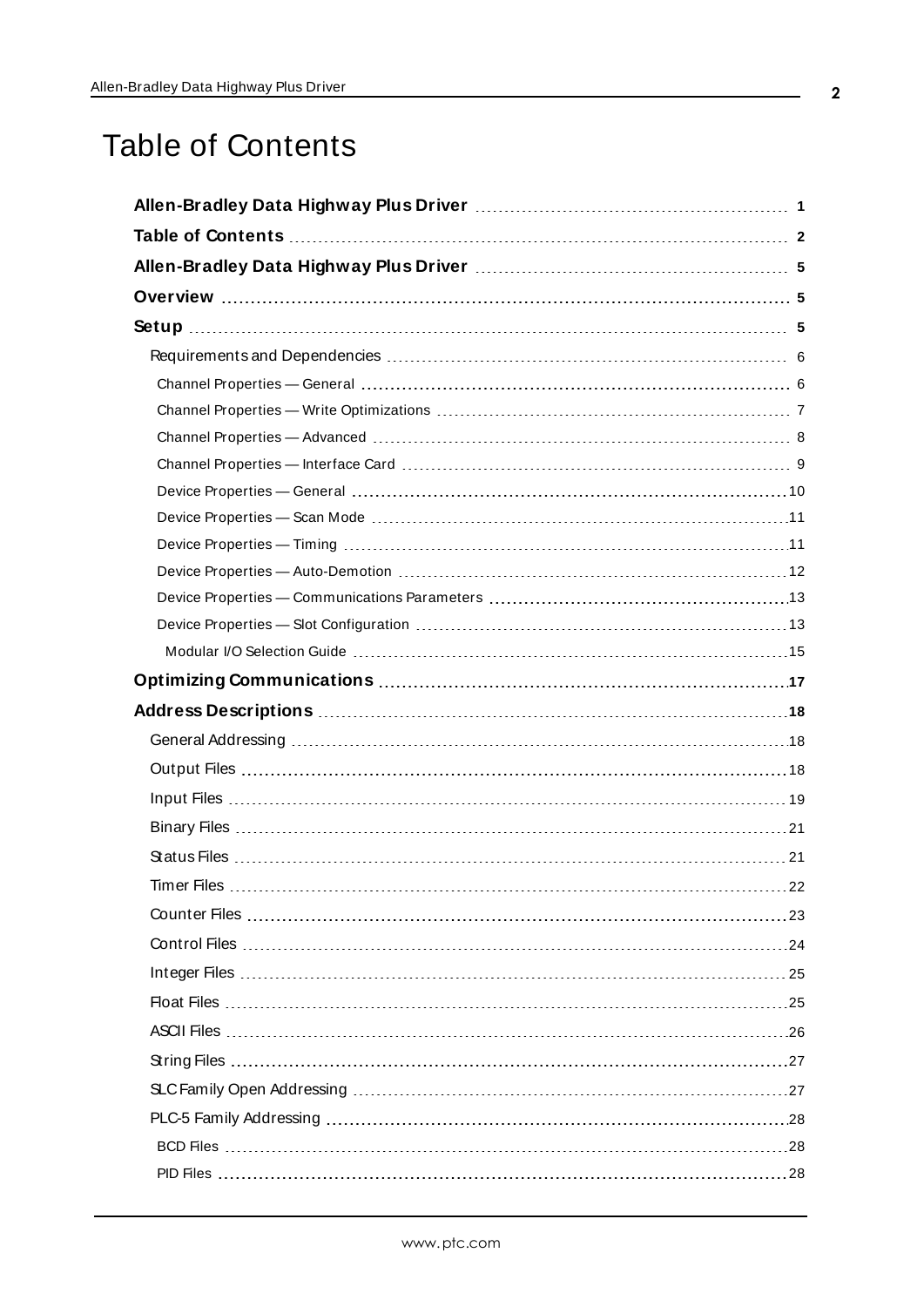| Failed to perform M16 diagnostic. The card is in 8-bit mode. Change jumper configuration to 16-                |  |
|----------------------------------------------------------------------------------------------------------------|--|
|                                                                                                                |  |
|                                                                                                                |  |
|                                                                                                                |  |
|                                                                                                                |  |
|                                                                                                                |  |
|                                                                                                                |  |
|                                                                                                                |  |
|                                                                                                                |  |
| Failed to complete diagnosis while performing M16 tests.   Card = ' <card>'. 38</card>                         |  |
| Failed to complete loading protocol while performing M16 tests.   Card = ' <card>'. 39</card>                  |  |
|                                                                                                                |  |
|                                                                                                                |  |
|                                                                                                                |  |
|                                                                                                                |  |
|                                                                                                                |  |
|                                                                                                                |  |
| Bad port/memory detected on SST card while loading module on device.   Card = ' <card>'.  41</card>            |  |
| Protocol is not reflected onto memory after being loaded on device.   Card = ' <card>'. 41</card>              |  |
| SST module could not be loaded because of a card error on device.   Card = ' <card>'.  42</card>               |  |
|                                                                                                                |  |
|                                                                                                                |  |
| Failed to clear dual port memory while performing functionality test for device.   Card = ' <card>'. 42</card> |  |
| Failed to remove device from channel map.   Channel ID = <channel>, Card = '<card>'. 43</card></channel>       |  |
| Failed to add device to channel map.   Channel ID = <channel>, Card = '<card>'.  43</card></channel>           |  |
| Failed to locate PKTXChannel for device.   PKTXChannel = <channel>, Card = '<card>'. 43</card></channel>       |  |
|                                                                                                                |  |
| Unable to read block from device. Frame received contains errors.   Block start address =                      |  |

<u> 1989 - Johann Barn, mars eta bainar e</u>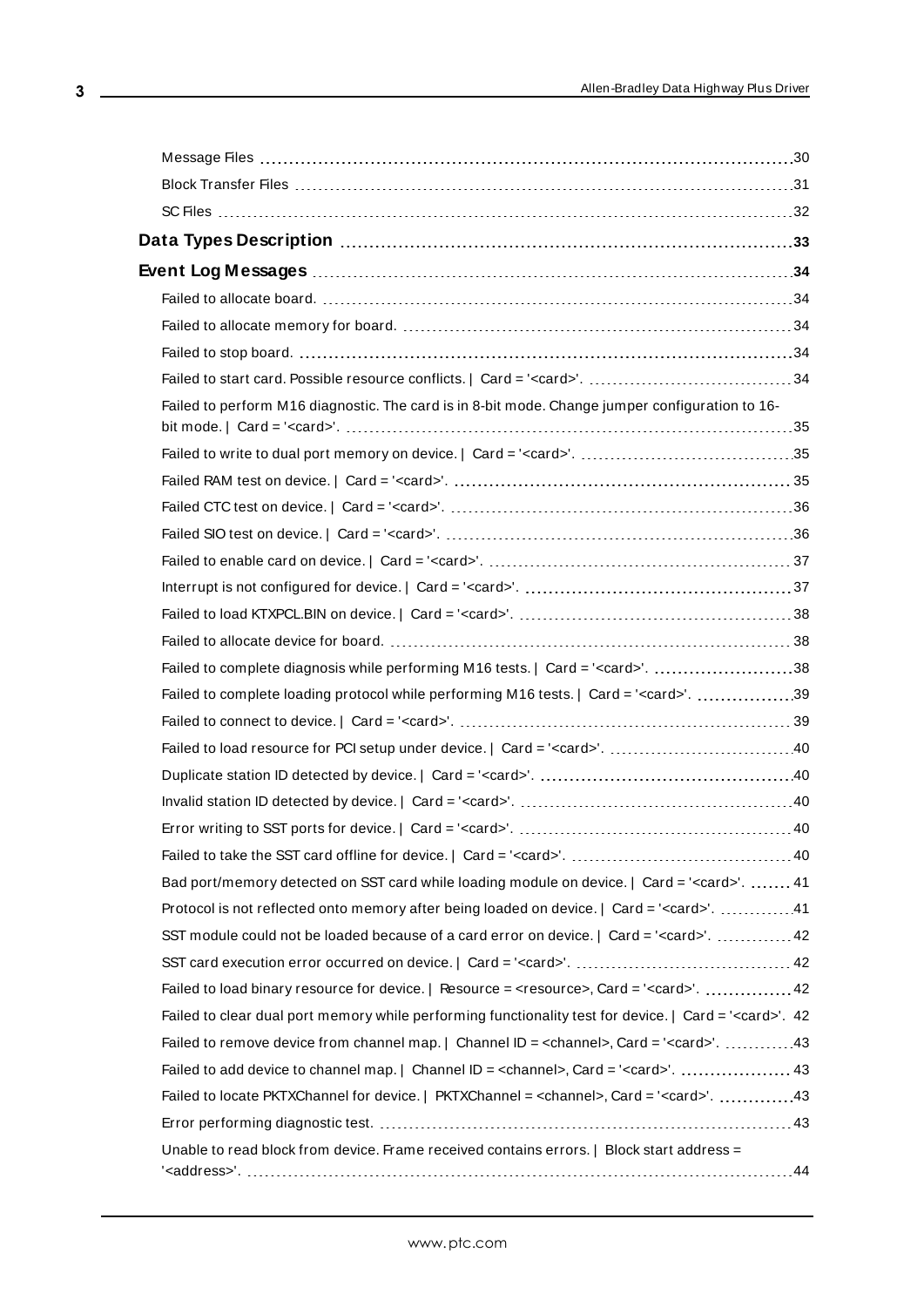| Unable to read block from device. Block deactivated.   Block start address = ' <address>', Status</address>         |  |
|---------------------------------------------------------------------------------------------------------------------|--|
| $code = code>, Extended status code = .      44$                                                                    |  |
| Unable to write to address on device. Frame received contains errors.   Tag address =                               |  |
| Unable to read block from device. $ $ Block start address = $\leq$ address>', Status code = $\leq$ code>,           |  |
| Unable to write to address on device. $ $ Tag address = ' <address>', Status code = <code>, Exten-</code></address> |  |
| Unable to read block from device.   Block start address = ' <address>', Status code = <code>. 46</code></address>   |  |
| Unable to write to address on device. $ $ Tag address = ' <address>', Status code = <code>. 46</code></address>     |  |
| The XML file contains an invalid network value for card type. Setting default network.  46                          |  |
|                                                                                                                     |  |
|                                                                                                                     |  |
|                                                                                                                     |  |
|                                                                                                                     |  |
|                                                                                                                     |  |
|                                                                                                                     |  |
| Loading AB DH+ protocol on PKTXChannel of device.   PKTXChannel = <channel>, Card = '<card>'.47</card></channel>    |  |
| AB DH+ protocol load on PKTXChannel of device completed.   PKTXChannel = <channel>, Card =</channel>                |  |
|                                                                                                                     |  |
| All matching channels have been updated with the new configured properties.  47                                     |  |
|                                                                                                                     |  |
|                                                                                                                     |  |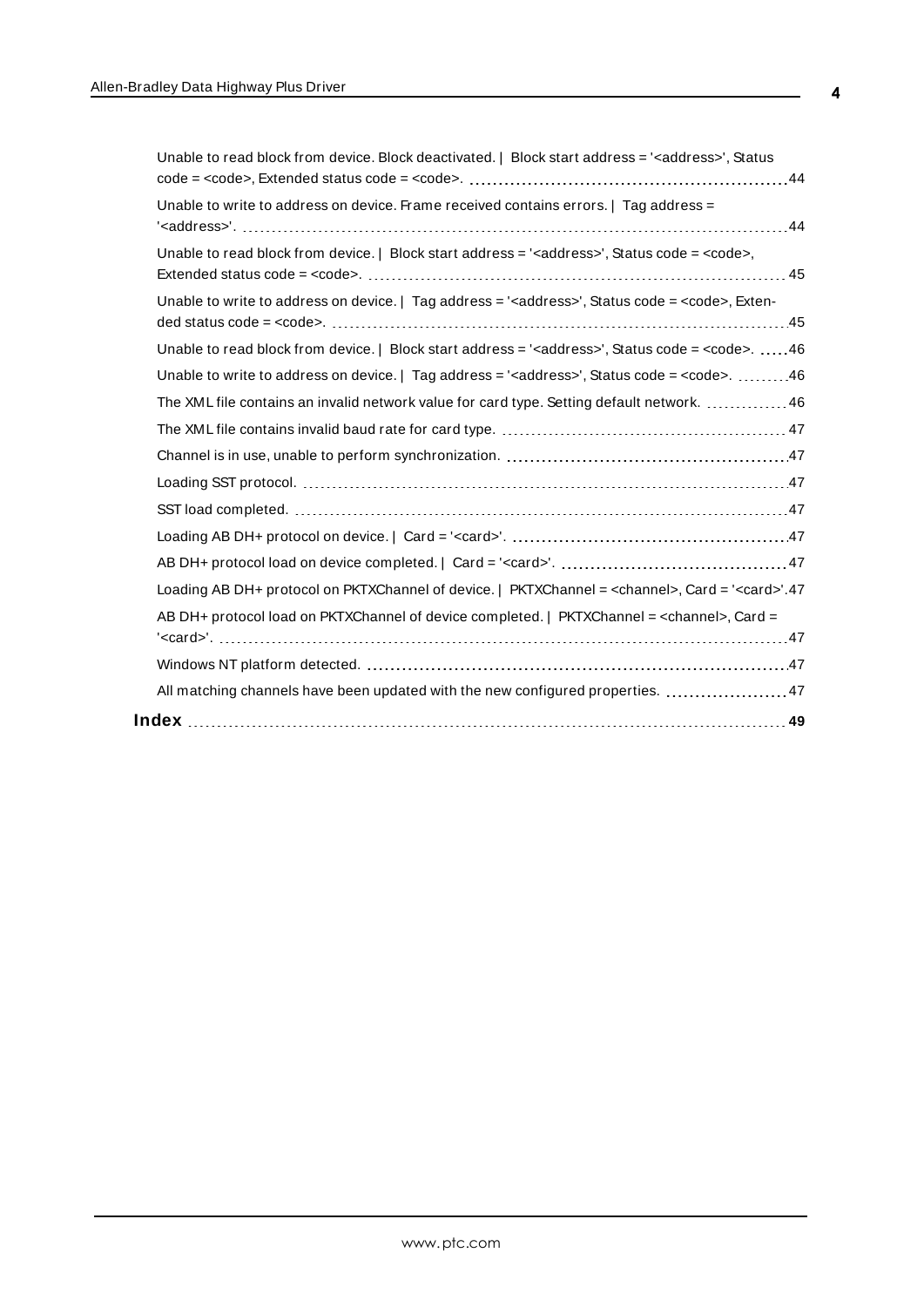### <span id="page-4-0"></span>**Allen-Bradley Data Highway Plus Driver**

Help version 1.072

#### **CONTENTS**

#### **[Overview](#page-4-1)**

What is the Allen-Bradley Data Highway Plus Driver?

#### **[Channel](#page-8-0) Setup**

How do I configure a channel for use with specific cards?

#### **[Device](#page-9-0) Setup**

How do I configure a device for use with this driver?

#### **Optimizing [Communications](#page-16-0)** How do I get the best performance from this driver?

**Data Types [Description](#page-32-0)** What data types are supported by this driver?

#### **Address [Descriptions](#page-17-0)** How do I address a data location on an Allen-Bradley DH+ device?

#### **Event Log [M essages](#page-33-1)**

What messages are produced by the driver?

#### <span id="page-4-1"></span>**Overview**

The Allen-Bradley Data Highway Plus Driver provides a reliable way to connect Allen-Bradley DH+ devices to client applications; including HMI, SCADA, Historian, MES, ERP, and countless custom applications.

This driver supports the Allen Bradley SLC family and PLC5-series PLCs, excluding the PLC5/250 series. Address ranges are open to support future models of these series of PLCs.

#### <span id="page-4-2"></span>**Setup**

#### **Channel and Device Limits**

The maximum number of channels supported by this driver is 100. The maximum number of devices supported by this driver is 1024 per channel.

#### **See Also**:

- <sup>l</sup> **External [Dependencies](#page-5-0)**
- <sup>l</sup> Technical and **[knowledge](https://www.kepware.com/support/knowledge-base/default.asp) base articles** available online discuss appropriate settings for a variety of hardware configurations.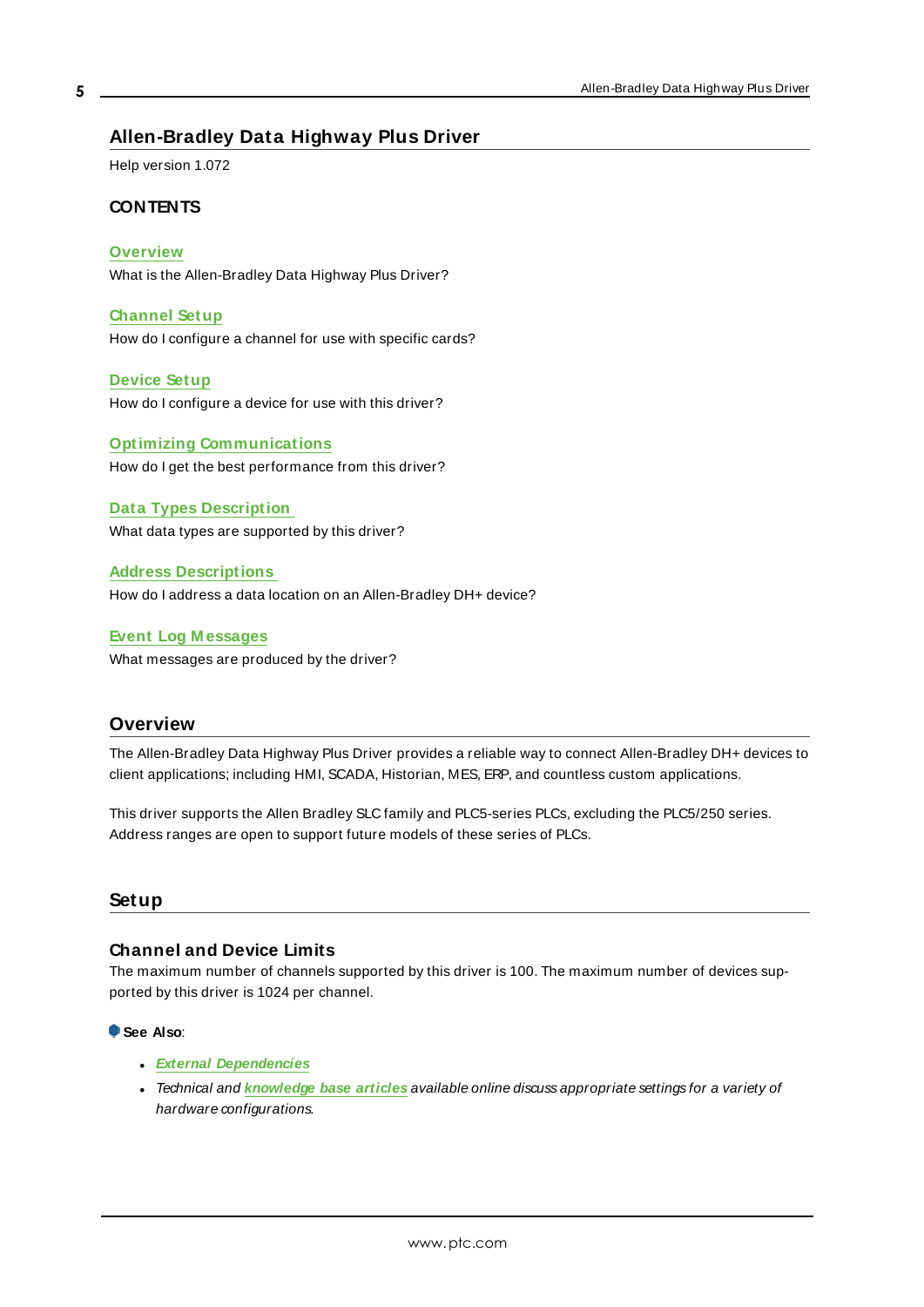#### <span id="page-5-0"></span>**Requirements and Dependencies**

#### **System Restrictions**

The Allen-Bradley Data Highway Plus Driver does not work on 64-bit operating systems.

#### **Supported Devices**

SLC Family processors PLC5 series excluding the PLC5/250 series **Tip**: Address ranges have been opened up in the driver to allow for new devices. The driver may support a device even if it is not listed above.

#### **Communication Protocol**

Allen-Bradley DH+/DH-485

#### **Supported Network Cards**

This driver requires an interface card by Allen-Bradley or S-STechnologies (SST). AB 1784-KT AB 1784-KTX(D) AB 1784-PKTX AB-1784-PKTX(D) AB 1784-PCMK/B AB 1784-U2DHP USB SST 5136-SD-ISA SST 5136-SD-PCI and SST 5136-DHP-PCI

#### **Supported Networks**

Data Highway Plus (DH+) Data Highway-485 (DH-485)

<span id="page-5-1"></span>**Note:** Data Highway-485 (DH-485) is only applicable to Allen-Bradley cards.

#### **Channel Properties — General**

This server supports the use of simultaneous multiple communications drivers. Each protocol or driver used in a server project is called a channel. A server project may consist of many channels with the same communications driver or with unique communications drivers. A channel acts as the basic building block of an OPC link. This group is used to specify general channel properties, such as the identification attributes and operating mode.

| Property Groups            | <b>Identification</b><br>$\blacksquare$ |                |
|----------------------------|-----------------------------------------|----------------|
| General                    | Name                                    |                |
|                            | Description                             |                |
| <b>Write Optimizations</b> | Driver                                  |                |
| Advanced                   | Diagnostics<br>$=$                      |                |
|                            | <b>Diagnostics Capture</b>              | <b>Disable</b> |

### **Identification**

**Name**: User-defined identity of this channel. In each server project, each channel name must be unique. Although names can be up to 256 characters, some client applications have a limited display window when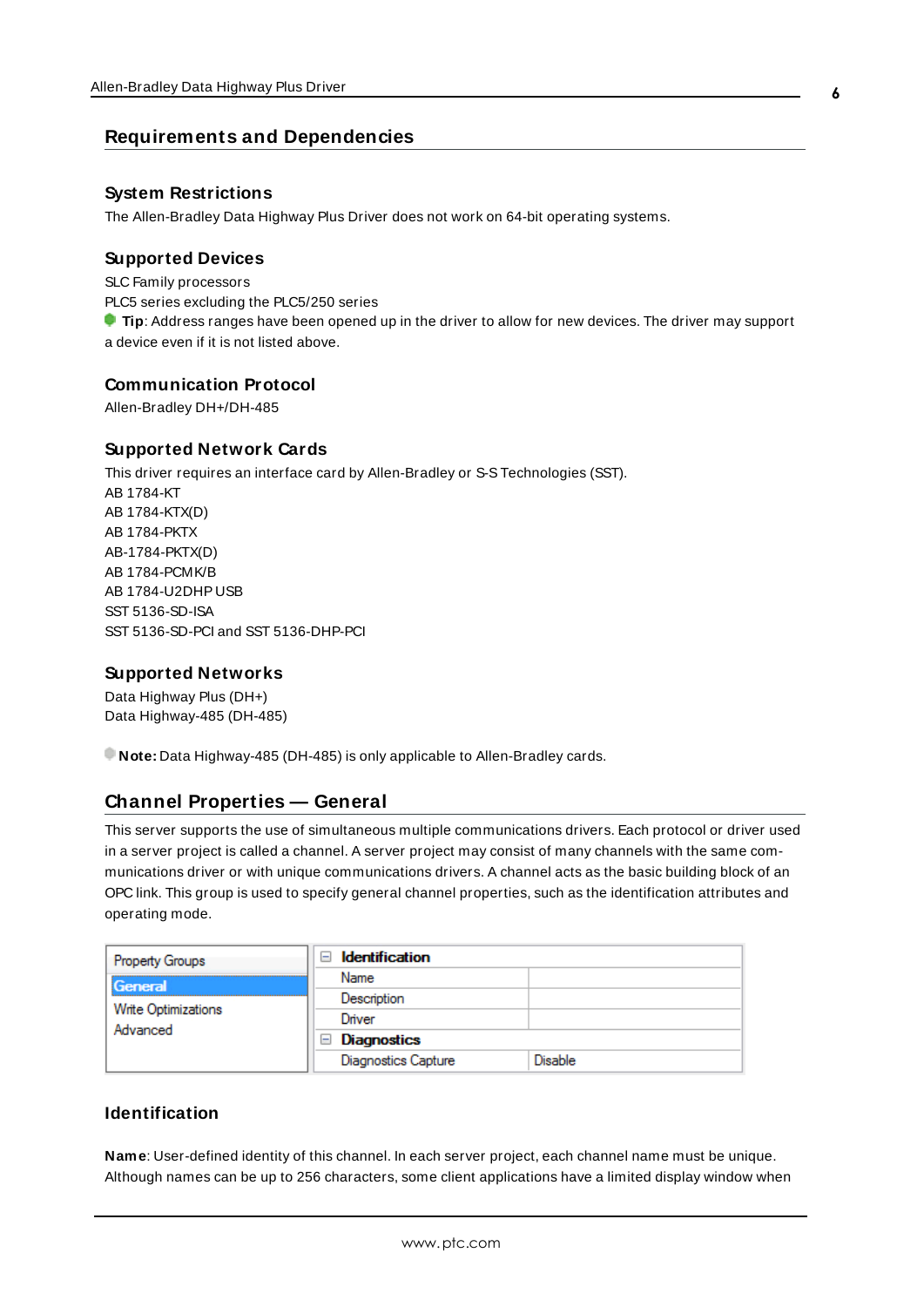browsing the OPC server's tag space. The channel name is part of the OPC browser information. The property is required for creating a channel.

For information on reserved characters, refer to "How To... Properly Name a Channel, Device, Tag, and Tag Group" in the server help.

**Description**: User-defined information about this channel.

Many of these properties, including Description, have an associated system tag.

**Driver**: Selected protocol / driver for this channel. This property specifies the device driver that was selected during channel creation. It is a disabled setting in the channel properties. The property is required for creating a channel.

**Note**: With the server's online full-time operation, these properties can be changed at any time. This includes changing the channel name to prevent clients from registering data with the server. If a client has already acquired an item from the server before the channel name is changed, the items are unaffected. If, after the channel name has been changed, the client application releases the item and attempts to reacquire using the old channel name, the item is not accepted. With this in mind, changes to the properties should not be made once a large client application has been developed. Utilize the User Manager to prevent operators from changing properties and restrict access rights to server features.

#### **Diagnostics**

**Diagnostics Capture**: When enabled, this option makes the channel's diagnostic information available to OPC applications. Because the server's diagnostic features require a minimal amount of overhead processing, it is recommended that they be utilized when needed and disabled when not. The default is disabled.

**Note:** This property is not available if the driver does not support diagnostics.

<span id="page-6-0"></span>For more information, refer to "Communication Diagnostics" and "Statistics Tags" in the server help.

### **Channel Properties — Write Optimizations**

As with any server, writing data to the device may be the application's most important aspect. The server intends to ensure that the data written from the client application gets to the device on time. Given this goal, the server provides optimization properties that can be used to meet specific needs or improve application responsiveness.

| <b>Property Groups</b>     | $\Box$ Write Optimizations |                                      |
|----------------------------|----------------------------|--------------------------------------|
| General                    | <b>Optimization Method</b> | Write Only Latest Value for All Tags |
|                            | Duty Cycle                 |                                      |
| <b>Write Optimizations</b> |                            |                                      |

#### **Write Optimizations**

**Optimization Method**: Controls how write data is passed to the underlying communications driver. The options are:

<sup>l</sup> **Write All Values for All Tags**: This option forces the server to attempt to write every value to the controller. In this mode, the server continues to gather write requests and add them to the server's internal write queue. The server processes the write queue and attempts to empty it by writing data to the device as quickly as possible. This mode ensures that everything written from the client applications is sent to the target device. This mode should be selected if the write operation order or the write item's content must uniquely be seen at the target device.

**7**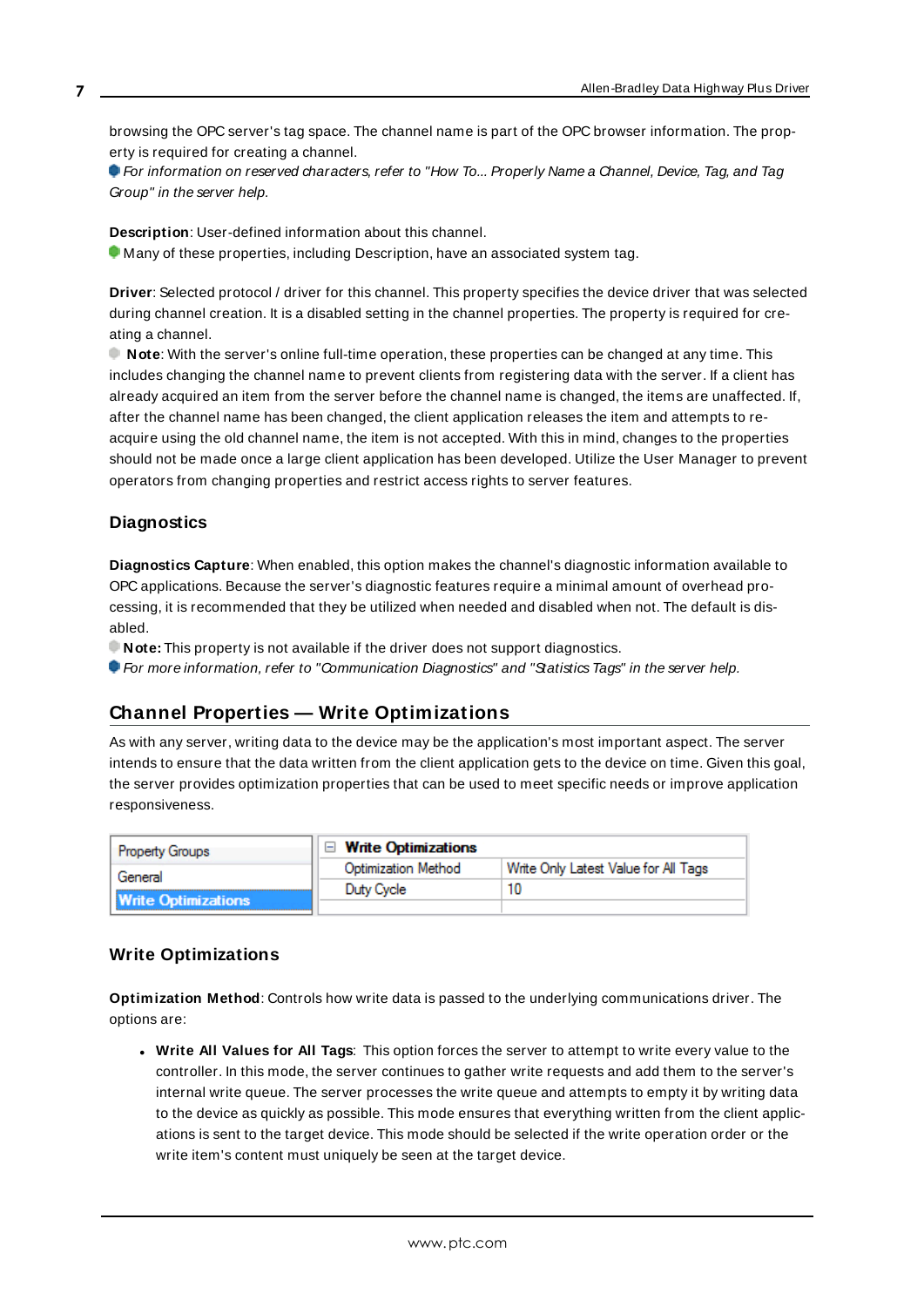<sup>l</sup> **Write Only Latest Value for Non-Boolean Tags**: Many consecutive writes to the same value can accumulate in the write queue due to the time required to actually send the data to the device. If the server updates a write value that has already been placed in the write queue, far fewer writes are needed to reach the same final output value. In this way, no extra writes accumulate in the server's queue. When the user stops moving the slide switch, the value in the device is at the correct value at virtually the same time. As the mode states, any value that is not a Boolean value is updated in the server's internal write queue and sent to the device at the next possible opportunity. This can greatly improve the application performance.

**Note**: This option does not attempt to optimize writes to Boolean values. It allows users to optimize the operation of HMI data without causing problems with Boolean operations, such as a momentary push button.

**• Write Only Latest Value for All Tags**: This option takes the theory behind the second optimization mode and applies it to all tags. It is especially useful if the application only needs to send the latest value to the device. This mode optimizes all writes by updating the tags currently in the write queue before they are sent. This is the default mode.

**Duty Cycle**: is used to control the ratio of write to read operations. The ratio is always based on one read for every one to ten writes. The duty cycle is set to ten by default, meaning that ten writes occur for each read operation. Although the application is performing a large number of continuous writes, it must be ensured that read data is still given time to process. A setting of one results in one read operation for every write operation. If there are no write operations to perform, reads are processed continuously. This allows optimization for applications with continuous writes versus a more balanced back and forth data flow. **Note**: It is recommended that the application be characterized for compatibility with the write optimization enhancements before being used in a production environment.

#### <span id="page-7-0"></span>**Channel Properties — Advanced**

This group is used to specify advanced channel properties. Not all drivers support all properties; so the Advanced group does not appear for those devices.



**Non-Normalized Float Handling**: A non-normalized value is defined as Infinity, Not-a-Number (NaN), or as a Denormalized Number. The default is Replace with Zero. Drivers that have native float handling may default to Unmodified. Non-normalized float handling allows users to specify how a driver handles non-normalized IEEE-754 floating point data. Descriptions of the options are as follows:

- <sup>l</sup> **Replace with Zero**: This option allows a driver to replace non-normalized IEEE-754 floating point values with zero before being transferred to clients.
- <sup>l</sup> **Unmodified**: This option allows a driver to transfer IEEE-754 denormalized, normalized, non-number, and infinity values to clients without any conversion or changes.

**Note:** This property is not available if the driver does not support floating point values or if it only supports the option that is displayed. According to the channel's float normalization setting, only real-time driver tags (such as values and arrays) are subject to float normalization. For example, EFM data is not affected by this setting.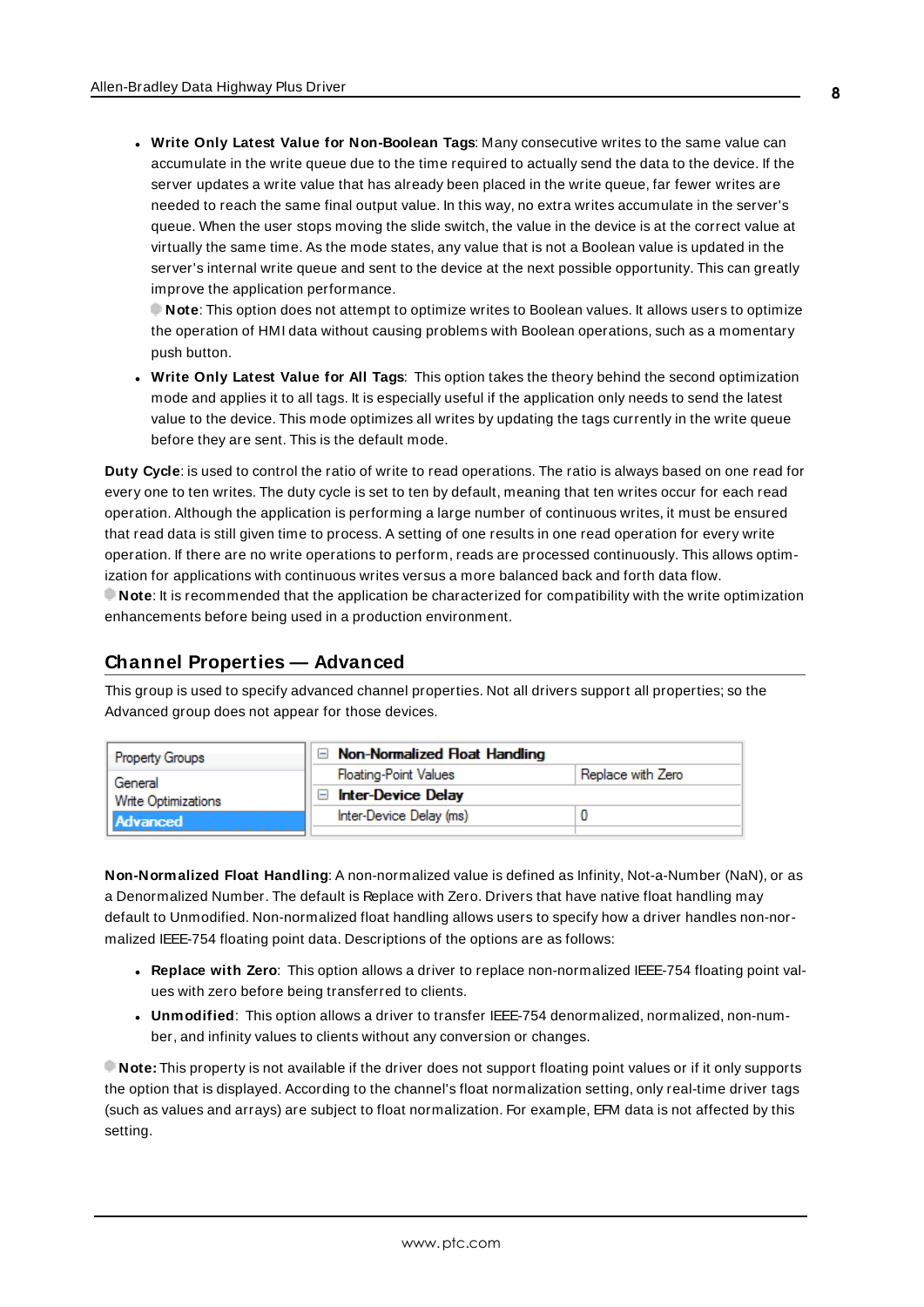For more information on the floating point values, refer to "How To ... Work with Non-Normalized Floating Point Values" in the server help.

**Inter-Device Delay**: Specify the amount of time the communications channel waits to send new requests to the next device after data is received from the current device on the same channel. Zero (0) disables the delay.

<span id="page-8-0"></span>**Note:** This property is not available for all drivers, models, and dependent settings.

### **Channel Properties — Interface Card**

| <b>Property Groups</b> | $\Box$ Interface Card   |       |
|------------------------|-------------------------|-------|
| General                | Board Type              | KТ    |
| Write Optimizations    | Network                 | DH+   |
| Advanced               | Station Address (octal) |       |
| <b>Interface Card</b>  | <b>Baud Rate</b>        | 57.6K |
|                        | <b>Memory Address</b>   | D4000 |
|                        | Interrupt               | None  |

<span id="page-8-2"></span>**Board Type**: Specify the board type of the eight supported by Allen-Bradley and SST. Allen-Bradley types include KT, KTX, KTX-D, PKTX, PKTX-D and PCMK/B. SST board types include 5136-SD-ISA and 5136-SD-PCI.

<span id="page-8-6"></span>**Network**: Specify the supported network type: DH+ or DH-485.

**Note**: Allen-Bradley cards support the DH+ and DH-485 networks: SST cards only support the DH+ network.

<span id="page-8-9"></span>**Station Address**: Specifies the device's unique node ID: 0-77 octal for DH+ and 0-31 decimal for DH-485. **Caution**: Ensure that this ID does not conflict with any other Node ID on the network.

<span id="page-8-1"></span>**Baud Rate**: Select the baud rate for the device. Speeds available are based on the network type and card specified.

<span id="page-8-5"></span>**Memory Address**: Select the location of the card's memory address. The ISA cards (KT, KTX, KTX-D and 5136-SD-ISA) require that the user manually sets the memory address on the card.

For more information, refer to the appropriate card details: Allen Bradley- 1784 KTX/KTX-D Cards or 5136-SD-ISA Cards.

<span id="page-8-4"></span><span id="page-8-3"></span>**I/O Port Address**: Select the port address the configured for this card.

**Interrupt**: Set the interrupt level based on card type and desired behavior. The PCI card types automatically set up the interrupts. The ISA cards (KT, KTX, KTX-D and 5136-SD-ISA) require that a unique interrupt level be selected. This setting must match the hardware configuration. To disable interrupts, select None.

<span id="page-8-7"></span>**PCI Card Instance**: Select the installed card instance number (based on similar PCI card instances on the computer). If the card is the first PCI installed, the PCI Card Instance should be 0. If the next PCI card installed is from the same vendor, the instance for that card should be 1 (and so forth). If the next PCI card is from a different vendor and is the first card of that type installed, the instance should be 0. Up to four concurrent card instances are allowed (0, 1, 2, 3)

<span id="page-8-8"></span>**PKTX Channel:** Indicate the PKTX channel that the server should use for communications. PKTX cards come in single channel (PKTX) or dual channel card (PKTX-D). When a PKTX/PKTX-D card / dual-channel card is

**9**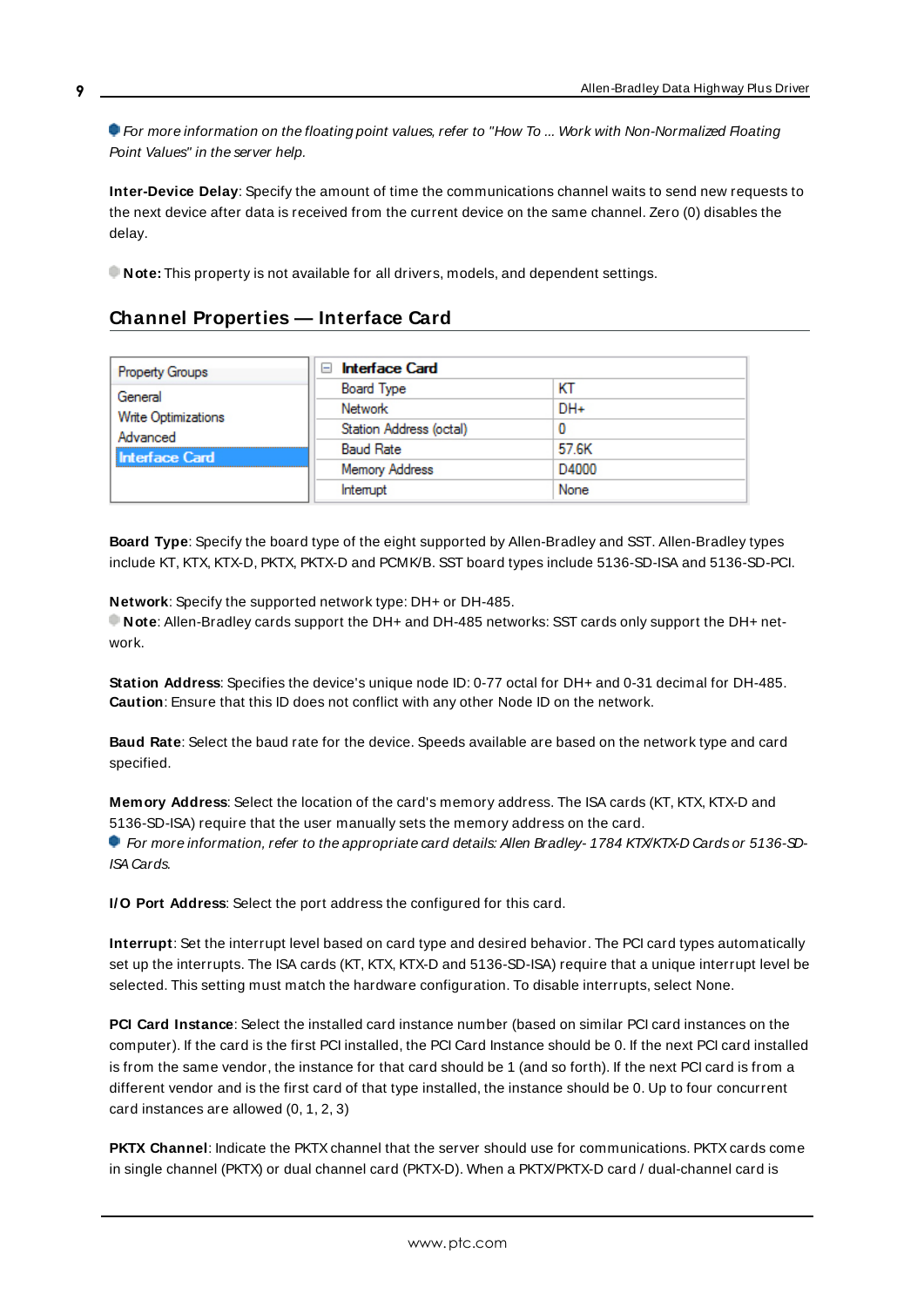used, the driver must know which channel to use. When using the PKTX-D card, select the channel for the device: 1 for PKTX Channel 1A and 2 for PKTX Channel 2.

<span id="page-9-0"></span>

| <b>Device Properties - General</b> |  |  |
|------------------------------------|--|--|
|------------------------------------|--|--|

| <b>Property Groups</b>          | <b>Identification</b><br>$\overline{}$ |                     |  |
|---------------------------------|----------------------------------------|---------------------|--|
| General                         | Name                                   | Allen-Bradley DHP   |  |
| Scan Mode                       | Description                            |                     |  |
| Timina                          | Channel Assignment                     | Allen-Bradley DHP   |  |
| Auto-Demotion                   | Driver                                 | Allen-Bradley DH+   |  |
| <b>Communication Parameters</b> | Model                                  | SLC 500 Modular I/O |  |
| Slot Configuration              | <b>ID</b> Format                       | Octal               |  |
|                                 | ID                                     |                     |  |
|                                 | $\Box$ Operating Mode                  |                     |  |
|                                 | Data Collection                        | Enable              |  |
|                                 | Simulated                              | No                  |  |

#### **Identification**

**Name**: User-defined identity of this device.

<span id="page-9-1"></span>**Description**: User-defined information about this device.

<span id="page-9-3"></span>**Channel Assignment**: User-defined name of the channel to which this device currently belongs.

<span id="page-9-6"></span>**Driver**: Selected protocol driver for this device.

<span id="page-9-5"></span>**Model**: The specific version of the device.

<span id="page-9-4"></span>**ID Format**: Select how the device identity is formatted. Options include Decimal, Octal, and Hex.

**ID**: Enter the unique network address of the device.

#### <span id="page-9-2"></span>**Operating Mode**

**Data Collection**: This property controls the device's active state. Although device communications are enabled by default, this property can be used to disable a physical device. Communications are not attempted when a device is disabled. From a client standpoint, the data is marked as invalid and write operations are not accepted. This property can be changed at any time through this property or the device system tags.

<span id="page-9-7"></span>**Simulated**: This option places the device into Simulation Mode. In this mode, the driver does not attempt to communicate with the physical device, but the server continues to return valid OPC data. Simulated stops physical communications with the device, but allows OPC data to be returned to the OPC client as valid data. While in Simulation Mode, the server treats all device data as reflective: whatever is written to the simulated device is read back and each OPC item is treated individually. The item's memory map is based on the group Update Rate. The data is not saved if the server removes the item (such as when the server is reinitialized). The default is No.

**Notes:**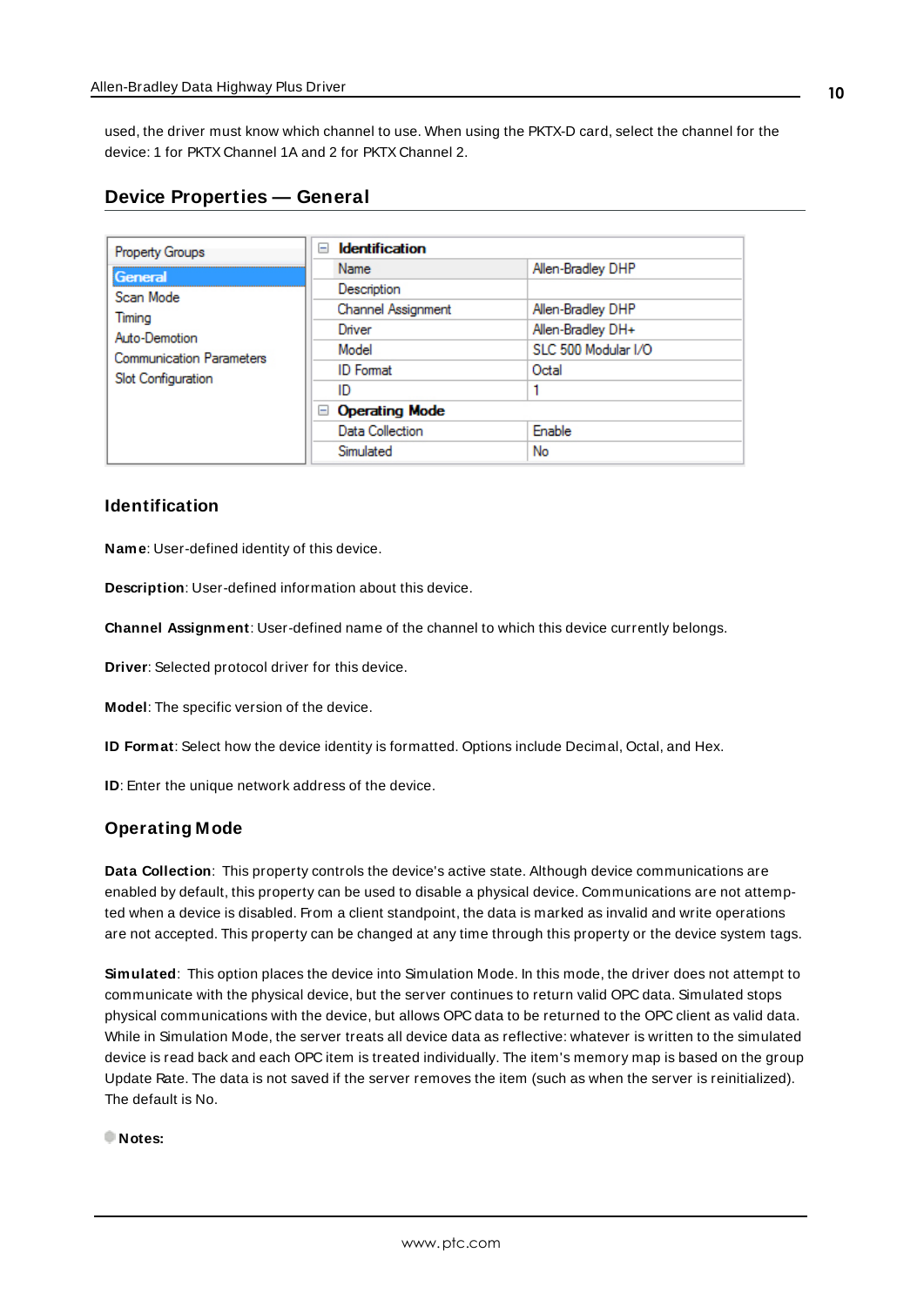- 1. This System tag (\_Simulated) is read only and cannot be written to for runtime protection. The System tag allows this property to be monitored from the client.
- 2. In Simulation mode, the item's memory map is based on client update rate(s) (Group Update Rate for OPC clients or Scan Rate for native and DDEinterfaces). This means that two clients that reference the same item with different update rates return different data.

 Simulation Mode is for test and simulation purposes only. It should never be used in a production environment.

### <span id="page-10-0"></span>**Device Properties — Scan Mode**

The Scan Mode specifies the subscribed-client requested scan rate for tags that require device communications. Synchronous and asynchronous device reads and writes are processed as soon as possible; unaffected by the Scan Mode properties.

| <b>Property Groups</b> | $\Box$ Scan Mode           |                                    |
|------------------------|----------------------------|------------------------------------|
| General                | Scan Mode                  | Respect Client-Specified Scan Rate |
| Scan Mode              | Initial Updates from Cache | ' Disable                          |
|                        |                            |                                    |

<span id="page-10-5"></span>**Scan Mode**: Specifies how tags in the device are scanned for updates sent to subscribing clients. Descriptions of the options are:

- <sup>l</sup> **Respect Client-Specified Scan Rate**: This mode uses the scan rate requested by the client.
- <sup>l</sup> **Request Data No Faster than Scan Rate**: This mode specifies the value set as the maximum scan rate. The valid range is 10 to 99999990 milliseconds. The default is 1000 milliseconds. **Note**: When the server has an active client and items for the device and the scan rate value is increased, the changes take effect immediately. When the scan rate value is decreased, the changes do not take effect until all client applications have been disconnected.
- <sup>l</sup> **Request All Data at Scan Rate**: This mode forces tags to be scanned at the specified rate for subscribed clients. The valid range is 10 to 99999990 milliseconds. The default is 1000 milliseconds.
- <span id="page-10-2"></span><sup>l</sup> **Do Not Scan, Demand Poll Only**: This mode does not periodically poll tags that belong to the device nor perform a read to get an item's initial value once it becomes active. It is the client's responsibility to poll for updates, either by writing to the \_DemandPoll tag or by issuing explicit device reads for individual items. For more information, refer to "Device Demand Poll" in server help.
- <span id="page-10-4"></span><sup>l</sup> **Respect Tag-Specified Scan Rate**: This mode forces static tags to be scanned at the rate specified in their static configuration tag properties. Dynamic tags are scanned at the client-specified scan rate.

<span id="page-10-3"></span>**Initial Updates from Cache**: When enabled, this option allows the server to provide the first updates for newly activated tag references from stored (cached) data. Cache updates can only be provided when the new item reference shares the same address, scan rate, data type, client access, and scaling properties. A device read is used for the initial update for the first client reference only. The default is disabled; any time a client activates a tag reference the server attempts to read the initial value from the device.

#### <span id="page-10-1"></span>**Device Properties — Timing**

The device Timing properties allow the driver's response to error conditions to be tailored to fit the application's needs. In many cases, the environment requires changes to these properties for optimum performance. Factors such as electrically generated noise, modem delays, and poor physical connections can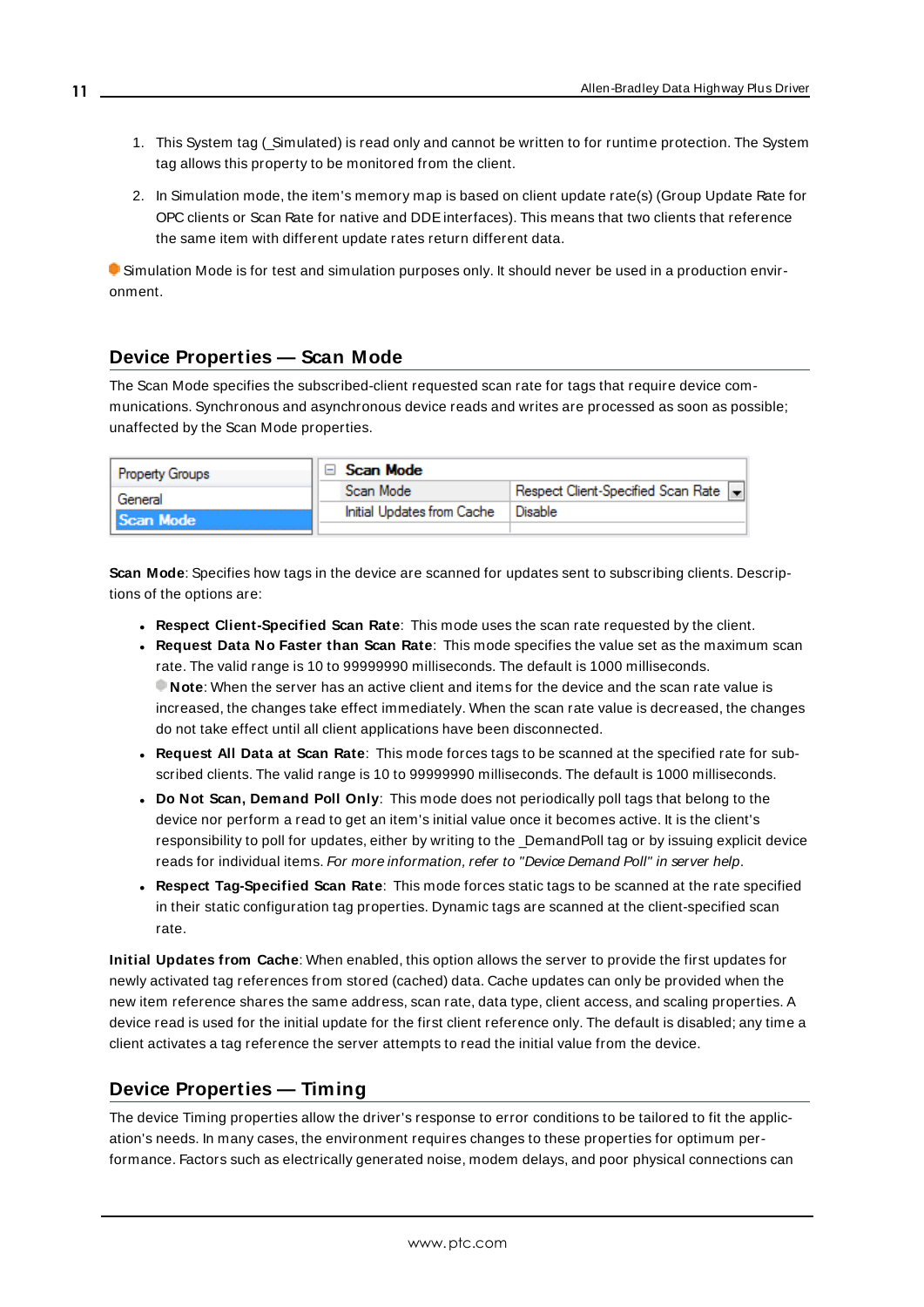<span id="page-11-2"></span>influence how many errors or timeouts a communications driver encounters. Timing properties are specific to each configured device.

| Property Groups | $\Box$ Communication Timeouts |      |
|-----------------|-------------------------------|------|
| General         | Connect Timeout (s)           |      |
| Scan Mode       | Request Timeout (ms)          | 1000 |
| <b>Timing</b>   | Attempts Before Timeout       |      |
|                 | Timing                        |      |
| Redundancy      | Inter-Request Delay (ms)      |      |

#### <span id="page-11-3"></span>**Communications Timeouts**

**Connect Timeout**: This property (which is used primarily by Ethernet based drivers) controls the amount of time required to establish a socket connection to a remote device. The device's connection time often takes longer than normal communications requests to that same device. The valid range is 1 to 30 seconds. The default is typically 3 seconds, but can vary depending on the driver's specific nature. If this setting is not supported by the driver, it is disabled.

**Note**: Due to the nature of UDPconnections, the connection timeout setting is not applicable when communicating via UDP.

<span id="page-11-5"></span>**Request Timeout**: This property specifies an interval used by all drivers to determine how long the driver waits for a response from the target device to complete. The valid range is 50 to 9,999,999 milliseconds (167.6667 minutes). The default is usually 1000 milliseconds, but can vary depending on the driver. The default timeout for most serial drivers is based on a baud rate of 9600 baud or better. When using a driver at lower baud rates, increase the timeout to compensate for the increased time required to acquire data.

<span id="page-11-1"></span>**Attempts Before Timeout**: This property specifies how many times the driver issues a communications request before considering the request to have failed and the device to be in error. The valid range is 1 to 10. The default is typically 3, but can vary depending on the driver's specific nature. The number of attempts configured for an application depends largely on the communications environment. This property applies to both connection attempts and request attempts.

#### <span id="page-11-4"></span>**Timing**

**Inter-Request Delay**: This property specifies how long the driver waits before sending the next request to the target device. It overrides the normal polling frequency of tags associated with the device, as well as one-time reads and writes. This delay can be useful when dealing with devices with slow turnaround times and in cases where network load is a concern. Configuring a delay for a device affects communications with all other devices on the channel. It is recommended that users separate any device that requires an interrequest delay to a separate channel if possible. Other communications properties (such as communication serialization) can extend this delay. The valid range is 0 to 300,000 milliseconds; however, some drivers may limit the maximum value due to a function of their particular design. The default is 0, which indicates no delay between requests with the target device.

<span id="page-11-0"></span>**Note**: Not all drivers support Inter-Request Delay. This setting does not appear if it is not available.

#### **Device Properties — Auto-Demotion**

The Auto-Demotion properties can temporarily place a device off-scan in the event that a device is not responding. By placing a non-responsive device offline for a specific time period, the driver can continue to optimize its communications with other devices on the same channel. After the time period has been reached, the driver re-attempts to communicate with the non-responsive device. If the device is responsive, the device is placed on-scan; otherwise, it restarts its off-scan time period.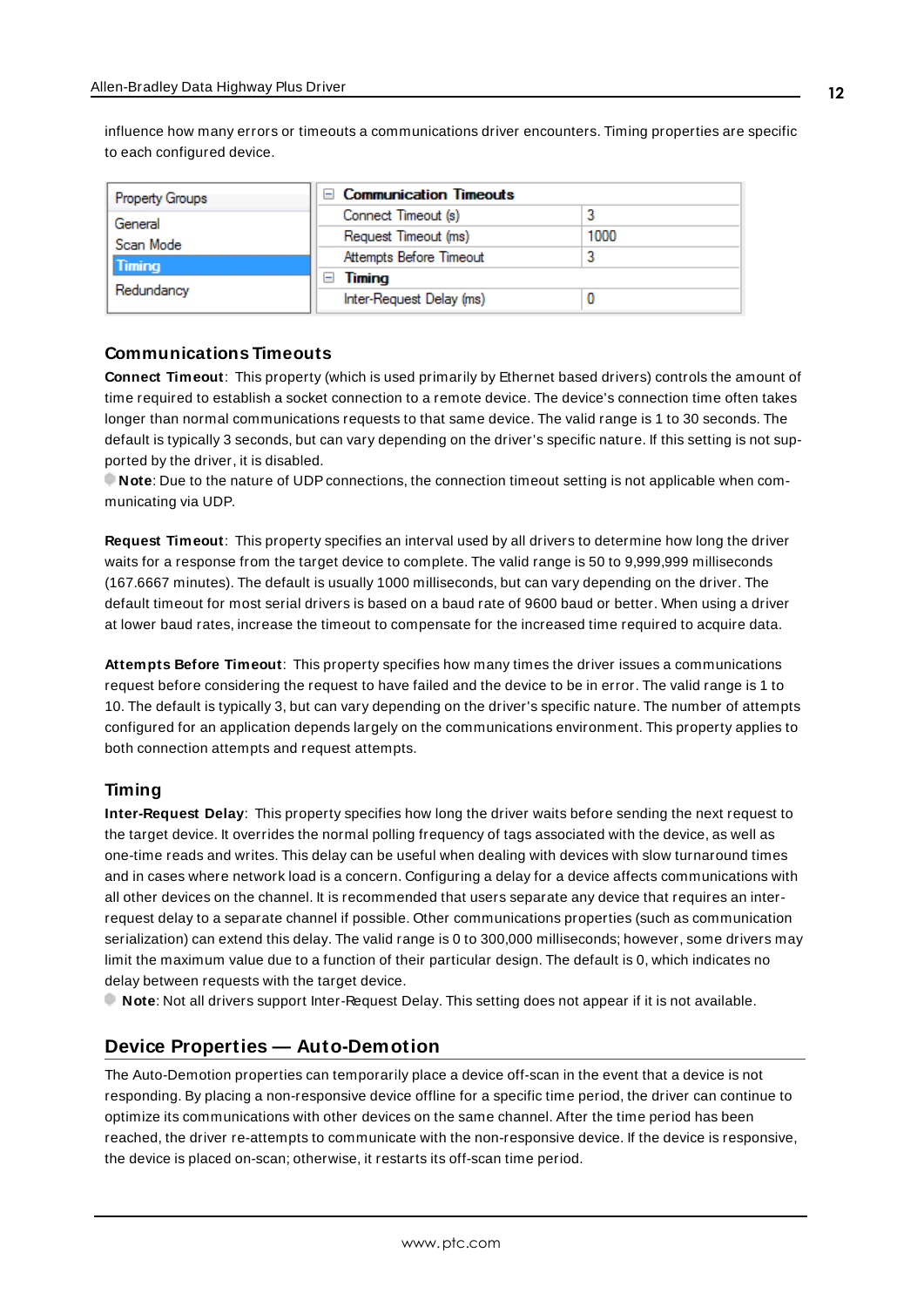| <b>Property Groups</b> | <b>Auto-Demotion</b>          |               |
|------------------------|-------------------------------|---------------|
| General                | Demote on Failure             | <b>Enable</b> |
| Scan Mode              | Timeouts to Demote            |               |
| Timina                 | Demotion Period (ms)          | 10000         |
| <b>Auto-Demotion</b>   | Discard Requests when Demoted | Disable       |
|                        |                               |               |

<span id="page-12-2"></span>**Demote on Failure**: When enabled, the device is automatically taken off-scan until it is responding again. **Tip:** Determine when a device is off-scan by monitoring its demoted state using the \_AutoDemoted system tag.

<span id="page-12-7"></span>**Timeouts to Demote**: Specify how many successive cycles of request timeouts and retries occur before the device is placed off-scan. The valid range is 1 to 30 successive failures. The default is 3.

<span id="page-12-3"></span>**Demotion Period**: Indicate how long the device should be placed off-scan when the timeouts value is reached. During this period, no read requests are sent to the device and all data associated with the read requests are set to bad quality. When this period expires, the driver places the device on-scan and allows for another attempt at communications. The valid range is 100 to 3600000 milliseconds. The default is 10000 milliseconds.

<span id="page-12-4"></span>**Discard Requests when Demoted**: Select whether or not write requests should be attempted during the off-scan period. Disable to always send write requests regardless of the demotion period. Enable to discard writes; the server automatically fails any write request received from a client and does not post a message to the Event Log.

### <span id="page-12-0"></span>**Device Properties — Communications Parameters**

| <b>Property Groups</b>          | <b>Communication Parameters</b><br>$\overline{}$ |     |  |
|---------------------------------|--------------------------------------------------|-----|--|
| Timing                          | Request Size (bytes)                             | 230 |  |
| Auto-Demotion                   |                                                  |     |  |
| <b>Communication Parameters</b> |                                                  |     |  |
| Slot Configuration              |                                                  |     |  |

<span id="page-12-5"></span>**Request Size**: Indicate the number of bytes that may be requested from a device at one time. Driver performance can be refined by configuring the request size to one of the following settings: 32, 64, 128, or 230 bytes. The default is 230 bytes.

### <span id="page-12-6"></span><span id="page-12-1"></span>**Device Properties — Slot Configuration**

SLC500 models (modular I/O racks) must be configured if the I/O is to be accessed by the driver. Up to 30 slots can be configured per device.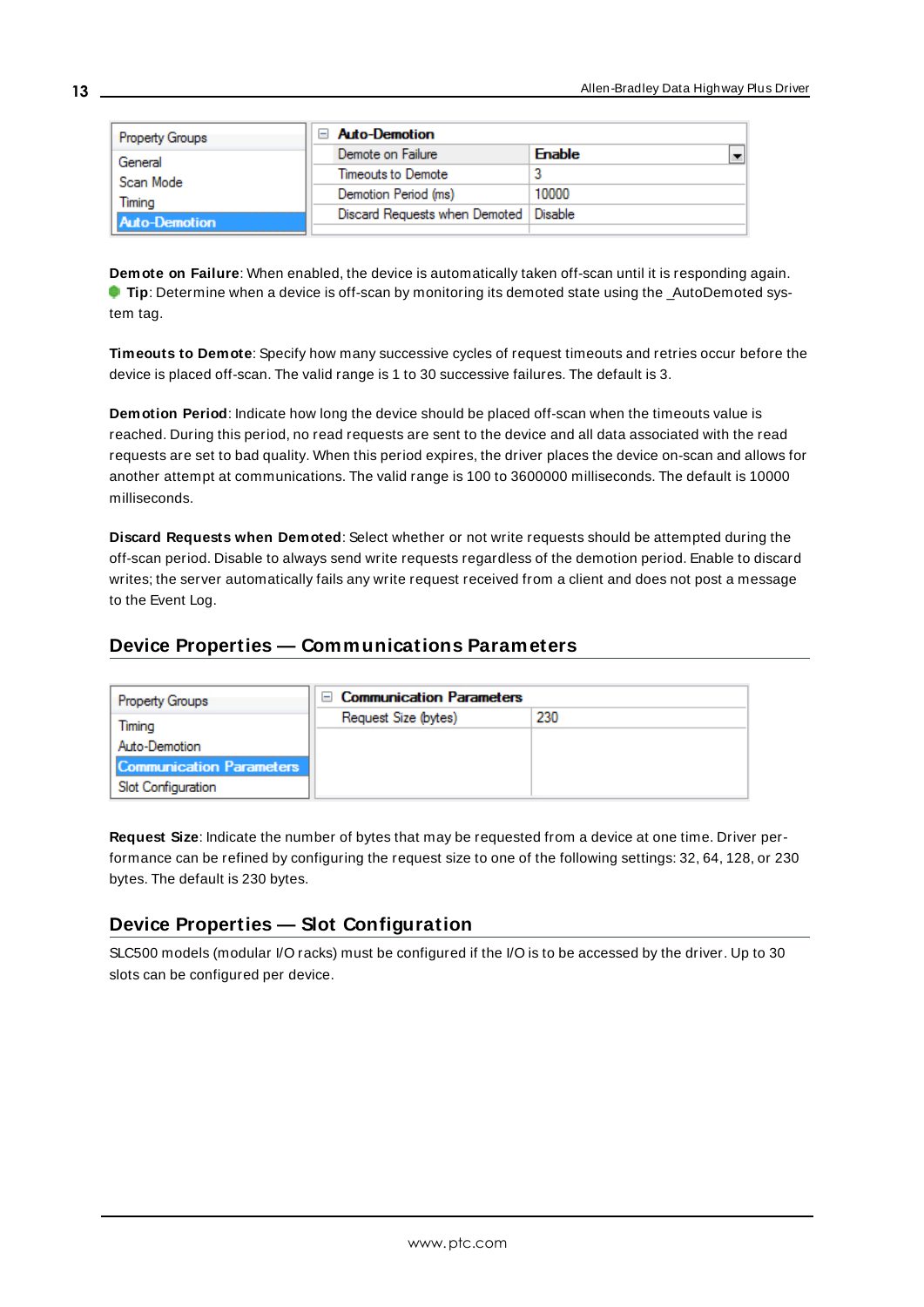| <b>Property Groups</b>          | Slot 1<br>$\overline{ }$ | A.                                      |
|---------------------------------|--------------------------|-----------------------------------------|
| General                         | Module                   | 1746-OVP 16 16 Output [Trans 1 amp<br>Ξ |
| Scan Mode                       | Slot 2<br>$=$            |                                         |
| Timing                          | Module                   | 1747-RCIF Robot Control Interface M     |
| Auto-Demotion                   | Slot 3<br>$=$            |                                         |
| <b>Communication Parameters</b> | Module                   | 0000-Generic Module                     |
| <b>Slot Configuration</b>       | <b>Input Words</b>       | 0                                       |
|                                 | Output Words             | 0                                       |
|                                 | $\Box$ Slot 4            |                                         |
|                                 | Module                   | <no module=""></no>                     |
|                                 | Slot 5<br>$=$            |                                         |
|                                 | Module                   | <no module=""></no>                     |
|                                 | Slot 6<br>$\overline{ }$ |                                         |

<span id="page-13-2"></span>**Slot** *n*: the physical slot being configured. Use the plus icon to expand the properties.

<span id="page-13-1"></span>**Module**: Select the type of module in the slot from the options available in the drop-down list.

**Input Words**: If required by the module selected, enter the maximum number of Input Words for this module.

<span id="page-13-3"></span>**Output Words**: If required by the module selected, enter the maximum number of Output Words for this module.

To use slot configuration, follow the instructions below:

- 1. Select the slot to be configured by clicking on the row in the module list box.
- 2. To select a module, click on it from the available modules drop-down list.
- 3. Configure the Input Words and Output Words if necessary.
- 4. To remove a slot / module, select **No Module** from the available modules drop-down list.
- 5. When complete, click **OK**.
- **Tips:**
	- Use the 0000-Generic Module to configure I/O that is not contained in the list of Available Modules.
	- The module selections available are the same as those in the Allen Bradley APS software.

**Note:** It is common to have open slots in the rack that do not contain a physical module. To correctly access data for the various slots that do contain a module, the preceding module(s) must have the correct number of words mapped. For example, if only interested in the I/O in slot 3, but slots 1 and 2 contain I/O modules, the correct modules must be selected for slots 1, 2, and 3 from this slot configuration group.

#### <span id="page-13-0"></span>**0000-Generic Module**

Use the Generic Module to map Input and Output words for modules that are not represented in the list of available modules. To correctly use the Generic Module, users must know the number of Input and Output words required for each module.

Consult Allen-Bradley I/O user manual documentation to confirm Input and Output requirements and be aware that requirements may be different based on Class 1 or Class 3 operation.

For information on the number of input and output words available for each I/O module, refer to **[Modular](#page-14-0) I/O [Selection](#page-14-0) Guide**.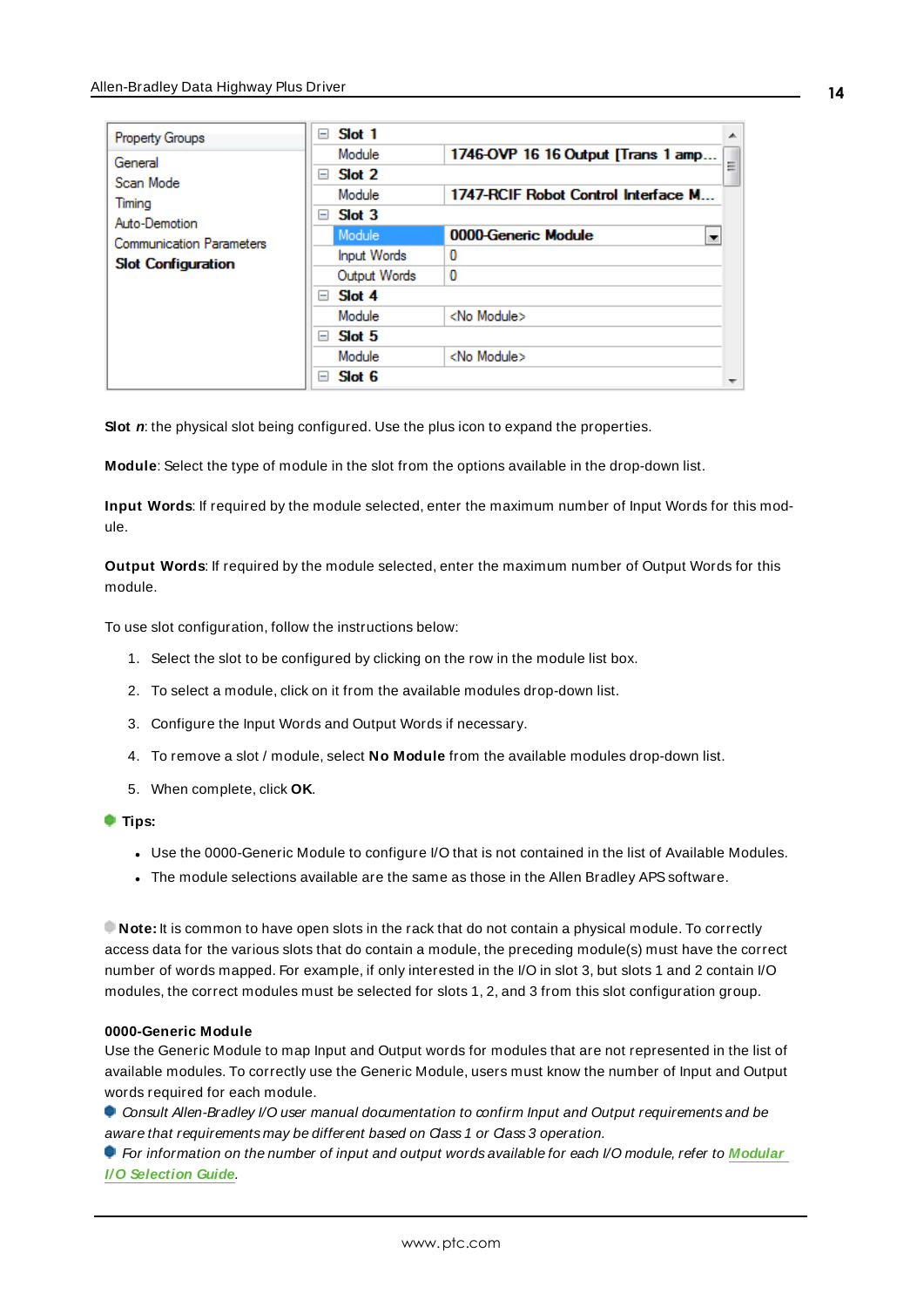### <span id="page-14-0"></span>**Modular I/ O Selection Guide**

The following table lists the number of input and output words available for each I/O module available for slot configuration.

| <b>Module Type</b>                              | <b>Input Words</b> | <b>Output Words</b> |
|-------------------------------------------------|--------------------|---------------------|
| 1746-I*8 Any 8 pt Discrete Input Module         | $\mathbf{1}$       | $\overline{0}$      |
| 1746-I* 16 Any 16 pt Discrete Input Module      | 1                  | $\boldsymbol{0}$    |
| 1746-I* 32 Any 32 pt Discrete Input Module      | $\overline{2}$     | $\overline{0}$      |
| 1746-O*8 Any 8 pt Discrete Output Module        | $\mathbf 0$        | $\mathbf{1}$        |
| 1746-O* 16 Any 16 pt Discrete Output Module     | $\mathbf 0$        | $\mathbf{1}$        |
| 1746-O*32 Any 32 pt Discrete Output Module      | $\mathbf 0$        | $\overline{2}$      |
| 1746-IA4 4 Input 100/120 VAC                    | 1                  | $\boldsymbol{0}$    |
| 1746-IA8 8 Input 100/120 VAC                    | $\mathbf{1}$       | $\mathbf 0$         |
| 1746-IA16 16 Input 100/120 VAC                  | 1                  | $\overline{0}$      |
| 1746-IB8 8 Input (Sink) 24 VDC                  | $\mathbf{1}$       | $\mathbf 0$         |
| 1746-IB16 16 Input (Sink) 24 VDC                | $\mathbf{1}$       | $\pmb{0}$           |
| 1746-IB32 32 Input (Sink) 24 VDC                | $\overline{2}$     | $\boldsymbol{0}$    |
| 1746-IG16 16 Input [TTL] (Source) 5VDC          | $\mathbf{1}$       | $\overline{0}$      |
| 1746-IM4 4 Input 200/240 VAC                    | 1                  | $\overline{0}$      |
| 1746-IM8 8 Input 200/240 VAC                    | 1                  | $\mathbf 0$         |
| 1746-IM16 16 Input 200/240 VAC                  | $\mathbf{1}$       | $\pmb{0}$           |
| 1746-IN16 16 Input 24 VAC/VDC                   | $\mathbf{1}$       | $\boldsymbol{0}$    |
| 1746-ITB16 16 Input [Fast] (Sink) 24 VDC        | $\mathbf{1}$       | $\mathbf 0$         |
| 1746-ITV16 16 Input [Fast] (Source) 24 VDC      | 1                  | $\overline{0}$      |
| 1746-IV8 8 Input (Source) 24 VDC                | 1                  | $\overline{0}$      |
| 1746-IV16 16 Input (Source) 24 VDC              | $\mathbf{1}$       | $\boldsymbol{0}$    |
| 1746-IV32 32 Input (Source) 24 VDC              | $\overline{2}$     | $\boldsymbol{0}$    |
| 1746-OA8 8 Output (Triac) 100/240 VAC           | $\mathbf 0$        | $\mathbf{1}$        |
| 1746-OA16 16 Output (Triac) 100/240 VAC         | $\mathbf 0$        | $\mathbf{1}$        |
| 1746-OB8 8 Output [Trans] (Source) 10/50 VDC    | $\mathbf 0$        | $\mathbf{1}$        |
| 1746-OB16 16 Output [Trans] (Source) 10/50 VDC  | $\mathbf 0$        | $\mathbf{1}$        |
| 1746-OB32 32 Output [Trans] (Source) 10/50 VDC  | $\mathbf 0$        | $\overline{c}$      |
| 1746-OBP16 16 Output [Trans 1 amp] (SRC) 24 VDC | $\mathbf 0$        | $\mathbf{1}$        |
| 1746-OV8 8 Output [Trans] (Sink) 10/50 VDC      | $\Omega$           | 1                   |
| 1746-OV16 16 Output [Trans] (Sink) 10/50 VDC    | $\mathbf 0$        | 1                   |
| 1746-OV32 32 Output [Trans] (Sink) 10/50 VDC    | 0                  | $\overline{c}$      |
| 1746-OW4 4 Output [Relay] VAC/VDC               | $\mathbf 0$        | $\mathbf{1}$        |
| 1746-OW8 8 Output [Relay] VAC/VDC               | $\mathbf 0$        | $\mathbf{1}$        |
| 1746-OW16 16 Output [Relay] VAC/VDC             | $\mathbf 0$        | $\mathbf{1}$        |
| 1746-OX8 8 Output [Isolated Relay] VAC/VDC      | $\mathsf 0$        | $\mathbf{1}$        |

www.ptc.com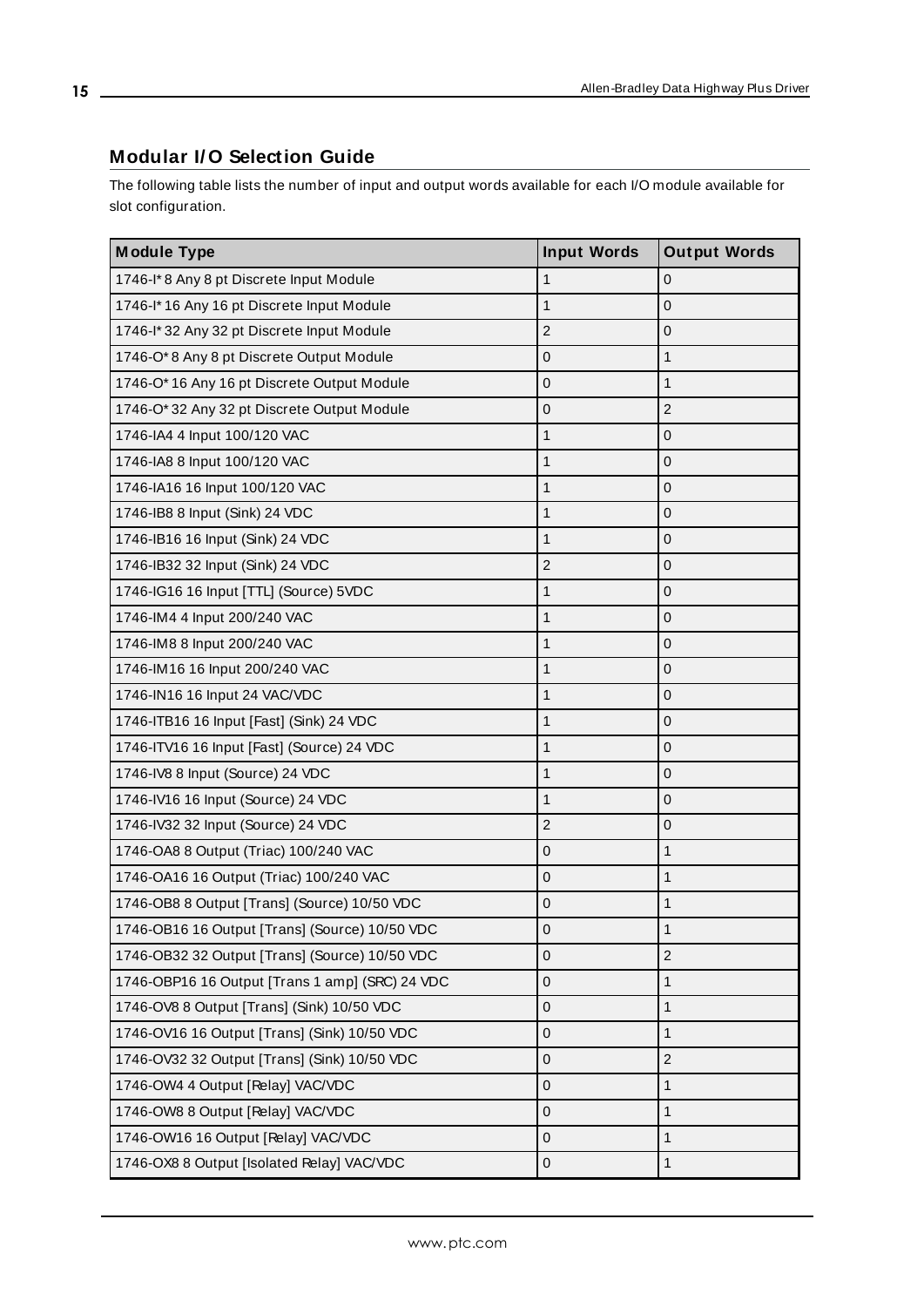| <b>Module Type</b>                                 | <b>Input Words</b> | <b>Output Words</b> |
|----------------------------------------------------|--------------------|---------------------|
| 1746-OVP16 16 Output [Trans 1 amp] (Sink) 24VDC3   | $\mathbf 0$        | $\mathbf{1}$        |
| 1746-IO4 2 In 100/120 VAC 2 Out [Rly] VAC/VDC3     | $\mathbf{1}$       | $\mathbf{1}$        |
| 1746-IO8 4 In 100/120 VAC 4 Out [Rly] VAC/VDC4     | $\mathbf{1}$       | $\mathbf{1}$        |
| 1746-IO12 6 In 100/120 VAC 6 Out [Rly] VAC/VDC     | 1                  | 1                   |
| 1746-NI4 4 Ch Analog Input                         | $\overline{4}$     | $\overline{0}$      |
| 1746-NIO4I Analog Comb 2 in & 2 Current Out        | $\overline{c}$     | $\overline{2}$      |
| 1746-NIO4V Analog Comb 2 in & 2 Voltage Out        | $\overline{c}$     | $\overline{c}$      |
| 1746-NO4I 4 Ch Analog Current Output               | $\Omega$           | $\overline{4}$      |
| 1746-NO4V 4 Ch Analog Voltage Output               | $\mathbf 0$        | $\overline{4}$      |
| 1746-NT4 4 Ch Thermocouple Input Module            | 8                  | 8                   |
| 1746-NR4 4 Ch Rtd/Resistence Input Module          | $\,8\,$            | 8                   |
| 1746-HSCE High Speed Counter/Encoder               | 8                  | $\mathbf{1}$        |
| 1746-HS Single Axis Motion Controller              | $\overline{4}$     | $\overline{4}$      |
| 1746-OG16 16 Output [TLL] (SINK) 5 VDC             | 0                  | $\mathbf{1}$        |
| 1746-BAS Basic Module 500 5/01 Configuration       | 8                  | 8                   |
| 1746-BAS Basic Module 5/02 Configuration           | 8                  | $\, 8$              |
| 1747-DCM Direct Communication Module (1/4 Rack)    | $\overline{c}$     | $\overline{2}$      |
| 1747-DCM Direct Communication Module (1/2 Rack)    | $\overline{4}$     | $\overline{4}$      |
| 1747-DCM Direct Communication Module (3/4Rack)     | 6                  | 6                   |
| 1747-DCM Direct Communication Module (Full Rack)   | 8                  | 8                   |
| 1747-SN Remote I/O Scanner                         | 32                 | 32                  |
| 1747-DSN Distributed I/O Scanner 7 Blocks          | 8                  | 8                   |
| 1747-DSN Distributed I/O Scanner 30 Blocks         | 32                 | 32                  |
| 1747-KE Interface Module, Series A                 | $\mathbf{1}$       | $\mathbf 0$         |
| 1747-KE Interface Module, Series B                 | 8                  | 8                   |
| 1746-NI8 8 Ch Analog Input, Class 1                | 8                  | $\, 8$              |
| 1746-NI8 8 Ch Analog Input, Class 3                | 16                 | 12                  |
| 1746-IC16 16 Input (Sink) 48 VDC                   | 1                  | $\mathbf 0$         |
| 1746-IH16 16 Input [Trans] (Sink) 125 VDC          | $\mathbf{1}$       | $\overline{0}$      |
| 1746-OAP12 12 Output [Triac] 120/240 VDC           | $\mathbf{0}$       | $\mathbf{1}$        |
| 1746-OB6El 6 Output [Trans] (Source) 24 VDC        | 0                  | $\mathbf{1}$        |
| 1746-OB16E 16 Output [Trans] (Source) Protected    | $\mathbf 0$        | $\mathbf{1}$        |
| 1746-OB32E 32 Output [Trans] (Source) 10/50 VDC    | $\mathbf 0$        | $\overline{c}$      |
| 1746-OBP8 8 Output [Trans 2 amp] (Source) 24 VDC   | $\mathbf{0}$       | $\mathbf{1}$        |
| 1746-IO12DC 6 Input 12 VDC, 6 Output [Rly          | 1                  | 1                   |
| 1746-INI4I Analog 4 Ch. Isol. Current Input        | 8                  | $\,8\,$             |
| 1746-INI4VI Analog 4 Ch. Isol. Volt./Current Input | 8                  | 8                   |
| 1746-INT4 4 Ch. Isolated Thermocouple Input        | 8                  | 8                   |
| 1746-NT8 Analog 8 Ch Thermocouple Input            | 8                  | 8                   |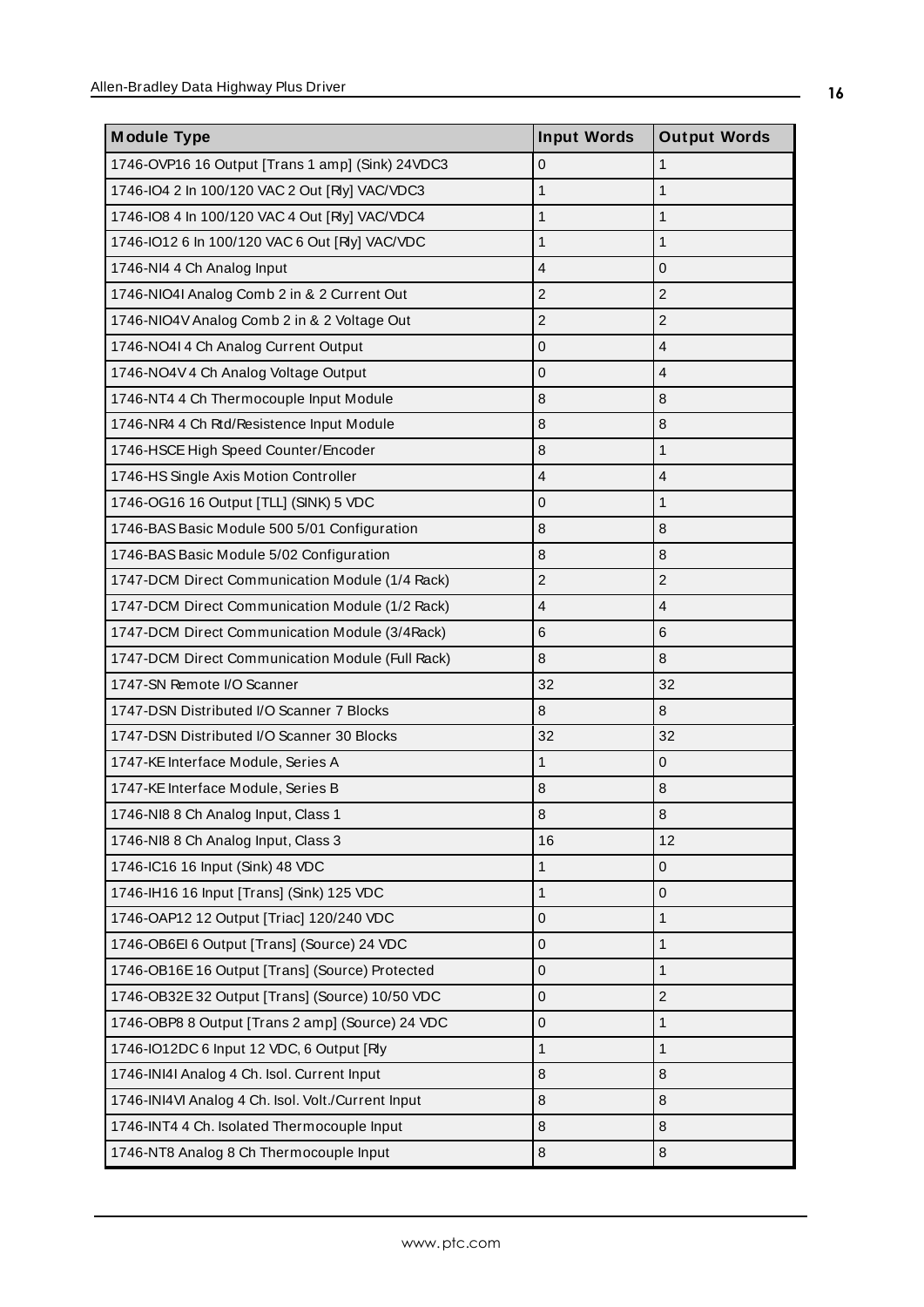| <b>Module Type</b>                         | <b>Input Words</b> | <b>Output Words</b> |
|--------------------------------------------|--------------------|---------------------|
| 1746-HSRV Motion Control Module            | 12                 | 8                   |
| 1746-HSTP1 Stepper Controller Module       | 8                  | 8                   |
| 1747-MNET MNET Network Comm Module         | $\Omega$           | $\Omega$            |
| 1746-QS Synchronized Axes Control Module   | 32                 | 32                  |
| 1747-QV Open Loop Velocity Control         | 8                  | 8                   |
| 1747-RCIF Robot Control Interface Module   | 32                 | 32                  |
| 1747-SCNR ControlNet SLC Scanner           | 32                 | 32                  |
| 1747-SDN DeviceNet Scanner Module          | 32                 | 32                  |
| 1394-SJT GMC Turbo System                  | 32                 | 32                  |
| 1203-SM1 SCANport Comm Module - Basic      | 8                  | 8                   |
| 1203-SM1 SCANport Comm Module - Enhanced   | 32                 | 32                  |
| AMCI-1561 AMCI Series 1561 Resolver Module | 8                  | 8                   |

### <span id="page-16-0"></span>**Optimizing Communications**

The Allen-Bradley Data Highway Plus Driver is designed to provide the best performance with the least amount of impact on the system's overall performance. While the driver is fast, there are a couple of guidelines that can be used to control and optimize the application and gain maximum performance.

The server refers to communications protocols like Allen-Bradley as a channel. Each channel defined in the application represents a separate path of execution in the server. Once a channel has been defined, a series of devices must be defined under that channel. Each of these devices represents a single Allen-Bradley PLC from which data is collected. While this approach to defining the application provides a high level of performance, it doesn't take full advantage of the driver or the network. An example of how the application may appear when configured using a single channel is shown below.

| □ Allen-Bradley                             |
|---------------------------------------------|
| $\frac{1}{2}$ PLC1                          |
| $\begin{bmatrix} 1 \\ 0 \end{bmatrix}$ PLC2 |
| $\mathbb{H}$ PLC3                           |
| <b>Figure PLC4</b>                          |

DHP Channel Each device appears under a single channel. In this configuration, the driver must move from one device to the next as quickly as possible to gather information at an effective rate. As more devices are added or more information is requested from a single device, the overall update rate begins to suffer.

If the Allen-Bradley Data Highway Plus Driver could only define one single channel, the example shown above would be the only option available; however, the driver can define up to 100 channels. Using multiple channels distributes the data collection workload by simultaneously issuing multiple requests to the network. An example of how the same application may appear when configured using multiple channels to improve performance is shown below.

| $\Box$ $\Box$ PLC1                                                                                  | □ Allen-Bradley DHP Channel1 Each device has now been defined under its own channel. In this con-<br>figuration, a single path of execution is dedicated to the task of gath-                                                                                                                      |
|-----------------------------------------------------------------------------------------------------|----------------------------------------------------------------------------------------------------------------------------------------------------------------------------------------------------------------------------------------------------------------------------------------------------|
| $\Box$ $\Box$ PLC2                                                                                  | Allen-Bradley DHP Channel2 ering data from each device. If the application has 100 or fewer devices,<br>it can be optimized as shown here.                                                                                                                                                         |
| Allen-Bradley DHP Channel3<br>$\Box$ $\Box$ PLC3<br>Allen-Bradley DHP Channel4<br>$\mathbb{H}$ PLC4 | The performance improves even if the application has more than one<br>device per channel. The application benefits from spreading the device<br>load across channels; while it causes the server to move from device to<br>device, it does so with far fewer devices to process on a each channel. |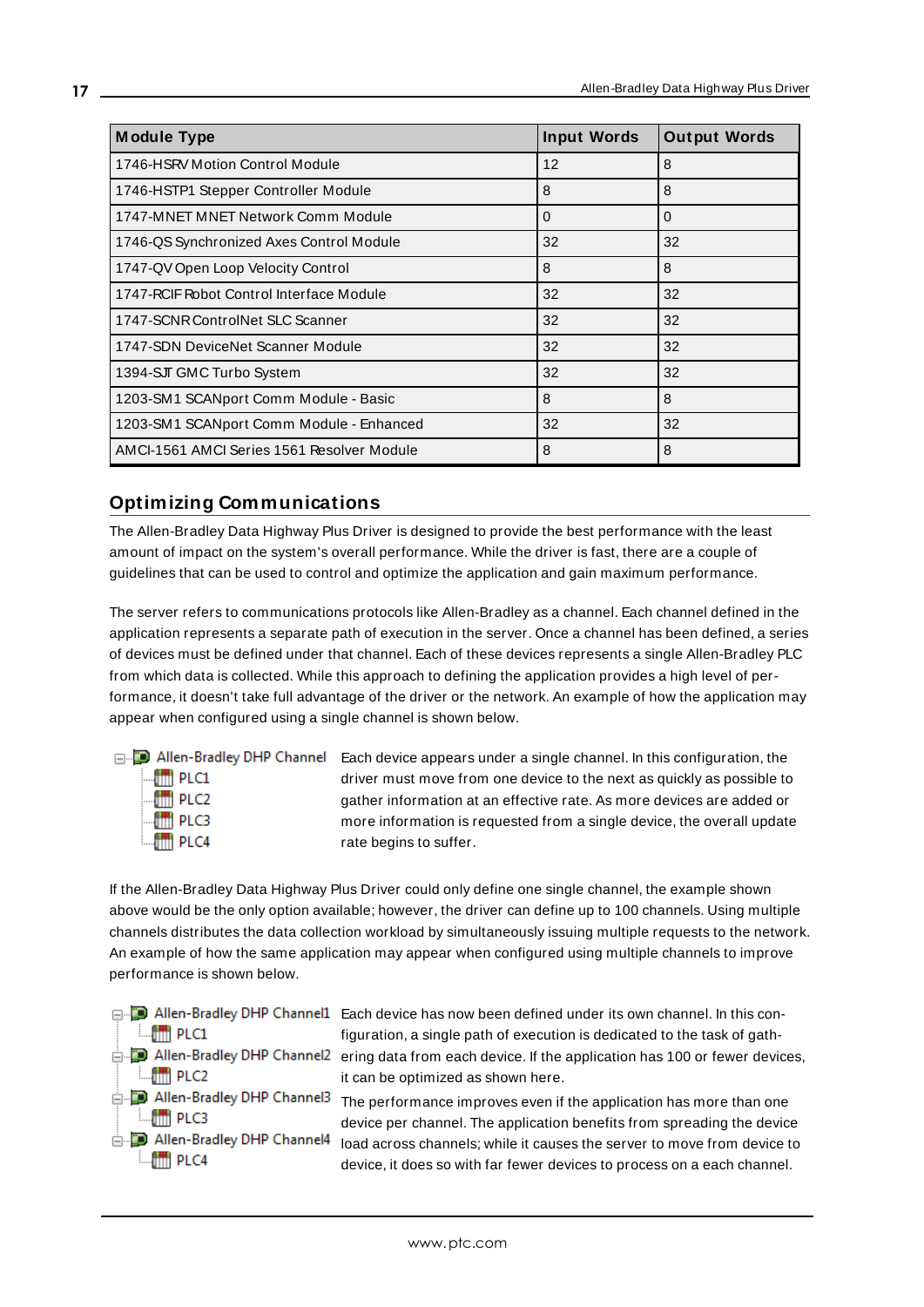### <span id="page-17-0"></span>**Address Descriptions**

Address specifications vary depending on the model in use. To obtain specific address information for the model of interest, select a link from the list below.

| Model            | ō<br>Ë<br>▭                         | 림<br>드 | m<br>Ē<br>ö.              | ē<br>囩 | Timer        | unter<br>ō<br>o                        | ۰<br>Contr | Integer                            | Float | ច្ឆ                           | String                 | BCD                                                                   | Duo<br>┙ | Εp                              | Message | 而<br>о<br>ᄒ | ۰<br>군 |
|------------------|-------------------------------------|--------|---------------------------|--------|--------------|----------------------------------------|------------|------------------------------------|-------|-------------------------------|------------------------|-----------------------------------------------------------------------|----------|---------------------------------|---------|-------------|--------|
| <b>SLC5/05</b>   | v<br>$\boldsymbol{\mathsf{A}}$<br>_ | X<br>- | $\boldsymbol{\mathsf{A}}$ | Λ      | M<br>Λ       | $\sqrt{ }$<br>$\overline{\phantom{a}}$ | Λ          | $\overline{\phantom{a}}$<br>⋏      | Χ     | $\overline{\mathbf{v}}$<br>л  | X                      |                                                                       |          |                                 |         |             |        |
| PLC <sub>5</sub> | v<br>$\boldsymbol{\mathsf{A}}$      | Χ      | $\overline{\phantom{a}}$  | v<br>Λ | $\checkmark$ | $\overline{\phantom{a}}$               |            | $\overline{\phantom{a}}$<br>Λ<br>_ | v     | $\overline{\phantom{a}}$<br>⋏ | $\mathbf{v}$<br>⋀<br>_ | $\checkmark$<br>$\boldsymbol{\mathsf{A}}$<br>$\overline{\phantom{a}}$ |          | v<br>$\boldsymbol{\mathcal{N}}$ | v       | Χ<br>_      |        |

**General [Addressing](#page-17-1) SLC Family Open [Addressing](#page-26-1) PLC-5 Family [Addressing](#page-27-0)**

### <span id="page-17-1"></span>**General Addressing**

These general addresses pertain to both the SLC50/5 and PLC-5.

**[Output](#page-17-2) Files [Input](#page-18-0) Files [Status](#page-20-1) Files [Binary](#page-20-0) Files [Timer](#page-21-0) Files [Counter](#page-22-0) Files [Control](#page-23-0) Files [Integer](#page-24-0) Files [Float](#page-24-1) Files [ASCII](#page-25-0) Files [String](#page-26-0) Files**

<span id="page-17-2"></span>**See Also: SLC Family Open [Addressing](#page-26-1)**, **PLC-5 Family [Addressing](#page-27-0)**

### **Output Files**

The syntax for accessing data in the output file depends on the PLC model. Data locations are Read/Write for PLC-5 Models and Read Only for all other models. Arrays are not supported. The default data type for all syntax is shown in **bold**.

**Note**: PLC-5 Model Word and bit address information is in octal. This follows the convention of the programming software.

#### **PLC-5 Model Syntax**

| Syntax           | Data Type                |
|------------------|--------------------------|
| O: <word></word> | Short, <b>Word</b> , BCD |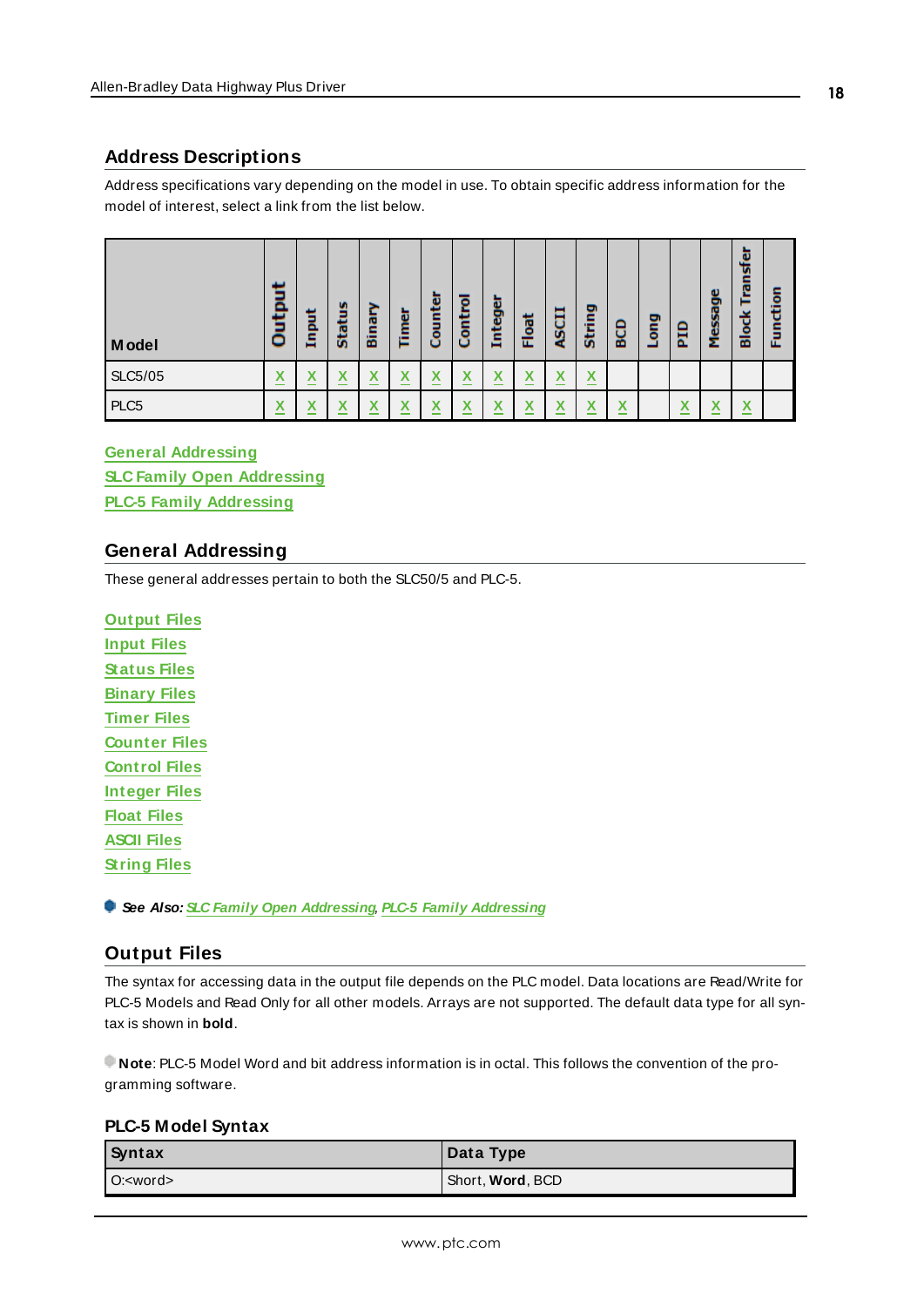| Syntax                       | Data Type      |
|------------------------------|----------------|
| O: <word>/<bit></bit></word> | <b>Boolean</b> |
| $O/b$ it                     | <b>Boolean</b> |

## **SLC Family Open Models (Modular I/O) Syntax**

| Syntax                                                | Data Type        |
|-------------------------------------------------------|------------------|
| $O: <$ slot $>$                                       | Short, Word, BCD |
| O: <slot>.<word></word></slot>                        | Short, Word, BCD |
| $O:=slot>/bit>$                                       | <b>Boolean</b>   |
| $O: <$ slot>. <word><math>/ &lt;</math>bit&gt;</word> | <b>Boolean</b>   |

The following slot and word locations are allowed for each model.

| <b>PLC</b> Model  | <b>Min Slot</b> | Max Slot        | Max Word |
|-------------------|-----------------|-----------------|----------|
| <b>SLC Family</b> |                 | 30              |          |
| PLC-5 Family      | <b>NA</b>       | NA <sup>'</sup> | 277      |

\* For information on the number of input or output words available for each I/O module, refer to **[Modular](#page-14-0) I/O [Selection](#page-14-0) Guide**.

For more information on slot configuration, refer to Device Setup.

#### **Examples**

| PLC-5             | <b>Addresses</b>              |
|-------------------|-------------------------------|
| $\overline{O}$ :0 | word 0                        |
| O:37              | word 31 (37 octal=31 decimal) |
| O/42              | bit 34 (42 octal=34 decimal)  |
| O:2/2             | bit 2 word 2 (same as O/42)   |

| <b>SLC Family</b> | <b>Addresses</b>                  |
|-------------------|-----------------------------------|
| O:1               | word 0 slot 1                     |
| O:1.0             | word 0 slot 1 (same as O:1)       |
| O:12              | word 0 slot 12                    |
| O:12.2            | word 2 slot 12                    |
| O:4.0/0           | bit 0 word 0 slot 4               |
| O:4/0             | bit 0 slot 4 (same as $O:4.0/0$ ) |
| O:4.2/0           | bit 0 word 2 slot 4               |
| O:4/32            | bit 32 slot 4 (same as O:4.2/0)   |

## <span id="page-18-0"></span>**Input Files**

The syntax for accessing data in the input file depends on the PLC model. Data locations are Read/Write for PLC-5 Models and Read Only for all other models. Arrays are not supported. The default data type for all syntax is shown in **bold**.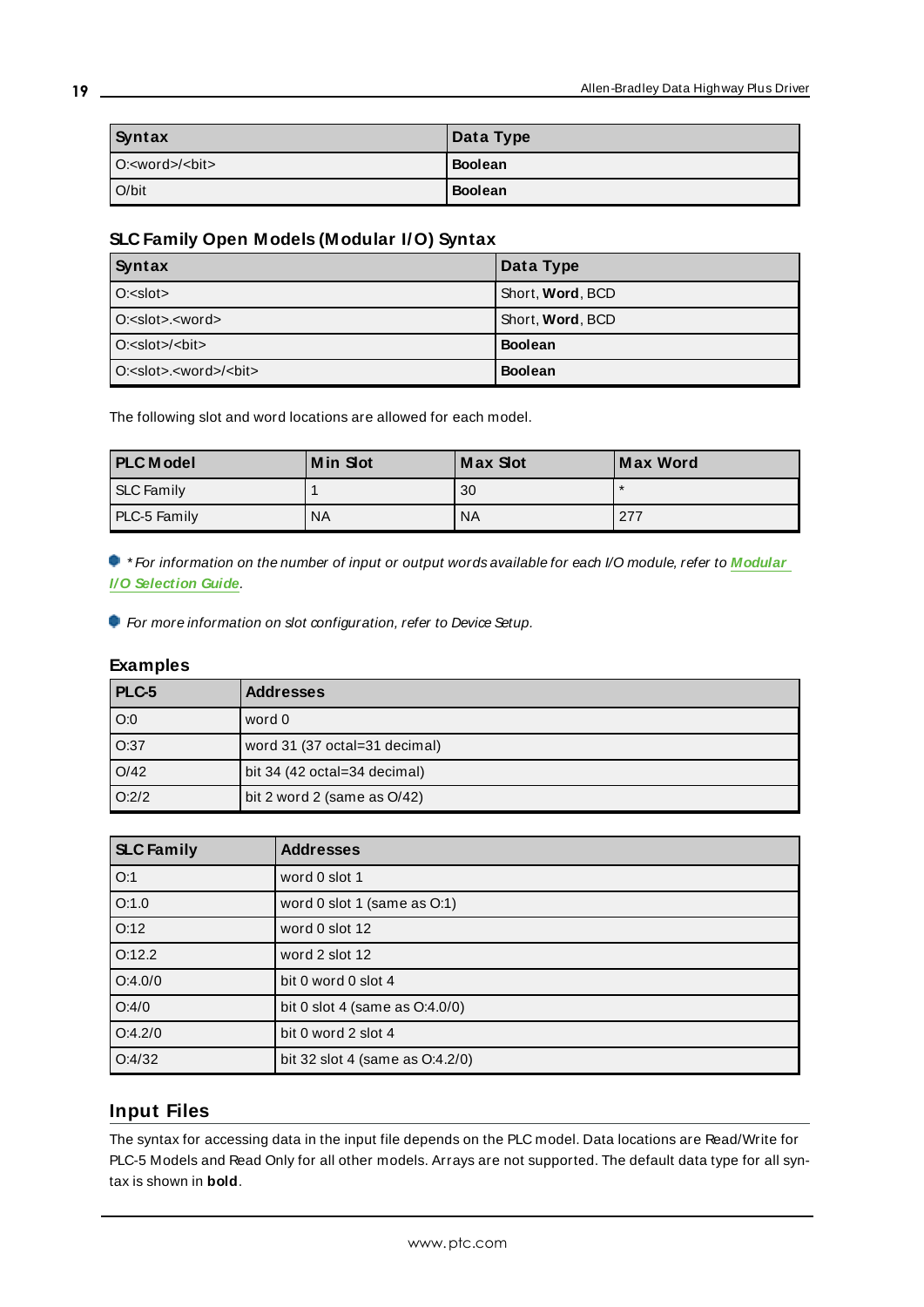**Note**: PLC-5 Model Word and bit address information is in octal. This follows the convention of the programming software.

### **PLC-5 Model Syntax**

| Syntax         | Data Type                |
|----------------|--------------------------|
| $\le$ word $>$ | Short, <b>Word</b> , BCD |
|                | <b>Boolean</b>           |
| Vbit           | <b>Boolean</b>           |

### **SLC Family Open Models (Modular I/O) Syntax**

| Syntax                                     | Data Type        |
|--------------------------------------------|------------------|
| $\vert$ : <slot></slot>                    | Short, Word, BCD |
| l: <slot>.<word></word></slot>             | Short, Word, BCD |
| l: <slot>/<blt></blt></slot>               | <b>Boolean</b>   |
| l: <slot>.<word>/<bit></bit></word></slot> | <b>Boolean</b>   |

The following slot and word locations are allowed for each model.

| <b>PLC Model</b> | <b>Min Slot</b> | Max Slot  | Max Word |
|------------------|-----------------|-----------|----------|
| <b>SLC 5/05</b>  |                 | 30        |          |
| PLC-5 Family     | <b>NA</b>       | <b>NA</b> | 277      |

\* For information on the number of input or output words available for each I/O module, refer to **[Modular](#page-14-0) I/O [Selection](#page-14-0) Guide**.

For more information on slot configuration, refer to Device Setup.

#### **Examples**

| PLC-5 | <b>Addresses</b>               |
|-------|--------------------------------|
| 1:0   | word 0                         |
| 1:10  | word 8 (10 octal=8 decimal)    |
| I/20  | bit 16 (20 octal=16 decimal)   |
| 1:1/0 | bit 0 word 1 (same as $1/20$ ) |

| <b>SLC Family</b> | <b>Addresses</b>                  |
|-------------------|-----------------------------------|
| 1:1               | word 0 slot 1                     |
| l:1.0             | word 0 slot 1 (same as I:1)       |
| 1:12              | word 0 slot 12                    |
| l:12.2            | word 2 slot 12                    |
| 1:4.0/0           | bit 0 word 0 slot 4               |
| 1:4/0             | bit 0 slot 4 (same as $1:4.0/0$ ) |
| 1:4.2/0           | bit 0 word 2 slot 4               |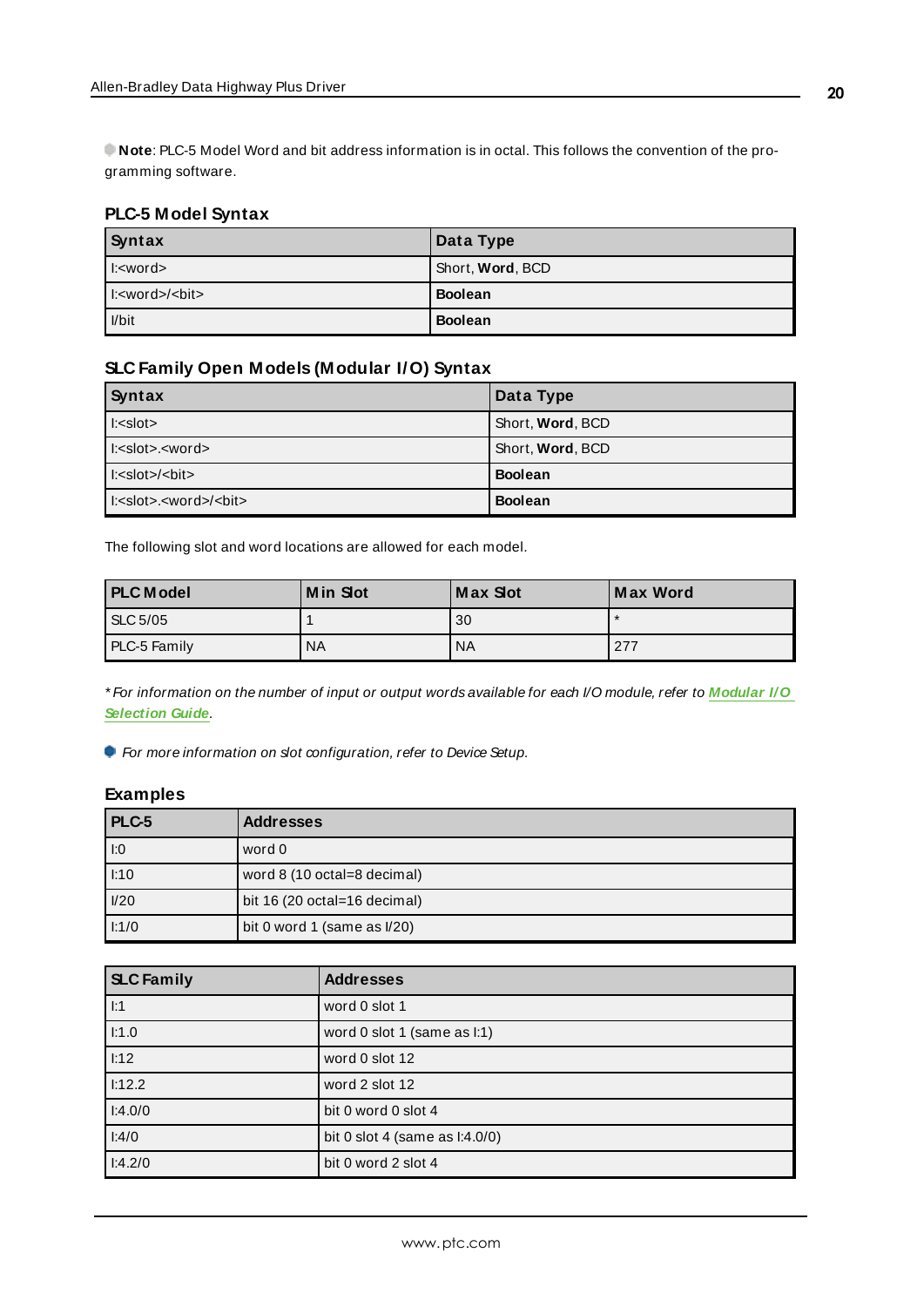| <b>SLC Family</b> | <b>Addresses</b>                |
|-------------------|---------------------------------|
| 1:4/32            | bit 32 slot 4 (same as l:4.2/0) |

### <span id="page-20-0"></span>**Binary Files**

To access a binary file, specify a file number, a word and (optionally) a bit within the word. The default data type for all syntax is shown in **bold**.

| Syntax                                     | Data Type                            |
|--------------------------------------------|--------------------------------------|
| B <file>:<word></word></file>              | Short, Word, BCD, DWord, Long, LBCD  |
| B <file>:<word> [rows][cols]</word></file> | Short, Word, BCD, DWord, Long, LBCD* |
| B <file>:<word>[cols]</word></file>        | Short, Word, BCD, DWord, Long, LBCD* |
| B <file>:<word>/<bit></bit></word></file>  | <b>Boolean</b>                       |
| $B <$ file $>$ /bit $>$                    | <b>Boolean</b>                       |

\* Array types.

The number of array elements (in bytes) cannot exceed the block request size specified. This means that array size cannot exceed 16 words given a block request size of 32 bytes.

For more information, refer to **[Communications](#page-12-0) Parameters**.

The following file numbers and maximum word locations are allowed for each model. The maximum word location is one less when accessing as a 32-bit data type (Long, DWord or Long BCD).

| <b>PLC</b> Model | File Number  | <b>Max Word</b> |
|------------------|--------------|-----------------|
| SLC 5/05 Open    | $3, 9 - 999$ | 999             |
| PLC-5 Family     | 3-999        | 1999            |

| Example       | <b>Description</b>                      |
|---------------|-----------------------------------------|
| B3:0          | word 0                                  |
| B3/26         | bit 26                                  |
| B12:4/15      | bit 15 word 4                           |
| B3:10 [20]    | 20 element array starting at word 10    |
| B15:0 [6] [6] | 6 by 6 element array starting at word 0 |

#### <span id="page-20-1"></span>**Status Files**

To access a status file, specify a word and (optionally) a bit within the word. The default data type for all syntax is shown in **bold**.

| Syntax                        | Data Type                            |
|-------------------------------|--------------------------------------|
| S: <word></word>              | Short, Word, BCD, DWord, Long, LBCD  |
| S: <word> [rows][cols]</word> | Short, Word, BCD, DWord, Long, LBCD* |
| S: <word>[cols]</word>        | Short, Word, BCD, DWord, Long, LBCD* |
| $S: <$ word $>$ / $<$ bit $>$ | <b>Boolean</b>                       |

**21**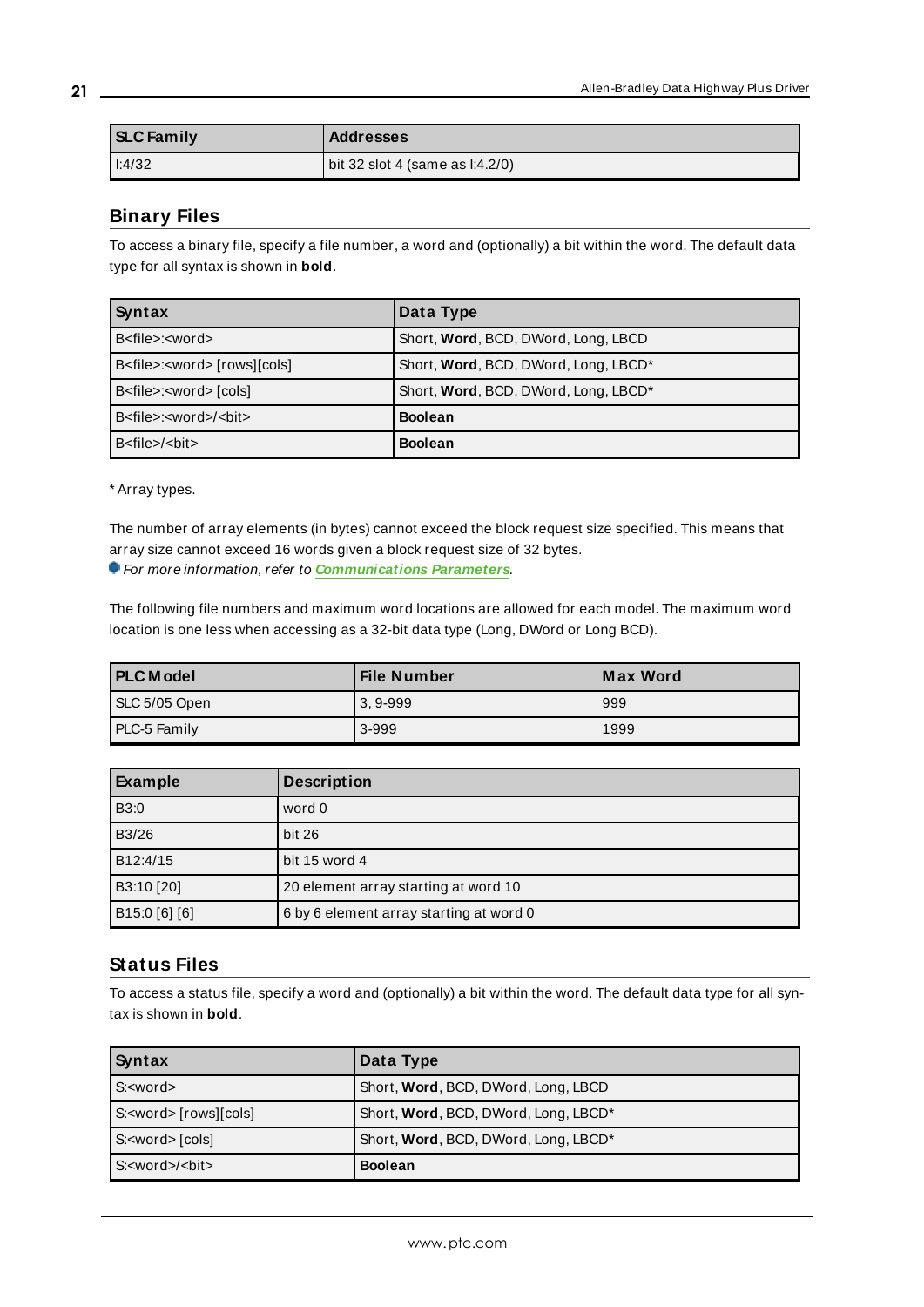| Syntax | Data Type      |
|--------|----------------|
| S/bit  | <b>Boolean</b> |

\* Array types.

The number of array elements (in bytes) cannot exceed the block request size specified. This means that array size cannot exceed 16 words given a block request size of 32 bytes. For more information, refer to **[Communications](#page-12-0) Parameters**.

The following word locations are allowed for each model. The maximum word location is one less when accessing as a 32-bit data type (Long, DWord or Long BCD).

| <b>PLC Model</b> | Max Word |
|------------------|----------|
| SLC Family       | 999      |
| PLC-5 Family     | 999      |

| Example   | <b>Description</b>                      |
|-----------|-----------------------------------------|
| S:0       | word 0                                  |
| S/26      | bit 26                                  |
| S:4/15    | bit 15 word 4                           |
| S:10[16]  | 16 element array starting at word 10    |
| S:0[4][8] | 4 by 8 element array starting at word 0 |

### <span id="page-21-0"></span>**Timer Files**

Timer files are a structured type whose data is accessed by specifying a file number, an element and a field. The default data type depends on the field being accessed. Integer fields receive a default data type of Word.

| Syntax                                                | Data Type          |
|-------------------------------------------------------|--------------------|
| l T <file>:<element>.<field></field></element></file> | I Depends on field |

The following file numbers and maximum element are allowed for each model.

| <b>PLC Model</b>    | File Number | <b>Max Element</b> |
|---------------------|-------------|--------------------|
| SLC Family          | 4.9-999     | 999                |
| <b>PLC-5 Family</b> | 3-999       | 1999               |

The following fields are allowed for each element. For the meaning of each field, refer to the PLC documentation. The default data type is shown in **bold**.

| <b>Element Field</b> | Data Type            | <b>Access</b> |
|----------------------|----------------------|---------------|
| l ACC                | Short, Word, Boolean | Read/Write    |
| <b>PRE</b>           | Short, Word, Boolean | Read/Write    |
| <b>DN</b>            | <b>Boolean</b>       | Read Only     |

**22**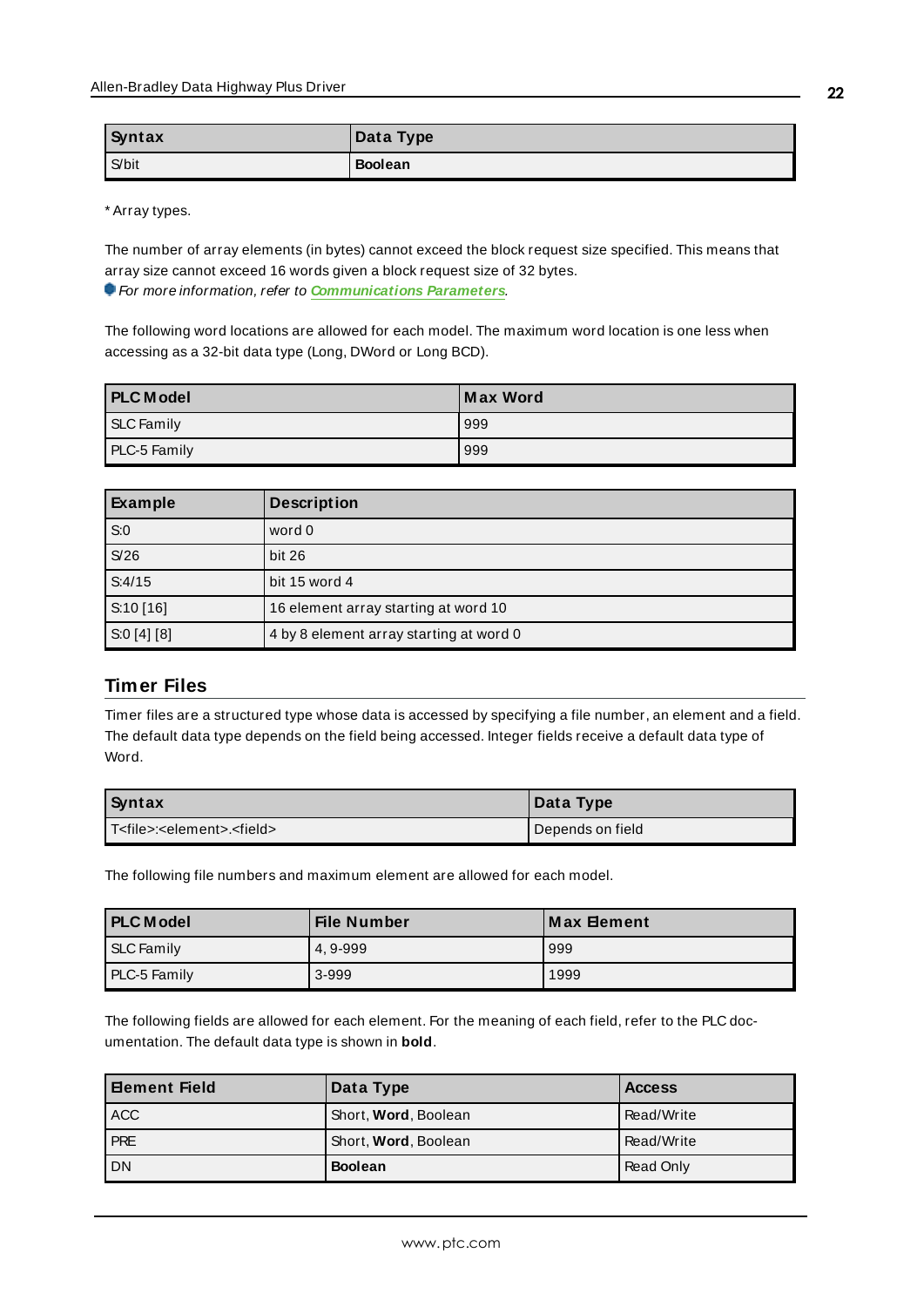| <b>Element Field</b> | Data Type            | <b>Access</b> |
|----------------------|----------------------|---------------|
| TТ                   | <b>Boolean</b>       | Read Only     |
| EN                   | <b>Boolean</b>       | Read Only     |
| S                    | Word, Short, Boolean | Read/Write    |

| Example    | <b>Description</b>                      |
|------------|-----------------------------------------|
| T4:0.ACC   | Accumulator of timer 0 file 4.          |
| T4:3.ACC/0 | Accumulator of timer 3 file 4 (bit 0).  |
| T4:10.DN   | Done bit of timer 10 file 4.            |
| T15:0.PRE  | Preset of timer 0 file 15.              |
| T4:3.PRE/1 | Preset of timer 3 file 4 (bit 1).       |
| T4:0.S     | Status word of timer 0 file 4.          |
| T4:0.S/12  | Status word of timer 0 file 4 (bit 12). |

### <span id="page-22-0"></span>**Counter Files**

Counter files are a structured type whose data is accessed by specifying a file number, an element and a field. The default data type depends on the field being accessed. Integer fields receive a default data type of Word.

| <b>Syntax</b>                                       | Data Type        |
|-----------------------------------------------------|------------------|
| C <file>:<element>.<field></field></element></file> | Depends on field |

The following file numbers and maximum element are allowed for each model.

| <b>PLC Model</b> | File Number | <b>Max Element</b> |
|------------------|-------------|--------------------|
| SLC Family       | 5.9-999     | 999                |
| PLC-5 Family     | 3-999       | 1999               |

The following fields are allowed for each element. For the meaning of each field, refer to the PLC documentation. The default data type is shown in **bold**.

| <b>Element Field</b>    | Data Type            | <b>Access</b> |
|-------------------------|----------------------|---------------|
| <b>ACC</b>              | Word, Short, Boolean | Read/Write    |
| <b>PRE</b>              | Word, Short, Boolean | Read/Write    |
| <b>UA</b>               | <b>Boolean</b>       | Read Only     |
| <b>UN</b>               | <b>Boolean</b>       | Read Only     |
| OV                      | <b>Boolean</b>       | Read Only     |
| <b>DN</b>               | <b>Boolean</b>       | Read Only     |
| CD                      | <b>Boolean</b>       | Read Only     |
| CU                      | <b>Boolean</b>       | Read Only     |
| $\overline{\mathsf{s}}$ | Word, Short, Boolean | Read/Write    |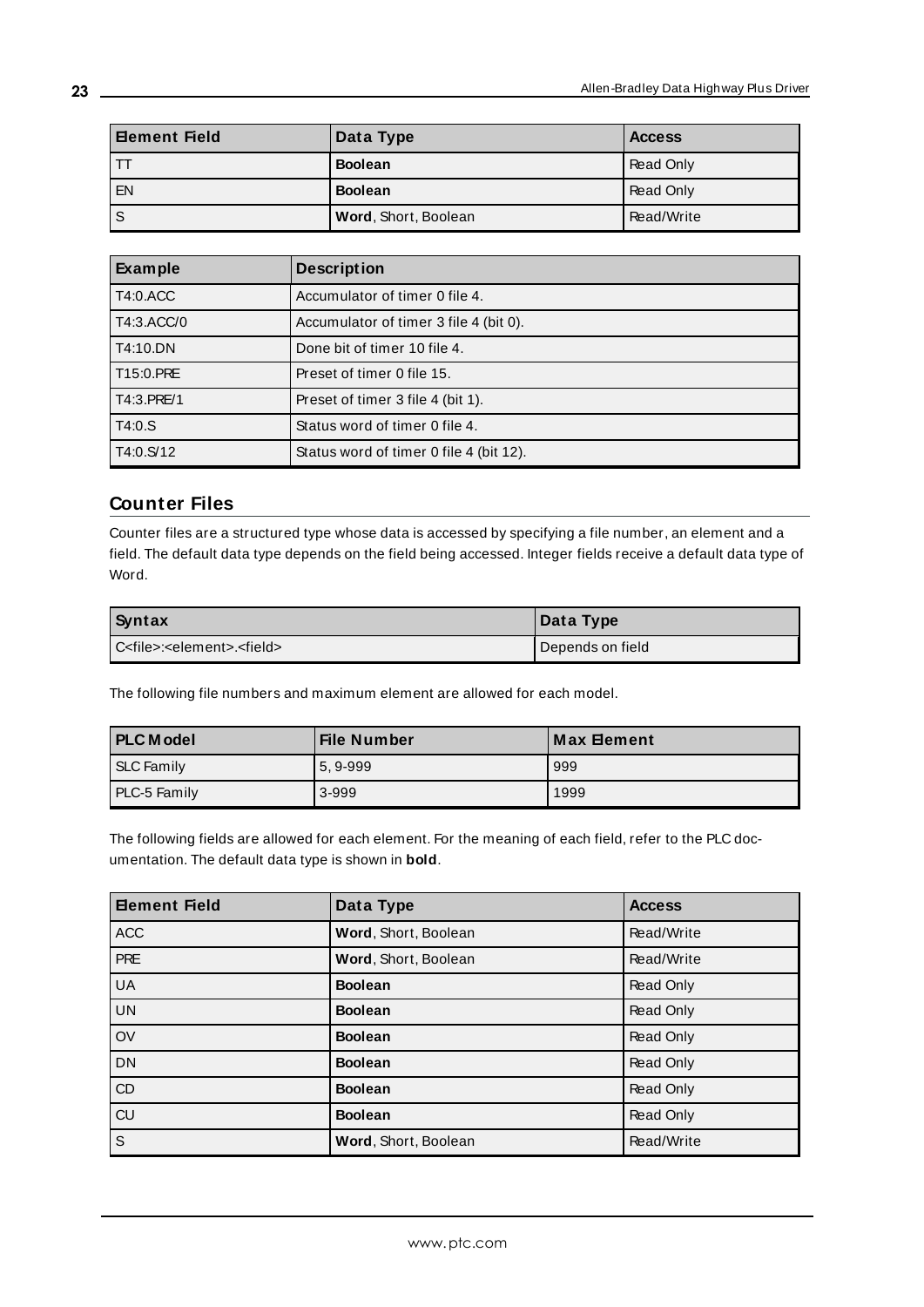| Example    | <b>Description</b>                      |
|------------|-----------------------------------------|
| C5:0.ACC   | Accumulator of counter 0 file 5         |
| C5:2.ACC/2 | Accumulator of counter 2 file 5 (bit 2) |
| C5:10.DN   | Done bit of counter 10 file 5           |
| C15:0.PRE  | Preset of counter 0 file 15             |
| C5:2.PRE/3 | Preset of counter 2 file 5 (bit 3)      |
| C5:0.S     | Status word of counter 0 file 5         |
| C5:0.S/9   | Status word of counter 0 file 5 (bit 9) |

### <span id="page-23-0"></span>**Control Files**

Control files are a structured type whose data is accessed by specifying a file number, an element and a field. The default data type depends on the field being accessed. Integer fields receive a default data type of Word.

| Syntax                                              | Data Type        |
|-----------------------------------------------------|------------------|
| R <file>:<element>.<field></field></element></file> | Depends on field |

The following file numbers and maximum element are allowed for each model.

| <b>PLC Model</b> | <b>File Number</b> | ∣Max ⊟ement |
|------------------|--------------------|-------------|
| SLC Family       | $6.9 - 999$        | 999         |
| PLC-5 Family     | 3-999              | 1999        |

The following fields are allowed for each element. For the meaning of each field, refer to the PLC documentation. The default data type is shown in **bold**.

| <b>Element Field</b> | Data Type            | <b>Access</b>    |
|----------------------|----------------------|------------------|
| <b>LEN</b>           | Word, Short, Boolean | Read/Write       |
| <b>POS</b>           | Word, Short, Boolean | Read/Write       |
| F <sub>D</sub>       | <b>Boolean</b>       | Read Only        |
| IN                   | <b>Boolean</b>       | Read Only        |
| UL                   | <b>Boolean</b>       | Read Only        |
| ER                   | <b>Boolean</b>       | Read Only        |
| <b>EM</b>            | <b>Boolean</b>       | <b>Read Only</b> |
| <b>DN</b>            | <b>Boolean</b>       | Read Only        |
| <b>EU</b>            | <b>Boolean</b>       | Read Only        |
| <b>EN</b>            | <b>Boolean</b>       | Read Only        |
| $\mathsf S$          | Word, Short, Boolean | Read/Write       |

| Example    | <b>Description</b>                       |
|------------|------------------------------------------|
| R6:0.LEN   | Length field of control 0 file 6         |
| R6:1.LEN/5 | Length field of control 1 file 6 (bit 5) |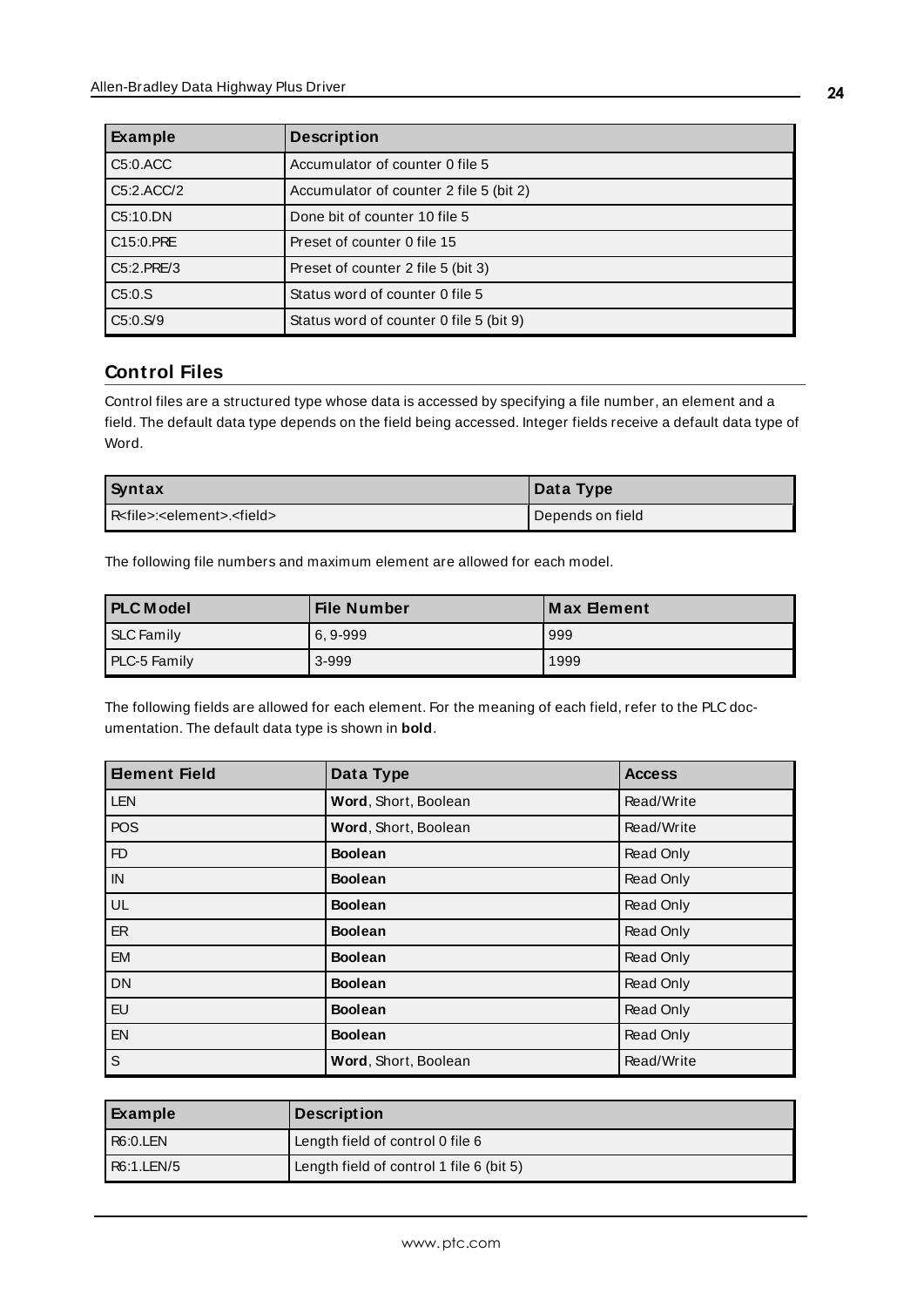| Example    | <b>Description</b>                         |
|------------|--------------------------------------------|
| R6:10.DN   | Done bit of control 10 file 6              |
| R15:18.POS | Position field of control 18 file 15       |
| R6:1.POS/4 | Position field of control 1 file 6 (bit 4) |
| R6:0.S     | Status word of control 0 file 6            |
| R6:0.S/6   | Status word of control 0 file 6 (bit 6)    |

#### <span id="page-24-0"></span>**Integer Files**

To access an integer file, specify a file number, a word and an optional bit in the word. The default data type for all syntax is shown in **bold**.

| Syntax                                     | Data Type                            |
|--------------------------------------------|--------------------------------------|
| N <file>:<word></word></file>              | Short, Word, BCD, DWord, Long, LBCD  |
| N <file>:<word> [rows][cols]</word></file> | Short, Word, BCD, DWord, Long, LBCD* |
| N <file>:<word>[cols]</word></file>        | Short, Word, BCD, DWord, Long, LBCD* |
| N <file>:<word>/<bit></bit></word></file>  | <b>Boolean</b>                       |
| N <file>/bit</file>                        | <b>Boolean</b>                       |

\* Array types.

The number of array elements (in bytes) cannot exceed the block request size specified. This means that array size cannot exceed 16 words given a block request size of 32 bytes.

For more information, refer to **[Communications](#page-12-0) Parameters**.

The following file numbers and maximum word locations are allowed for each model. The maximum word location is one less when accessing a 32-bit data type (Long, DWord or Long BCD).

| <b>PLC Model</b>    | File Number | <b>Max Word</b> |
|---------------------|-------------|-----------------|
| SLC Family          | 7, 9-999    | 999             |
| <b>PLC-5 Family</b> | 3-999       | 1999            |

| Example       | <b>Description</b>                      |
|---------------|-----------------------------------------|
| N7:0          | word 0                                  |
| N7/26         | <b>bit 26</b>                           |
| N12:4/15      | bit 15 word 4                           |
| N7:10 [8]     | 8 element array starting at word 10     |
| N15:0 [4] [5] | 4 by 5 element array starting at word 0 |

#### <span id="page-24-1"></span>**Float Files**

To access data in a Float file, specify a file number and an element. The only data type allowed is Float.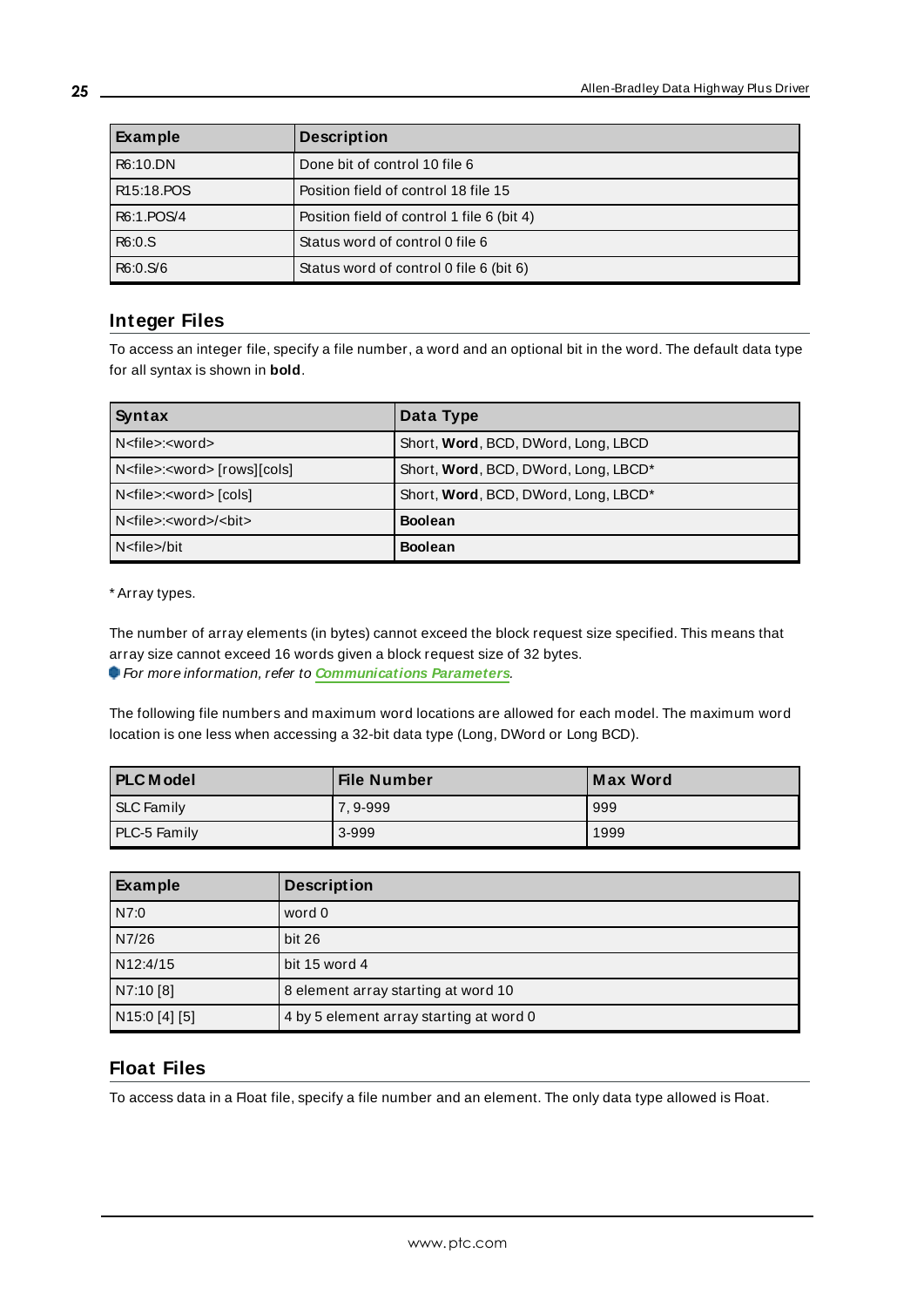| Syntax                                           | Data Type          |
|--------------------------------------------------|--------------------|
| F <file>:<element></element></file>              | Float              |
| F <file>:<element> [rows][cols]</element></file> | <b>Float array</b> |
| F <file>:<element> [cols]</element></file>       | , Float array      |

The number of array elements (in bytes) cannot exceed the block request size specified. This means that array size cannot exceed 8 Floats given a block request size of 32 bytes). For more information, refer to **[Communications](#page-12-0) Parameters**.

The following file numbers and maximum word locations are allowed for each model.

| <b>PLC Model</b>    | <b>File Number</b> | Max Word |
|---------------------|--------------------|----------|
| SLC Family          | 8-999              | 999      |
| <b>PLC-5 Family</b> | 3-999              | 1999     |

| Example              | <b>Description</b>                   |
|----------------------|--------------------------------------|
| F8:0                 | Float 0                              |
| F8:10 [16]           | 16 element array starting at word 10 |
| $\mid$ F15:0 [4] [4] | 16 element array starting at word 0  |

### <span id="page-25-0"></span>**ASCII Files**

To access data in an ASCII file, specify a file number and character location. The default data type for all syntax is shown in **bold**.

| Syntax                                          | Data Type         |
|-------------------------------------------------|-------------------|
| A <file>:<char></char></file>                   | <b>Char, Byte</b> |
| A <file>:<char>[rows][cols]</char></file>       | <b>Char, Byte</b> |
| A <file>:<char> [cols]</char></file>            | <b>Char, Byte</b> |
| A <file>:<word> offset&gt;/length</word></file> | String            |

**Note:** The number of array elements cannot exceed the block request size specified. For more information, refer to **[Communications](#page-12-0) Parameters**.

Internally, the PLC packs two characters per word in the file, with the high byte containing the first character and the low byte containing the second character. The PLC programming software allows access at the word level or two-character level. The Allen-Bradley Data Highway Plus Driver allows accessing to the character level. This means that if the programming software A10:0=AB is used,'A' would be stored in the high byte of A10:0 and'B' would be stored in the low byte. If the driver is used, two assignments would be made: A10:0=A and A10:1=B. This would result in the same data being stored in the PLC memory.

Referencing this file as string data allows access to data at word boundaries like the programming software. The length can be up to 236 characters. If a string that is sent to the device is smaller in length than the length specified by the address, the driver null terminates the string before sending it down to the controller.

The following file numbers and maximum character locations are allowed for each model.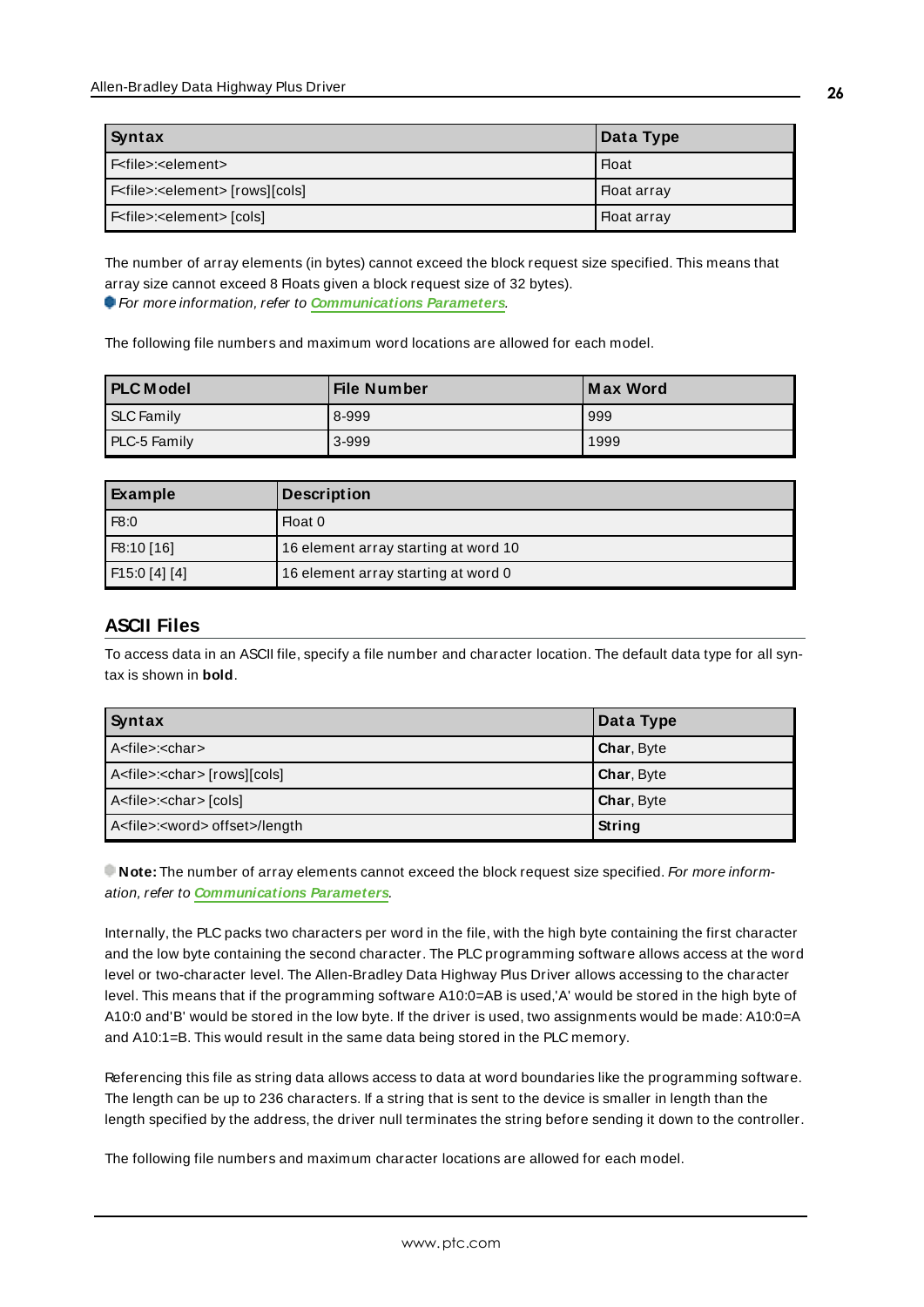| <b>PLC</b> Model | File Number | Max Character |
|------------------|-------------|---------------|
| SLC Family       | 9-999       | 1999          |
| PLC-5 Family     | 3-999       | 1999          |

**Note:** All SLC Family PLCs do not support ASCII file types. For more information, refer to the PLC documentation.

| Example        | <b>Description</b>                              |
|----------------|-------------------------------------------------|
| A9:0           | Character 0 (high byte of word 0)               |
| A27:10 [80]    | 80 character array starting at character 10     |
| A15:0 [4] [16] | 4 by 16 character array starting at character 0 |
| A62:0/32       | 32 character string starting at word offset 0   |

### <span id="page-26-0"></span>**String Files**

To access data in a string file, specify a file number and an element. The only data type allowed is string, which are 82 character null-terminated arrays. The driver places the null terminator based on the string length returned by the PLC.

**Note:** Arrays of strings are not supported.

| <b>Syntax</b>                        | Data Type |
|--------------------------------------|-----------|
| ST <file>:<element></element></file> | String    |

The following file numbers and maximum word locations are allowed for each model.

| <b>PLC Model</b>  | File Number | Max Word | <b>Element Field</b> |
|-------------------|-------------|----------|----------------------|
| <b>SLC Family</b> | 9-999       | 999      | ' NA                 |
| PLC-5 Family      | 3-999       | 999      | LEN.                 |

| Example      | <b>Description</b> |
|--------------|--------------------|
| <b>ST9:0</b> | string 0           |
| ST18:10      | string 10          |

#### <span id="page-26-1"></span>**SLC Family Open Addressing**

#### **Open Addressing**

The actual number of addresses available depends on the model of the PLC being used. The ranges have been opened up to allow for maximum flexibility with future models. If the driver finds at Runtime that an address is not present in the device, it posts an error message and remove the tag from its scan list.

**Note:** This model has no model specific addressing.

**See Also: General [Addressing](#page-17-1)**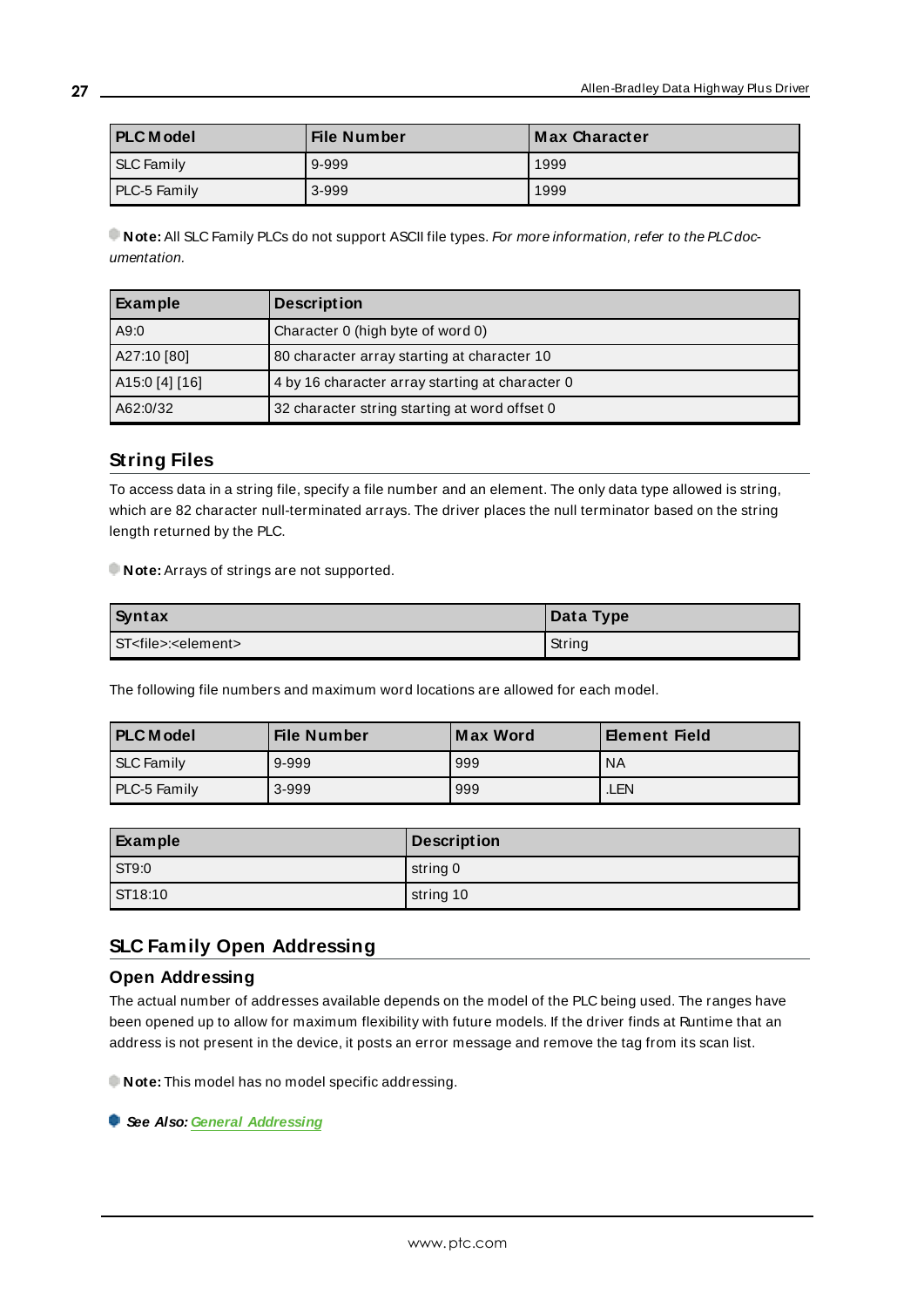#### <span id="page-27-0"></span>**PLC-5 Family Addressing**

**General Addressing General [Addressing](#page-17-1)**

**Model Specific Addressing BCD [Files](#page-27-1) PID [Files](#page-27-2) [M essage](#page-29-0) Files Block [Transfer](#page-30-0) Files SC [Files](#page-31-0)**

### <span id="page-27-1"></span>**BCD Files**

To access data in a BCD file, specify a file number and a word. The only data types allowed are BCD and Long BCD. The default data type is always BCD.

| Syntax                                     | Data Type                 |
|--------------------------------------------|---------------------------|
| l D <file>:<word></word></file>            | <b>BCD, LBCD, Boolean</b> |
| D <file>:<word> [rows][cols]</word></file> | <b>BCD, LBCD*</b>         |
| D <file>:<word>[cols]</word></file>        | <b>BCD, LBCD*</b>         |

\* Array types.

The number of array elements (in bytes) cannot exceed the block request size specified. This means that array size cannot exceed 16 BCDs given a block request size of 32 bytes. For more information, refer to **[Communications](#page-12-0) Parameters**.

The following file numbers and maximum word locations are allowed for each model.

| <b>PLC</b> Model | File Number | <b>Max Word</b> |
|------------------|-------------|-----------------|
| SLC 5/05 Open    | <b>NA</b>   | <b>NA</b>       |
| PLC-5 Family     | 3-999       | 999             |

| Example                   | <b>Description</b>                   |
|---------------------------|--------------------------------------|
| D9:0                      | Word 0                               |
| D8:9/10                   | File 8 BCD element 9 (bit 10)        |
| D27:10 [16]               | 16 element array starting at word 10 |
| D <sub>15:0</sub> [4] [8] | 32 element array starting at word 0  |

### <span id="page-27-2"></span>**PID Files**

PID files are a structured type whose data is accessed by specifying a file number, an element and a field. The default data type depends on the field being accessed. Integer fields receive a default data type of Word.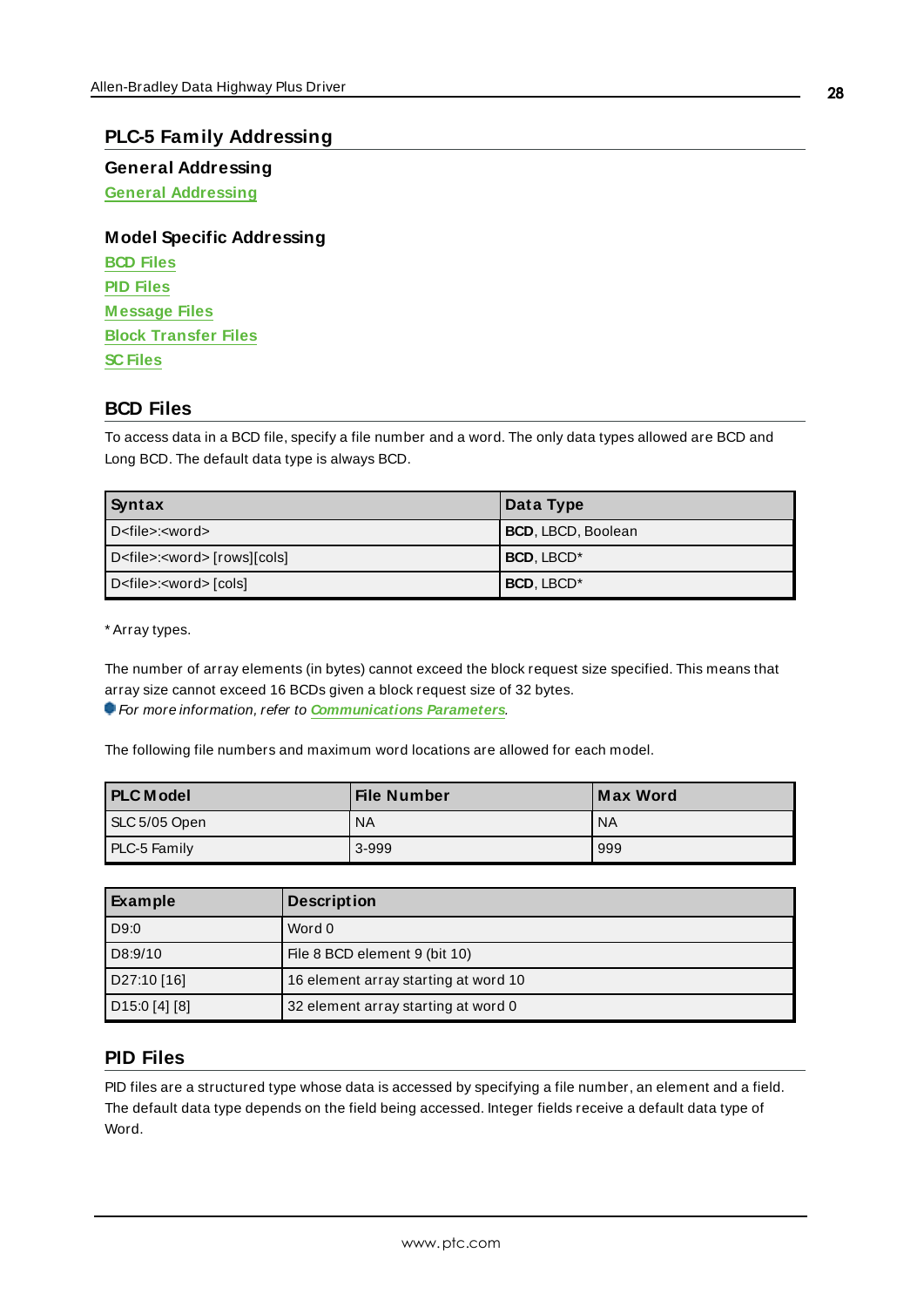| Syntax                                                 | Data Type        |
|--------------------------------------------------------|------------------|
| l PD <file>:<element>.<field></field></element></file> | Depends on field |

The following file numbers and maximum element are allowed for each model.

| <b>PLC</b> Model | <b>File Number</b> | ⊺Max ⊟ement |
|------------------|--------------------|-------------|
| SLC 5/05 Open    | <b>NA</b>          | <b>NA</b>   |
| PLC-5 Family     | 3-999              | 999         |

The following fields are allowed for each element. For the meaning of each field, refer to the PLC documentation.

| <b>Eement Field</b>    | Data Type            | <b>Access</b> |
|------------------------|----------------------|---------------|
| <b>SP</b>              | Real                 | Read/Write    |
| KP                     | Real                 | Read/Write    |
| KI                     | Real                 | Read/Write    |
| KD                     | Real                 | Read/Write    |
| <b>BIAS</b>            | Real                 | Read/Write    |
| <b>MAXS</b>            | Real                 | Read/Write    |
| <b>MINS</b>            | Real                 | Read/Write    |
| $\mathsf{D}\mathsf{B}$ | Real                 | Read/Write    |
| SO                     | Real                 | Read/Write    |
| <b>MAXO</b>            | Real                 | Read/Write    |
| <b>MINO</b>            | Real                 | Read/Write    |
| <b>UPD</b>             | Real                 | Read/Write    |
| PV                     | Real                 | Read/Write    |
| <b>ERR</b>             | Real                 | Read/Write    |
| <b>OUT</b>             | Real                 | Read/Write    |
| <b>PVH</b>             | Real                 | Read/Write    |
| <b>PVL</b>             | Real                 | Read/Write    |
| <b>DVP</b>             | Real                 | Read/Write    |
| <b>DVN</b>             | Real                 | Read/Write    |
| <b>PVDB</b>            | Real                 | Read/Write    |
| <b>DVDB</b>            | Real                 | Read/Write    |
| <b>MAXI</b>            | Real                 | Read/Write    |
| <b>MINI</b>            | Real                 | Read/Write    |
| <b>TIE</b>             | Real                 | Read/Write    |
| <b>FILE</b>            | Word, Short, Boolean | Read/Write    |
| <b>ELEM</b>            | Word, Short, Boolean | Read/Write    |
| EN                     | Boolean              | Read/Write    |
| <b>CT</b>              | Boolean              | Read/Write    |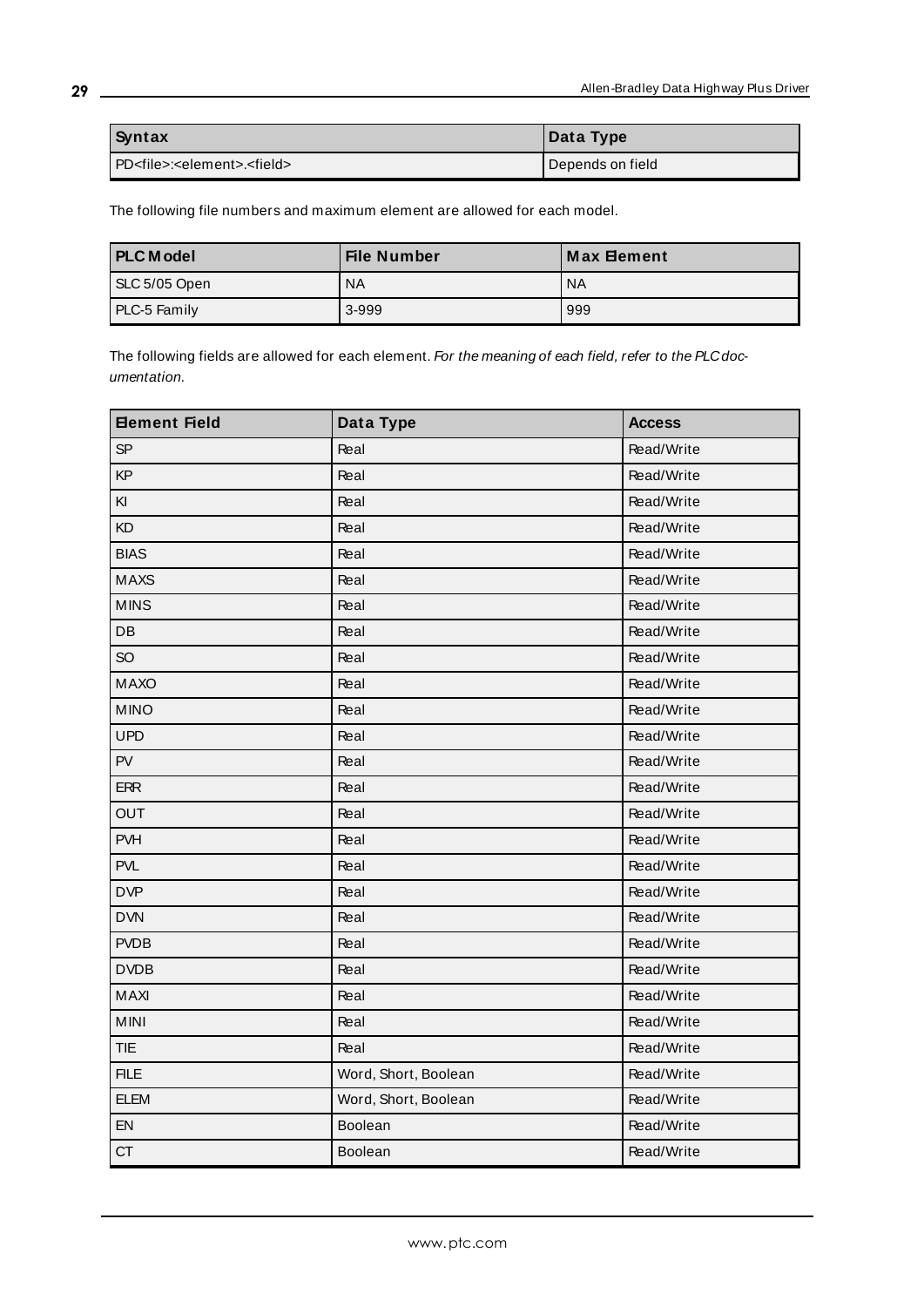| <b>Element Field</b> | Data Type      | <b>Access</b> |
|----------------------|----------------|---------------|
| CL                   | Boolean        | Read/Write    |
| <b>PVT</b>           | Boolean        | Read/Write    |
| DO                   | <b>Boolean</b> | Read/Write    |
| <b>SWM</b>           | <b>Boolean</b> | Read/Write    |
| ${\sf CA}$           | <b>Boolean</b> | Read/Write    |
| MO                   | Boolean        | Read/Write    |
| $PE$                 | <b>Boolean</b> | Read/Write    |
| INI                  | <b>Boolean</b> | Read/Write    |
| <b>SPOR</b>          | <b>Boolean</b> | Read/Write    |
| OLL                  | <b>Boolean</b> | Read/Write    |
| OLH                  | Boolean        | Read/Write    |
| <b>EWD</b>           | <b>Boolean</b> | Read/Write    |
| <b>DVNA</b>          | <b>Boolean</b> | Read/Write    |
| <b>DVHA</b>          | <b>Boolean</b> | Read/Write    |
| <b>PVLA</b>          | Boolean        | Read/Write    |
| <b>PVHA</b>          | <b>Boolean</b> | Read/Write    |

| Example          | <b>Description</b>                      |
|------------------|-----------------------------------------|
| PDA4:0.SP        | Set point field of PD 0 file 14         |
| PD18:6.EN        | Status enable bit of PD 6 file 18       |
| $PD21:5.$ FILE/8 | File number for PD 5 file 21 (bit 8)    |
| PD21:5.ELEM/9    | Element number for PD 5 file 21 (bit 9) |

### <span id="page-29-0"></span>**Message Files**

Message files are a structured type whose data is accessed by specifying a file number, an element and a field. The default data type depends on the field being accessed. Integer fields receive a default data type of Word.

| Syntax                                                | Data Type        |
|-------------------------------------------------------|------------------|
| IMG <file>:<element>.<field></field></element></file> | Depends on field |

The following file numbers and maximum element are allowed for each model.

| <b>PLC Model</b>    | <b>File Number</b> | l Max Element |
|---------------------|--------------------|---------------|
| SLC 5/05 Open       | <b>NA</b>          | <b>NA</b>     |
| <b>PLC-5 Family</b> | 3-999              | 999           |

The following fields are allowed for each element. For the meaning of each field, refer to the PLC documentation. The default data types are shown in **bold**.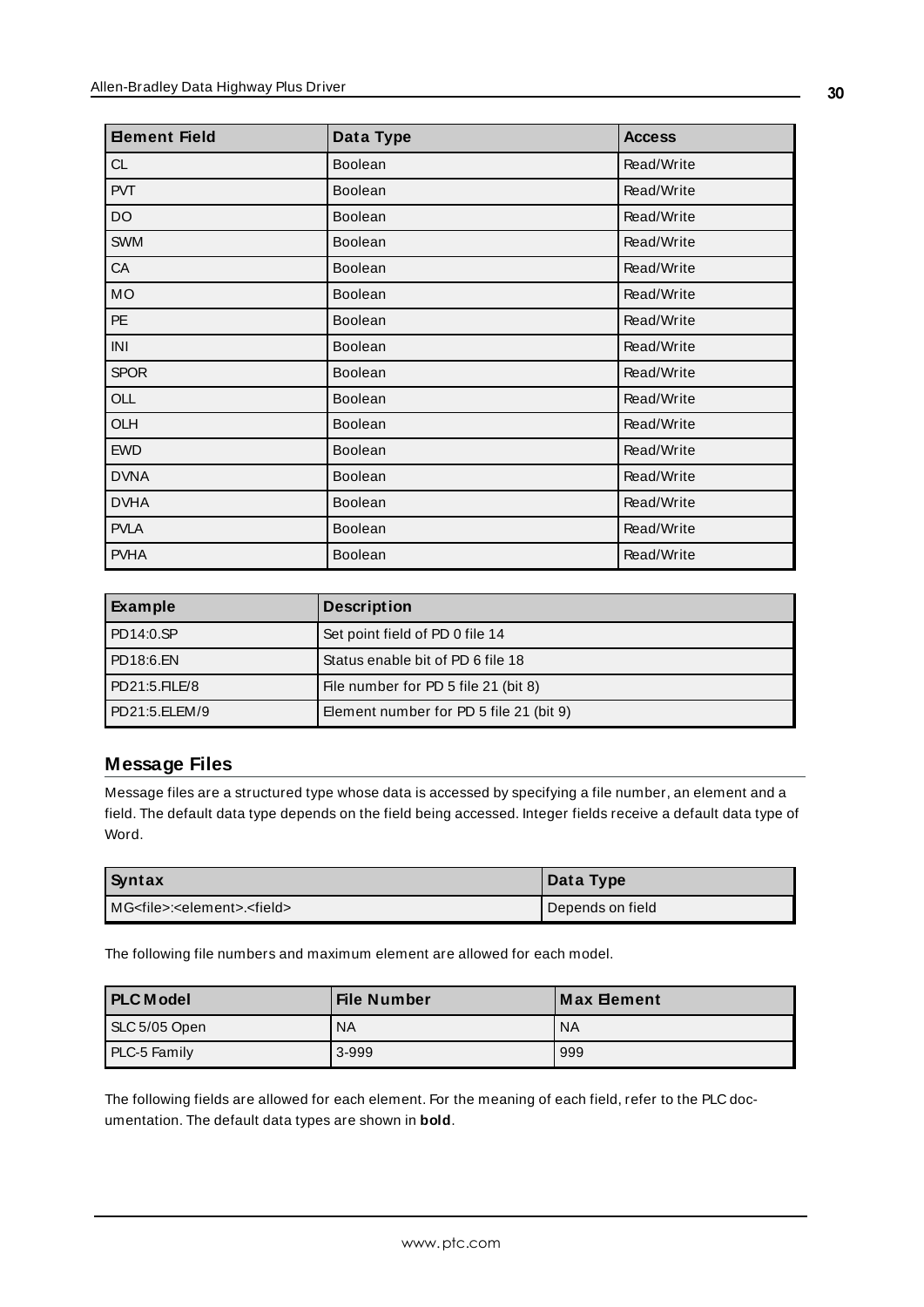| <b>Element Field</b> | Data Type      | <b>Access</b> |
|----------------------|----------------|---------------|
| <b>ERR</b>           | Short, Word    | Read/Write    |
| <b>RLEN</b>          | Short, Word    | Read/Write    |
| <b>DLEN</b>          | Short, Word    | Read/Write    |
| <b>EN</b>            | <b>Boolean</b> | Read/Write    |
| <b>ST</b>            | <b>Boolean</b> | Read/Write    |
| <b>DN</b>            | <b>Boolean</b> | Read/Write    |
| <b>ER</b>            | <b>Boolean</b> | Read/Write    |
| CO                   | <b>Boolean</b> | Read/Write    |
| EW                   | <b>Boolean</b> | Read/Write    |
| <b>NR</b>            | <b>Boolean</b> | Read/Write    |
| <b>TO</b>            | Boolean        | Read/Write    |

| Example     | <b>Description</b>                     |
|-------------|----------------------------------------|
| MG14:0.RLEN | Requested length field of MG 0 file 14 |
| MG18:6.CO   | Continue bit of MG 6 file 18           |

### <span id="page-30-0"></span>**Block Transfer Files**

Block transfer files are a structured type whose data is accessed by specifying a file number, an element and a field. The default data type depends on the field being accessed. Integer fields receive a default data type of Word.

| <b>Syntax</b>                                        | Data Type          |  |
|------------------------------------------------------|--------------------|--|
| BT <file>:<element>.<field></field></element></file> | I Depends on field |  |

The following file numbers and maximum element are allowed for each model.

| <b>PLC Model</b>    | <b>File Number</b> | <b>Max Word</b> |
|---------------------|--------------------|-----------------|
| SLC 5/05 Open       | ' NA               | ' NA            |
| <b>PLC-5 Family</b> | $3-999$            | 1999            |

The following fields are allowed for each element. For the meaning of each field, refer to the PLC documentation.

| <b>Element Field</b> | Data Type            | <b>Access</b> |
|----------------------|----------------------|---------------|
| <b>RLEN</b>          | Word, Short          | Read/Write    |
| <b>DLEN</b>          | Word, Short          | Read/Write    |
| <b>FILE</b>          | Word, Short, Boolean | Read/Write    |
| <b>ELEM</b>          | Word, Short, Boolean | Read/Write    |
| <b>RW</b>            | <b>Boolean</b>       | Read/Write    |
| <b>ST</b>            | <b>Boolean</b>       | Read/Write    |
| <b>DN</b>            | <b>Boolean</b>       | Read/Write    |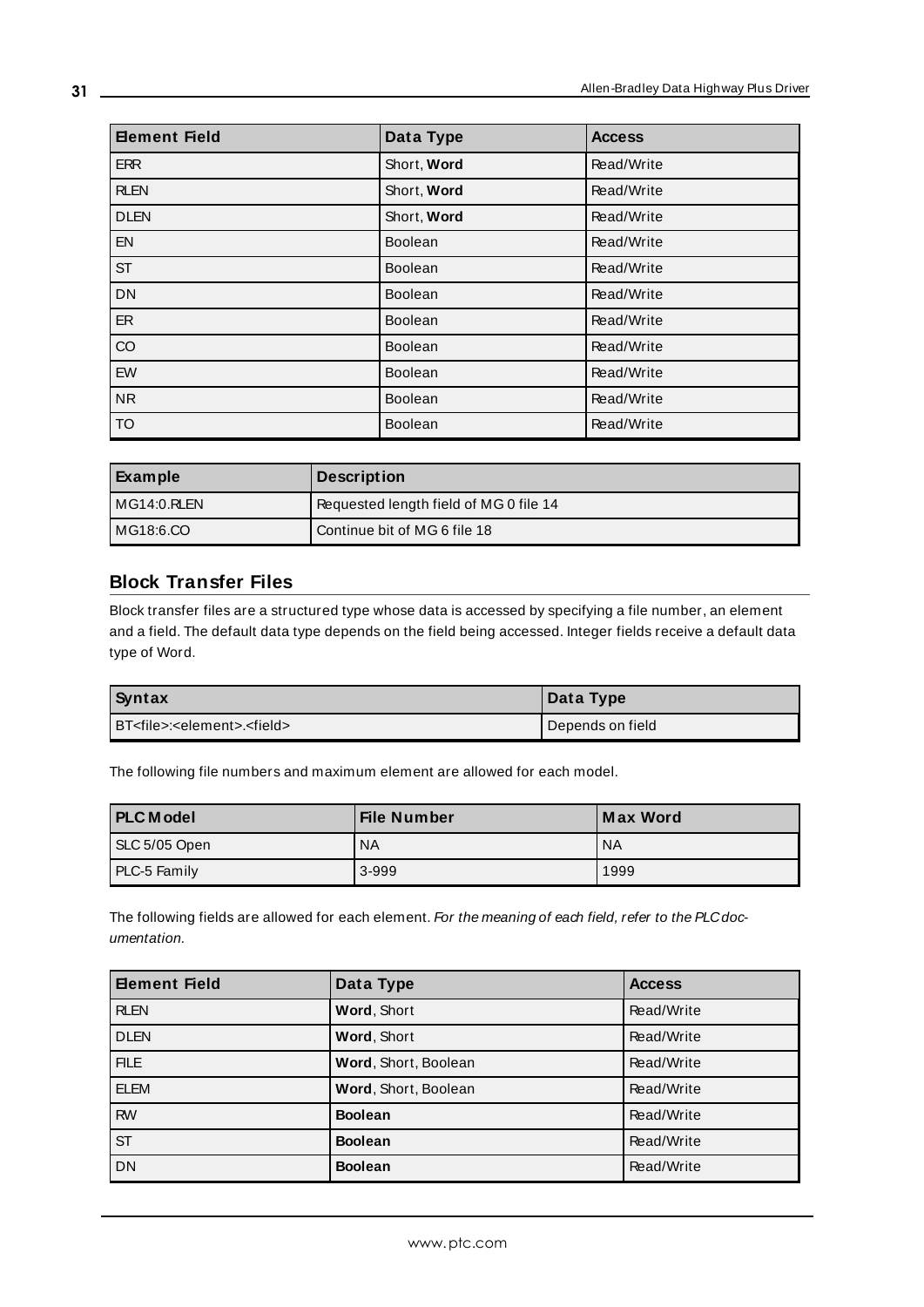| <b>Eement Field</b>    | Data Type            | <b>Access</b> |
|------------------------|----------------------|---------------|
| ER                     | <b>Boolean</b>       | Read/Write    |
| $\overline{c}$         | <b>Boolean</b>       | Read/Write    |
| <b>EW</b>              | <b>Boolean</b>       | Read/Write    |
| NR                     | <b>Boolean</b>       | Read/Write    |
| $\overline{\text{To}}$ | <b>Boolean</b>       | Read/Write    |
| EN                     | <b>Boolean</b>       | Read/Write    |
| $\overline{s}$         | Word, Short, Boolean | Read/Write    |

| Example            | <b>Description</b>                      |
|--------------------|-----------------------------------------|
| <b>BT14:0.RLEN</b> | Requested length field of BT 0 file 14  |
| BT18:6.CO          | Continue bit of BT 6 file 18            |
| BT12:4.FILE/6      | File number for BT 4 file 12 (bit 6)    |
| BT12:4.ELEM/7      | Element number for BT 4 file 12 (bit 7) |
| BT12:0.S           | Status word of BT 0 file 12             |
| BT12:0.S/7         | Status word of BT 0 file 12 (bit 7)     |

### <span id="page-31-0"></span>**SC Files**

SC files are a structured type whose data is accessed by specifying a file number, an element and a field. The default data type depends on the field being accessed.

| Syntax                                                           | $\blacksquare$ Data Type |
|------------------------------------------------------------------|--------------------------|
| SC <file>:<element>.<field>/<bit></bit></field></element></file> | Depends on field         |

The following file numbers and maximum element are allowed for each model.

| <b>PLC Model</b> | File Number | l Max Element |
|------------------|-------------|---------------|
| <b>SLC-500</b>   | <b>NA</b>   | ' NA          |
| PLC-5            | $3-999$     | 1999          |

The following fields are allowed for each element. For the meaning of each field, refer to the PLC documentation. The default data type is shown in **bold**.

| <b>Element Field</b> | Data Type            | <b>Access</b> |
|----------------------|----------------------|---------------|
| <b>PRE</b>           | Word, Short, Boolean | Read/Write    |
| <b>TIM</b>           | Word, Short, Boolean | Read/Write    |
| S                    | Word, Short, Boolean | Read/Write    |
| <b>DN</b>            | <b>Boolean</b>       | Read/Write    |
| ER                   | <b>Boolean</b>       | Read/Write    |
| OV                   | <b>Boolean</b>       | Read/Write    |
| <b>LS</b>            | <b>Boolean</b>       | Read/Write    |
| <b>SA</b>            | <b>Boolean</b>       | Read/Write    |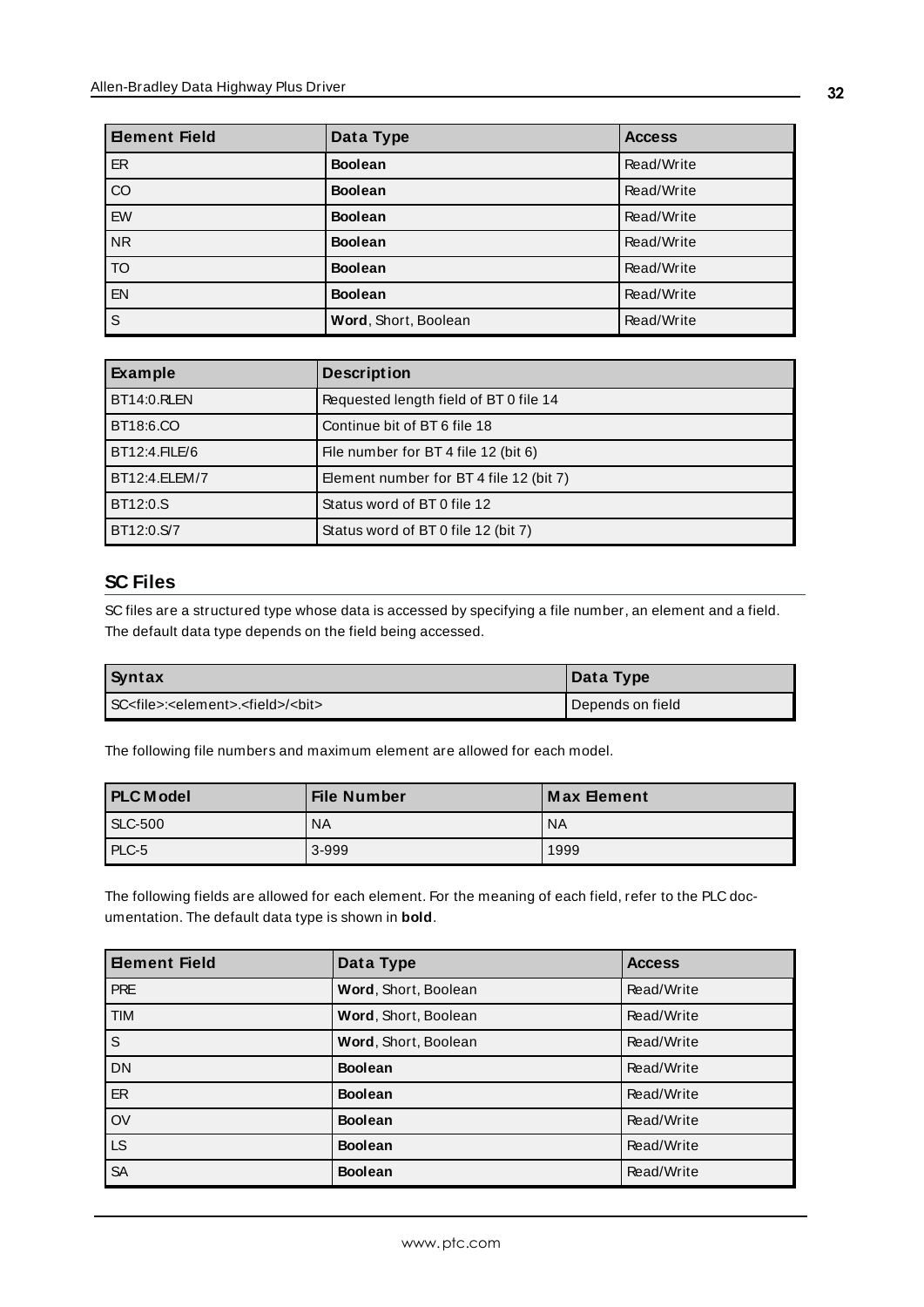| Example          | <b>Description</b>                  |
|------------------|-------------------------------------|
| <b>SC9:0.PRE</b> | Preset word                         |
| <b>SC9:0.TIM</b> | Active-time bit                     |
| SC9:0.SA         | Scan-active bit                     |
| SC9:0.FS         | First-scan bit                      |
| SC9:0.LS         | Last-scan bit                       |
| SC9:0.OV         | Timer-overflow bit                  |
| <b>SC9:0.ER</b>  | Step-errored bit                    |
| SC9:0.DN         | Done bit                            |
| SC21:0.S         | Status word of SC 0 file 21         |
| SC21:0.S/1       | Status word of SC 0 file 21 (bit 1) |

### <span id="page-32-0"></span>**Data Types Description**

<span id="page-32-11"></span><span id="page-32-9"></span><span id="page-32-8"></span><span id="page-32-5"></span><span id="page-32-4"></span><span id="page-32-3"></span><span id="page-32-2"></span>

| Data Type      | <b>Description</b>                         |
|----------------|--------------------------------------------|
| <b>Boolean</b> | Single bit                                 |
| <b>Byte</b>    | Unsigned 8-bit value                       |
| Char           | Signed 8-bit value                         |
| Word           | Unsigned 16-bit value                      |
| Short          | Signed 16-bit value                        |
| <b>DWord</b>   | Unsigned 32-bit value                      |
| Long           | Signed 32-bit value                        |
| <b>BCD</b>     | Two byte packed BCD, four decimal digits   |
| <b>LBCD</b>    | Four byte packed BCD, eight decimal digits |
| <b>Float</b>   | 32-bit IEEE Floating point                 |
| String         | Null terminated character array            |

<span id="page-32-10"></span><span id="page-32-7"></span><span id="page-32-6"></span><span id="page-32-1"></span>**Note:** The DWord, Long, and LBCD data types are not native to any of the PLC models.

When referencing a 16-bit location as a 32-bit value, the location referenced is the low word and the next successive location is the high word. For example, if N7:10 is selected as a DWord data type, N7:10 would be the low word and N7:11 would be the high word.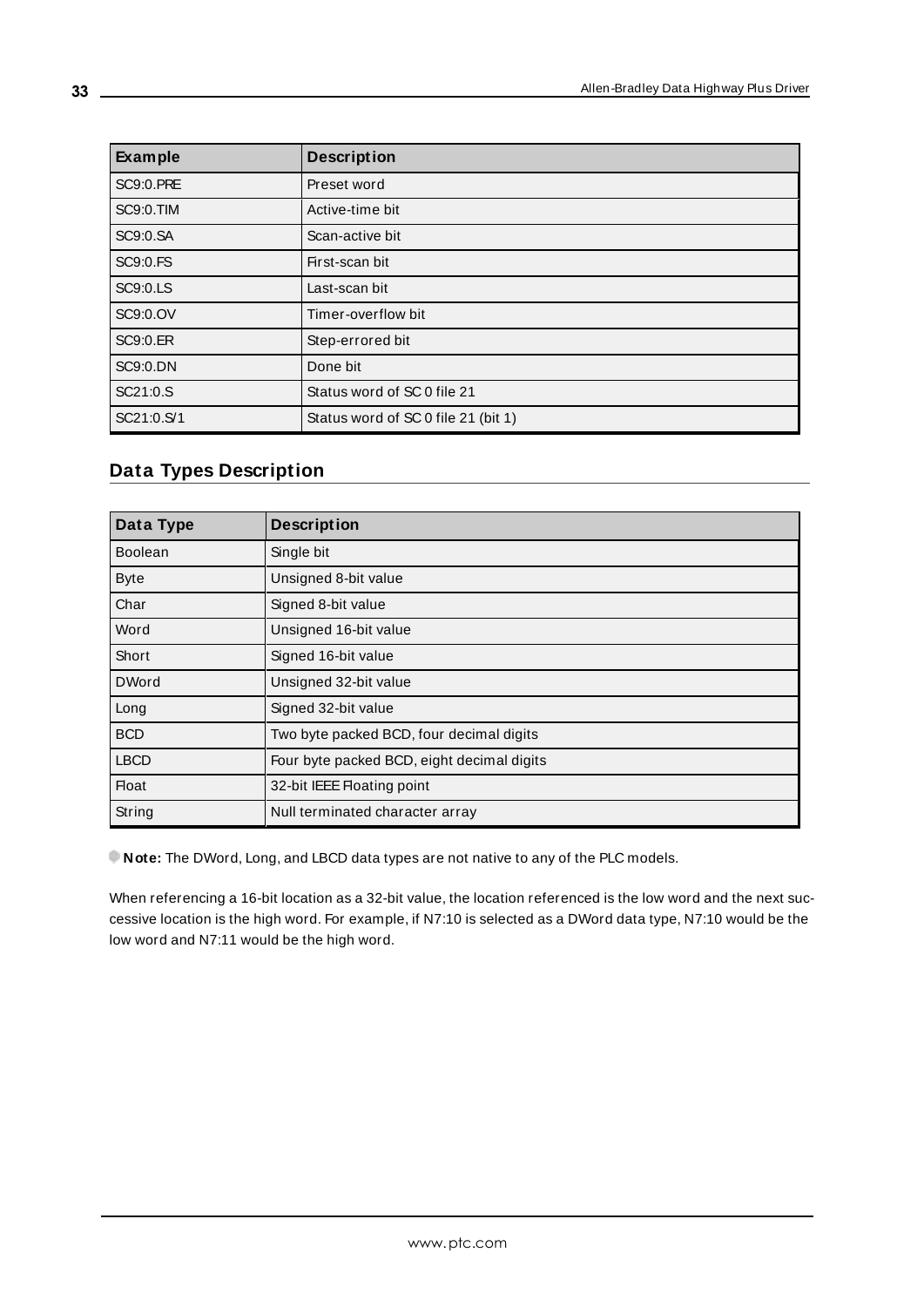## <span id="page-33-0"></span>Event Log Messages

The following information concerns messages posted to the Event Log pane in the main user interface. Consult the server help on filtering and sorting the Event Log detail view. Server help contains many common messages, so should also be searched. Generally, the type of message (informational, warning) and troubleshooting information is provided whenever possible.

#### <span id="page-33-1"></span>**Failed to allocate board.**

### **Error Type:**

<span id="page-33-2"></span>Error

#### **Failed to allocate memory for board.**

**Error Type:** Error

#### <span id="page-33-3"></span>**Failed to stop board.**

**Error Type:** Error

#### <span id="page-33-4"></span>**Failed to start card. Possible resource conflicts. | Card = '<card>'.**

#### **Error Type:**

Error

#### **Possible Cause:**

- 1. Memory conflict.
- 2. Temporary network problem.
- 3. Bad memory address selected.
- 4. The properties selected for channel setup may be incorrect.
- 5. The card is corrupt.

#### **Possible Solution:**

- 1. Some other device may be using the same memory address. Configure the device with a different memory address.
- 2. Restart the driver.
- 3. The memory address selected is not within the range. Try a different memory address.
- 4. Modify the channel properties with appropriate values.
- 5. Replace the card.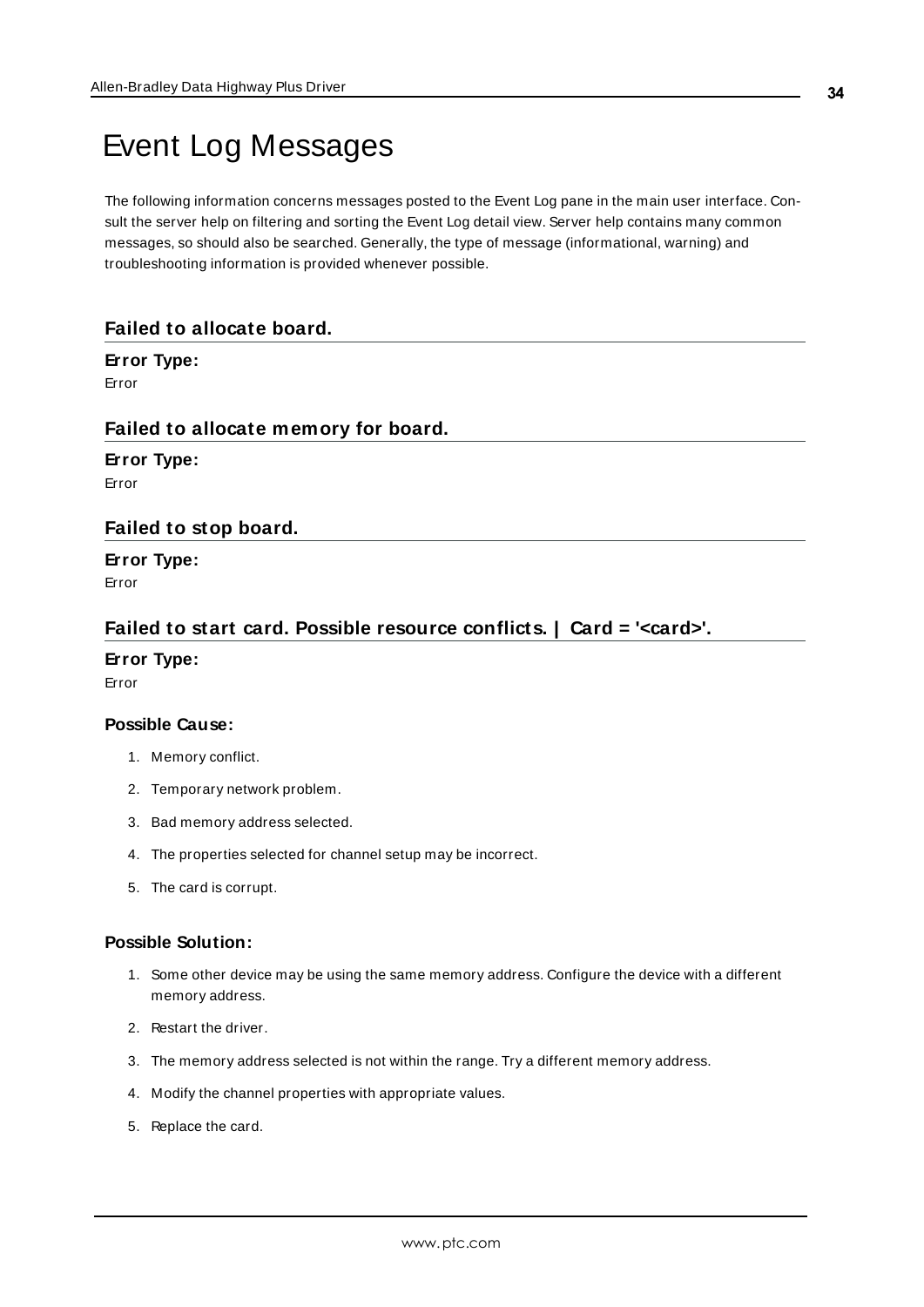### <span id="page-34-0"></span>**Failed to perform M16 diagnostic. The card is in 8-bit mode. Change jumper configuration to 16-bit mode. | Card = '<card>'.**

#### **Error Type:**

Error

#### **Possible Cause:**

This occurs when the jumper settings on the KTXD card are in 8-bit mode.

#### **Possible Solution:**

<span id="page-34-1"></span>Change the jumper settings to 16-bit mode. Refer to KTXD user guide for more information.

### **Failed to write to dual port memory on device. | Card = '<card>'.**

#### **Error Type:**

Error

#### **Possible Cause:**

- 1. A network failure occurred.
- 2. Memory conflict.
- 3. The properties selected for the channel setup may be incorrect.
- 4. The card is corrupt.

#### **Possible Solution:**

- 1. Check for broken links between the card and the host. Make sure that the card is inserted properly in the appropriate slot and restart the driver.
- 2. Assign a different memory base address.
- 3. Correct the channel setup properties to appropriate values.
- 4. Replace the card.

### <span id="page-34-2"></span>**Failed RAM test on device. | Card = '<card>'.**

#### **Error Type:**

Error

- 1. Memory conflict.
- 2. Temporary network problem.
- 3. Bad memory address selected.
- 4. The properties selected for channel setup may be incorrect.
- 5. Card is corrupt.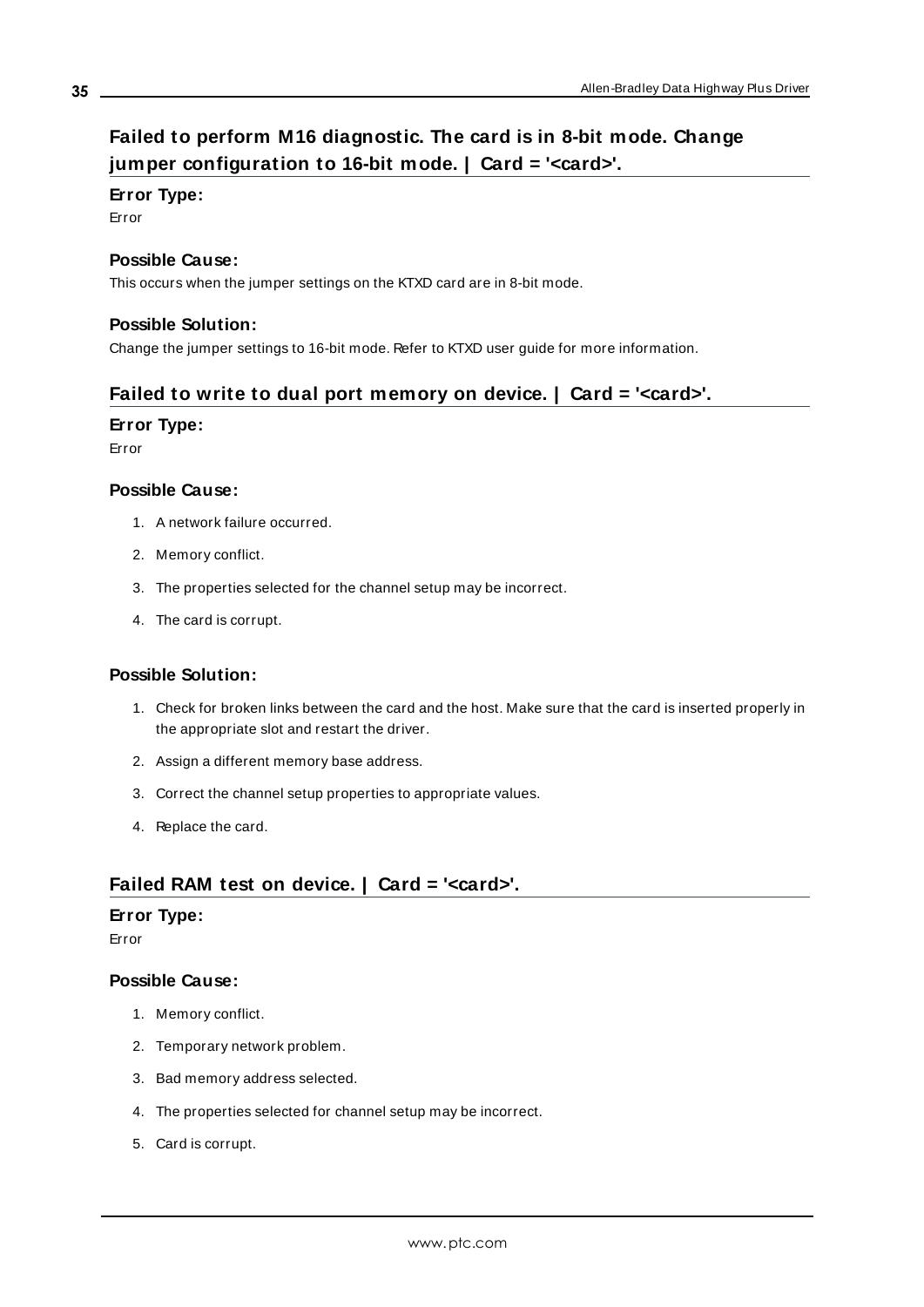- 1. Some other device may be using the same memory address. Configure the device with a different memory address.
- 2. Restart the driver.
- 3. The memory address selected is not within the range: try a different memory address.
- 4. Correct the channel setup properties to appropriate values.
- 5. Replace the card.

#### <span id="page-35-0"></span>**Failed CTC test on device. | Card = '<card>'.**

#### **Error Type:**

Error

#### **Possible Cause:**

- 1. Memory conflict.
- 2. Temporary network problem.
- 3. Bad memory address selected.
- 4. The properties selected for channel setup may be incorrect.
- 5. Card is corrupt.

#### **Possible Solution:**

- 1. Some other device may be using the same memory address. Configure the device with a different memory address.
- 2. Restart the driver.
- 3. The memory address selected is not within the range: try a different memory address.
- 4. Correct the channel setup properties to appropriate values.
- 5. Replace the card.

#### <span id="page-35-1"></span>**Failed SIO test on device. | Card = '<card>'.**

#### **Error Type:**

Error

- 1. Memory conflict.
- 2. Temporary network problem.
- 3. Bad memory address selected.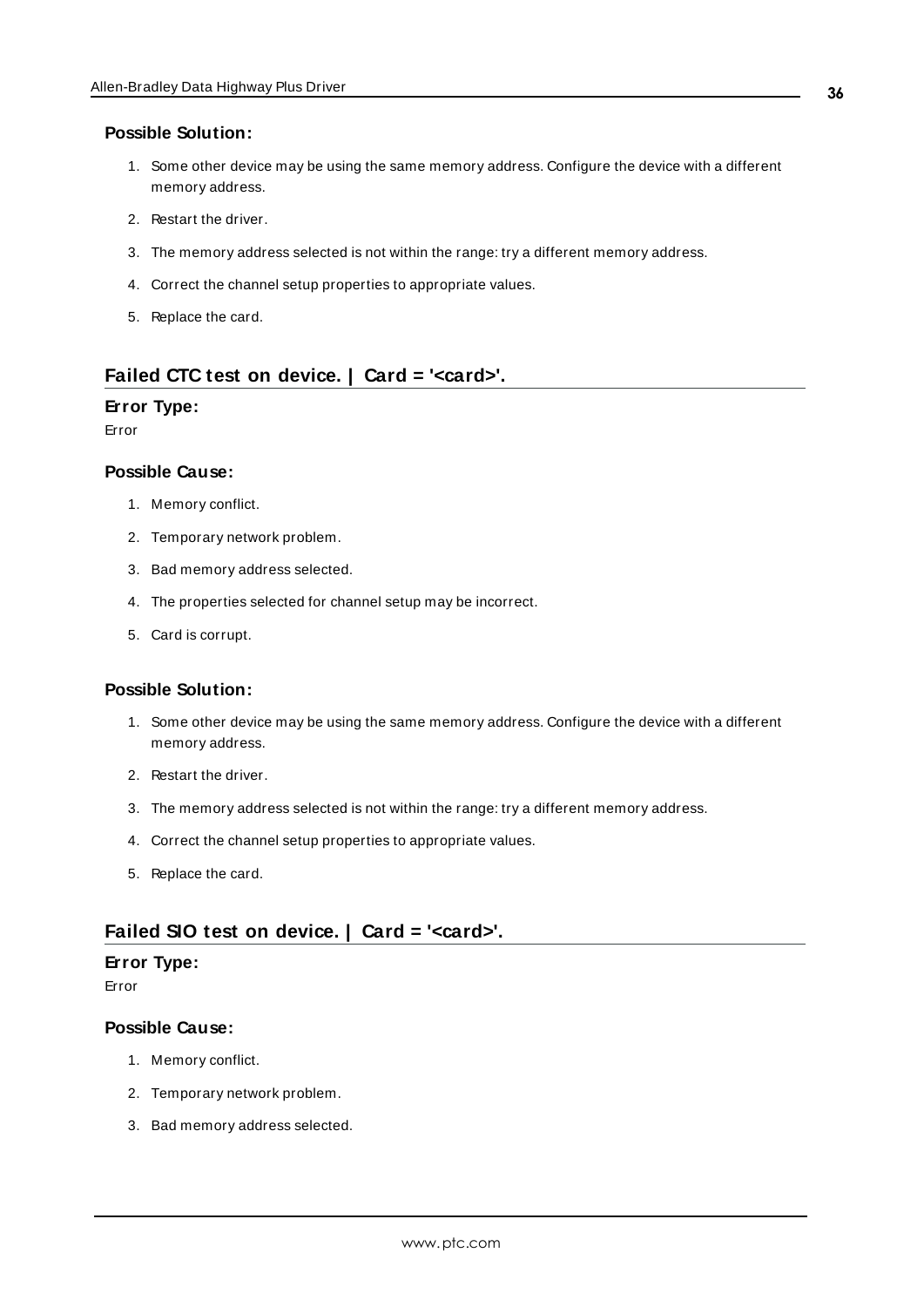- 4. The properties selected for channel setup may be incorrect.
- 5. Card is corrupt.

- 1. Some other device may be using the same memory address. Configure the device with a different memory address.
- 2. Restart the driver.
- 3. The memory address selected is not within the range: try a different memory address.
- 4. Correct the channel setup properties to appropriate values.
- 5. Replace the card.

#### <span id="page-36-0"></span>**Failed to enable card on device. | Card = '<card>'.**

#### **Error Type:**

Error

#### **Possible Cause:**

- 1. Channel properties, such as baud rate, may have been set inaccurately.
- 2. A network failure occurred.
- 3. A memory conflict occurred.
- 4. The card is corrupted.

#### **Possible Solution:**

- 1. Modify the channel properties with appropriate values.
- 2. Check for any broken links between the card and the host. Make sure that the card is inserted properly on the appropriate slot and then restart the driver.
- 3. Assign a different memory base address.
- 4. Replace the card.
- 5. Check channel baud rate settings and Device Manager.

### <span id="page-36-1"></span>**Interrupt is not configured for device. | Card = '<card>'.**

#### **Error Type:**

Error

- 1. The interrupt may not be configured on the device.
- 2. The interrupt configured on the device may not match the one selected in Channel Setup.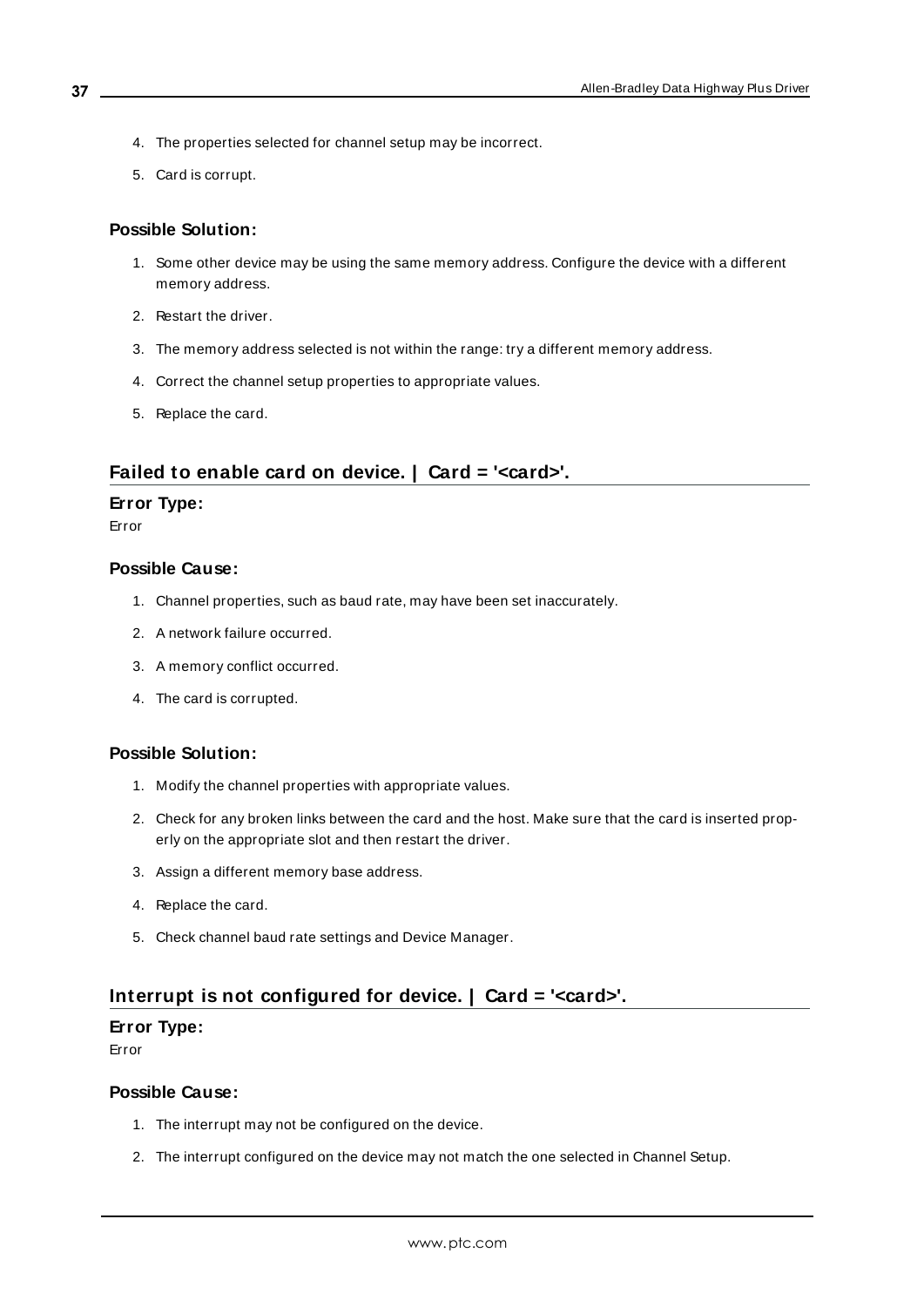- 1. Enable the interrupt by setting the correct jumper/DIPswitch combination.
- 2. Set the interrupt property on the channel properties to match the card set up.

### <span id="page-37-0"></span>**Failed to load KTXPCL.BIN on device. | Card = '<card>'.**

#### **Error Type:**

Error

#### **Possible Cause:**

KTXPCL.BIN is unavailable or corrupt.

#### **Possible Solution:**

<span id="page-37-1"></span>Locate or reinstall KTXPCL.BIN, then try again.

#### **Failed to allocate device for board.**

#### **Error Type:**

Error

#### **Possible Cause:**

- 1. The interface card is being used by another application.
- 2. The interface card is not functional.
- 3. If it is an ISA interface card, the memory address selected may be inappropriate.

#### **Possible Solution:**

- 1. Uninstall any other application (such as RSLinx) that may be using the same interface card.
- 2. Verify that the card is functional and inserted properly in the appropriate slot.
- 3. Assign the correct memory address.

### <span id="page-37-2"></span>**Failed to complete diagnosis while performing M16 tests. | Card = '<card>'.**

#### **Error Type:**

Error

- 1. The jumper settings on the KTXD card may be in 8-bit mode.
- 2. The ISA bus slot may be corrupted.
- 3. The card memory may be corrupted.
- 4. One or more binary files related to M16 diagnosis has been corrupted.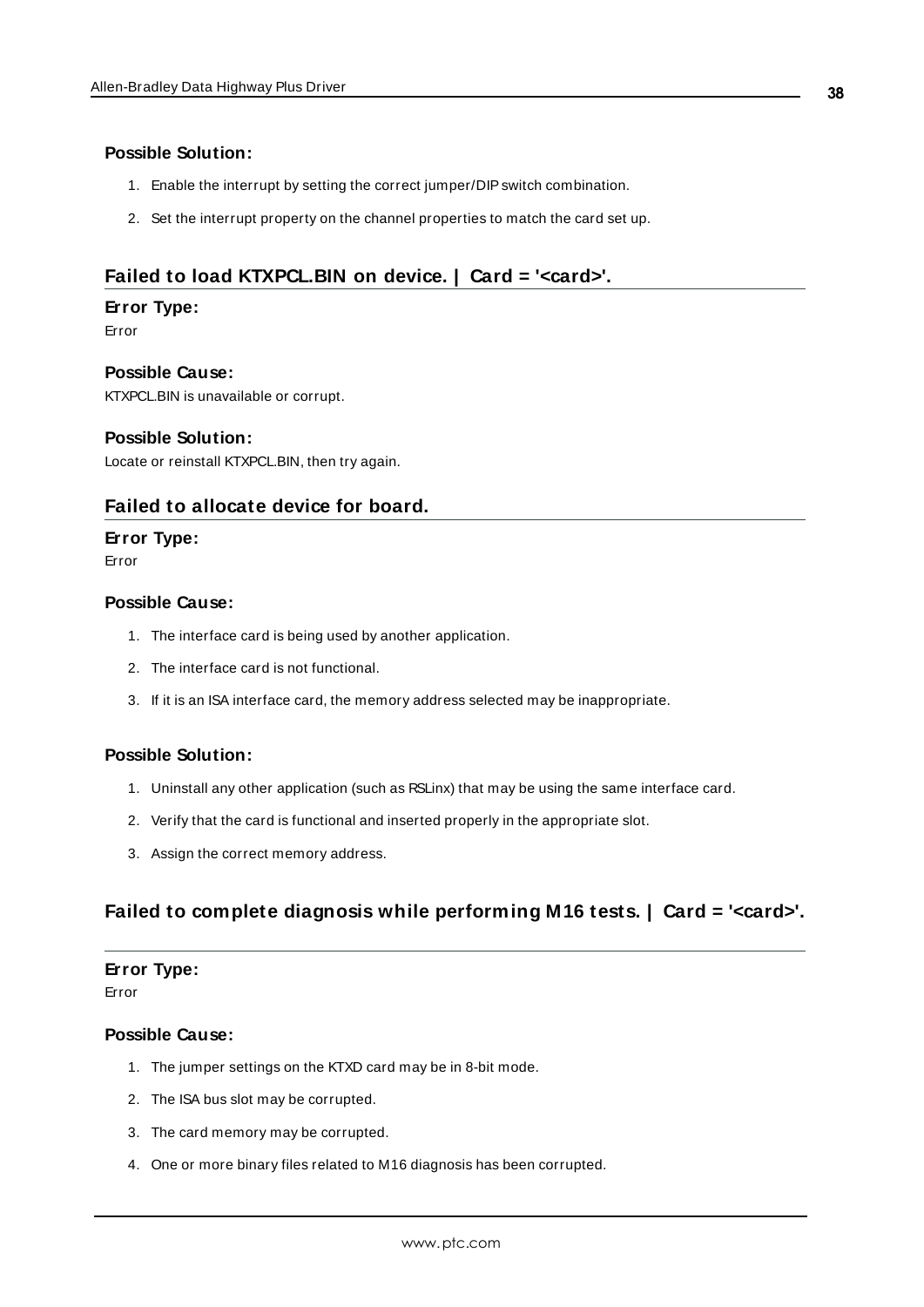- 1. Change the KTXD card to 16-bit mode. Refer to KTXD user guide for more information.
- 2. Try a different ISA slot.
- 3. Replace the card.
- 4. Reinstall the binary files for M16 diagnosis.

### <span id="page-38-0"></span>**Failed to complete loading protocol while performing M16 tests. | Card = '<card>'.**

#### **Error Type:**

Error

#### **Possible Cause:**

- 1. The jumper settings on the KTXD card may be in 8-bit mode.
- 2. The ISA bus slot may be corrupted.
- 3. The card memory may be corrupted.
- 4. One or more binary files related to M16 diagnosis has been corrupted.

#### **Possible Solution:**

- 1. Change the KTXD card to 16-bit mode. Refer to KTXD user guide for more information.
- 2. Try a different ISA slot.
- 3. Replace the card.
- 4. Reinstall the binary files for M16 diagnosis.

### <span id="page-38-1"></span>**Failed to connect to device. | Card = '<card>'.**

#### **Error Type:**

Error

#### **Possible Cause:**

- 1. The card may not be installed correctly.
- 2. An inappropriate \* .inf file may be loaded for this device.

#### **Possible Solution:**

- 1. Verify that all the card pins are connected to the slot.
- 2. Use Device Manager to verify that the right driver is installed for this device. The driver supplied by the OPC server for the card being used must be installed. For more information, refer to Channel Setup.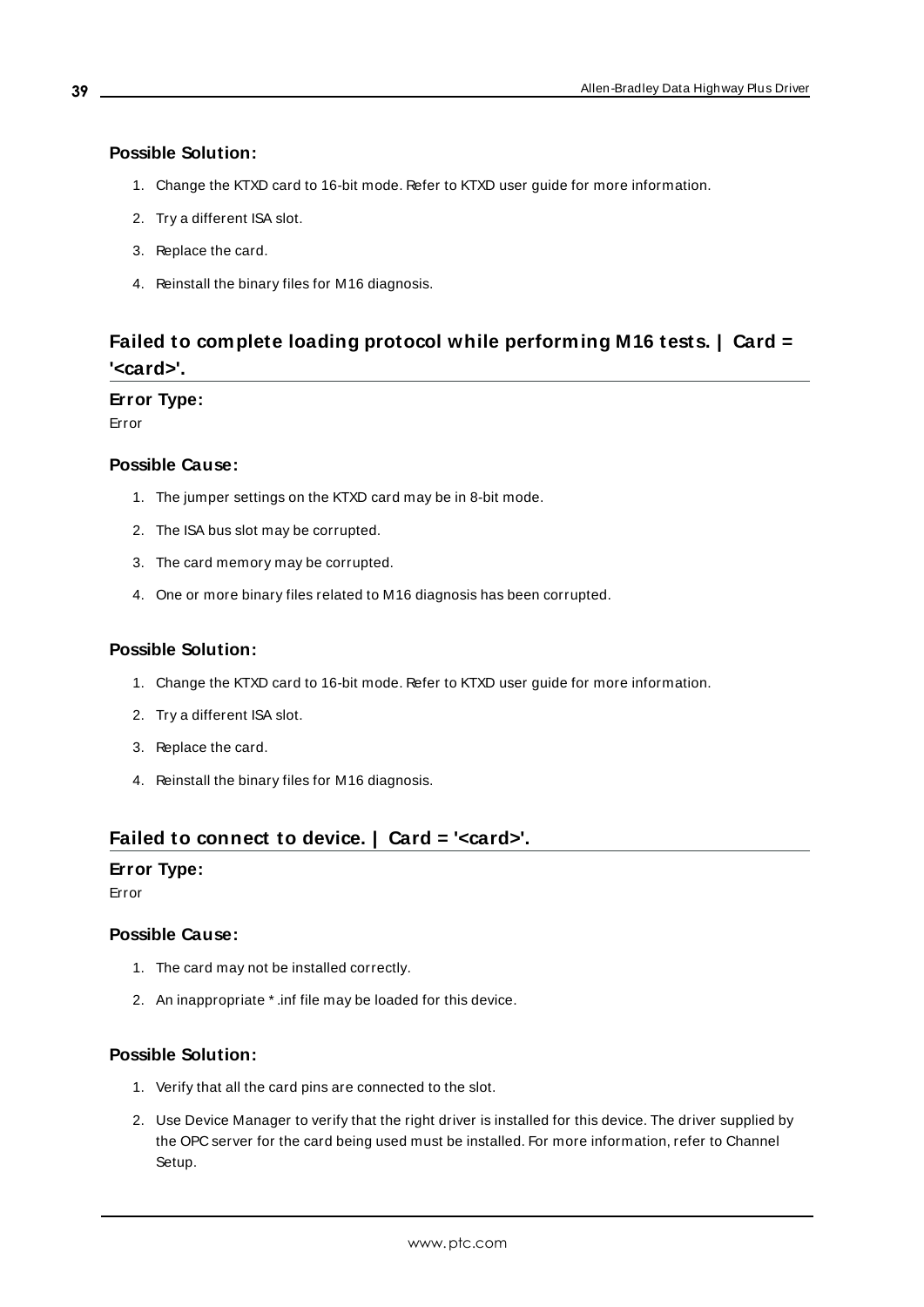### <span id="page-39-0"></span>**Failed to load resource for PCI setup under device. | Card = '<card>'.**

**Error Type:**

<span id="page-39-1"></span>Error

### **Duplicate station ID detected by device. | Card = '<card>'.**

#### **Error Type:**

Error

#### **Possible Cause:**

There is more than one device with the same device ID.

#### **Possible Solution:**

<span id="page-39-2"></span>Assign a different station ID (device ID) to one of the duplicate stations.

#### **Invalid station ID detected by device. | Card = '<card>'.**

#### **Error Type:**

Error

#### **Possible Cause:**

The device with the specified ID could not be located in the network.

#### **Possible Solution:**

- 1. Verify the specified device ID is correct or modify it to the correct ID.
- 2. Check for broken connections between the card and the device.
- 3. Verify the device is on the appropriate network.
- 4. Verify that the device is powered on.

### <span id="page-39-3"></span>**Error writing to SST ports for device. | Card = '<card>'.**

#### **Error Type:**

Error

#### **Possible Cause:**

The ports selected are not working properly, which usually results from conflicts with other devices.

#### **Possible Solution:**

<span id="page-39-4"></span>Assign a different port range and restart the driver.

### **Failed to take the SST card offline for device. | Card = '<card>'.**

#### **Error Type:**

Error

#### **Possible Cause:**

The driver cannot take the card offline due to an invalid or non-existent device.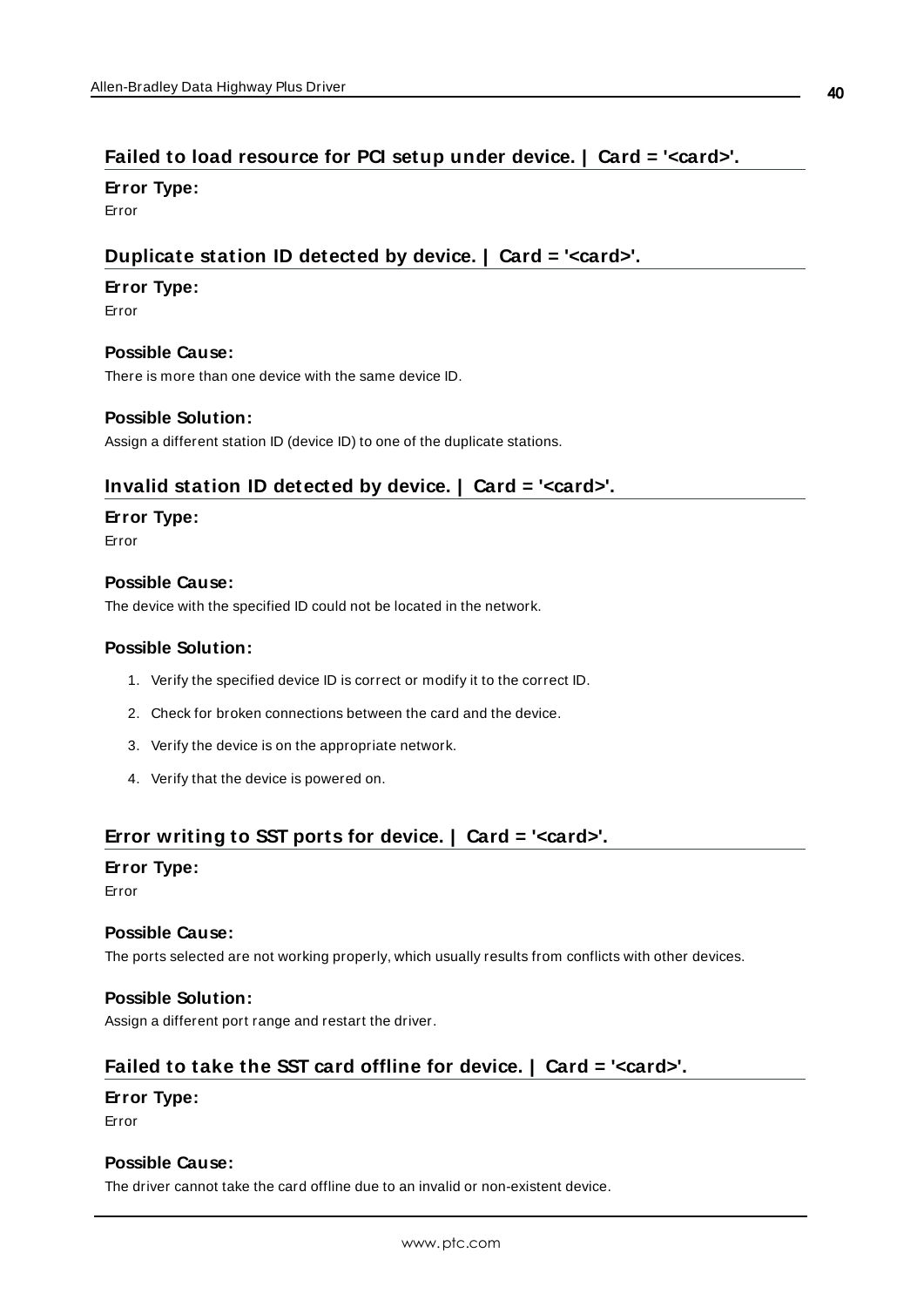- 1. Check for memory conflicts. If there is a conflict, try a different memory address.
- 2. Check for broken connections between the card and the host.
- 3. Verify the card is installed correctly.
- 4. Restart the driver.
- 5. Restart the computer.

### <span id="page-40-0"></span>**Bad port/ memory detected on SST card while loading module on device. | Card = '<card>'.**

**Error Type:** Error

#### **Possible Cause:**

A conflict occurred on memory/ports between devices.

#### **Possible Solution:**

- 1. Check for memory conflicts. If there is a conflict, try a different memory address.
- 2. Check for I/O ports conflicts. If there is a conflict, try different port address.
- 3. The card or section of a card may be corrupted. If so, try different memory/port address.

### <span id="page-40-1"></span>**Protocol is not reflected onto memory after being loaded on device. | Card = '<card>'.**

#### **Error Type:**

Error

#### **Possible Cause:**

- 1. The device is not configured properly.
- 2. A memory conflict occurred.
- 3. A problem occurred with the network.
- 4. The card is corrupt.

#### **Possible Solution:**

- 1. Reconfigure the device with appropriate properties.
- 2. Assign a different unique memory address.
- 3. Restart the driver.
- 4. Replace the card.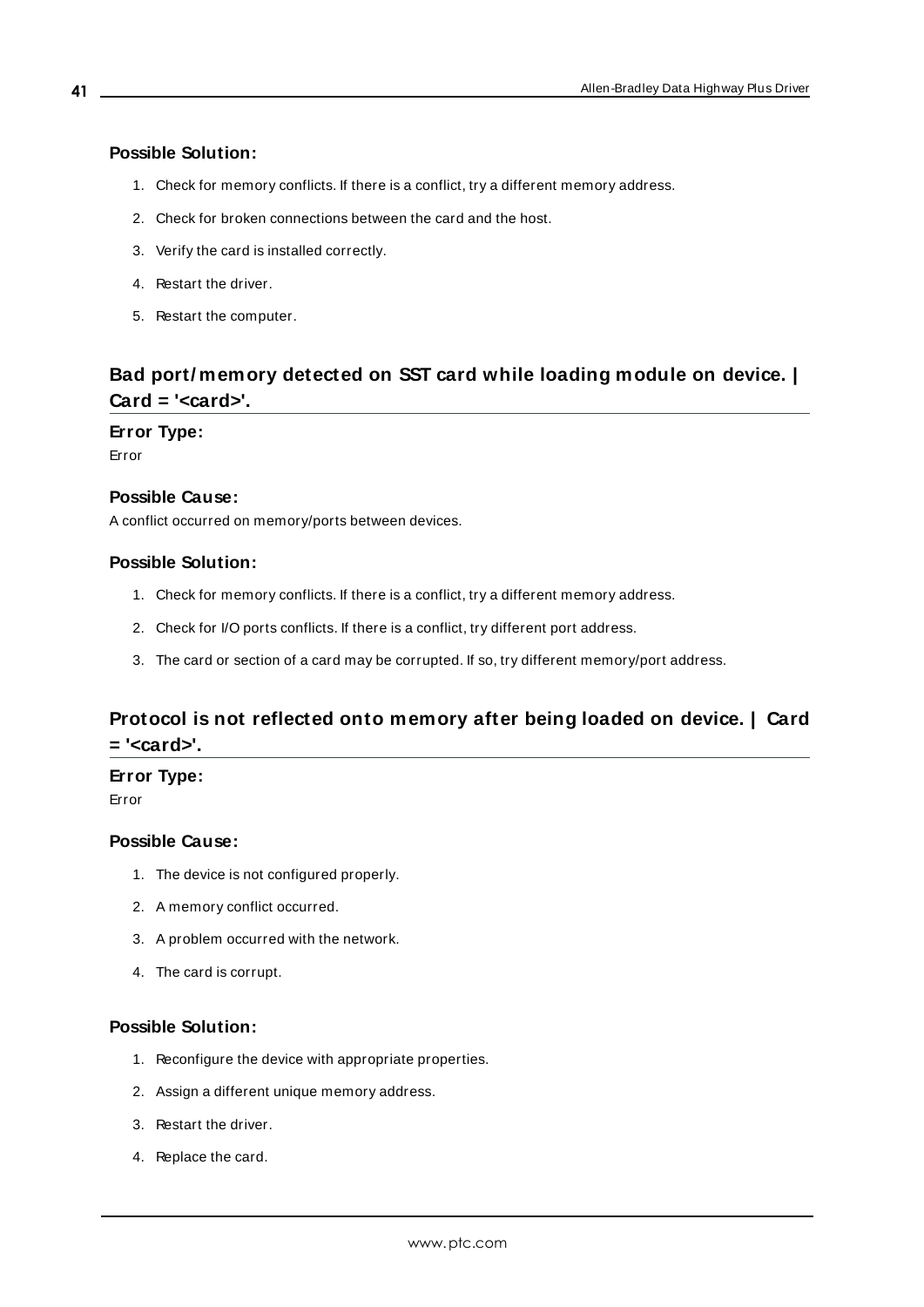### <span id="page-41-0"></span>**SST module could not be loaded because of a card error on device. | Card = '<card>'.**

#### **Error Type:**

<span id="page-41-1"></span>Error

#### **SST card execution error occurred on device. | Card = '<card>'.**

#### **Error Type:**

Error

#### **Possible Cause:**

- 1. There may be a memory conflict.
- 2. There may be a temporary problem with the network.
- 3. Some binary file for the driver may be corrupted.
- 4. The card may be corrupted.

#### **Possible Solution:**

- 1. Reconfigure the device with a different memory address.
- 2. Restart the driver.
- 3. Replace the card.

### <span id="page-41-2"></span>**Failed to load binary resource for device. | Resource = <resource>, Card = '<card>'.**

### **Error Type:**

Error

### **Possible Cause:**

<span id="page-41-3"></span>One of the binary files required for loading the protocol may be corrupted.

### **Failed to clear dual port memory while performing functionality test for device. | Card = '<card>'.**

### **Error Type:**

Error

### **Possible Cause:**

There may be a conflict between this server and another OPC server supporting the drivers.

### **Possible Solution:**

Verify all other OPC servers (such as RSLinx) are completely uninstalled, then restart the PC.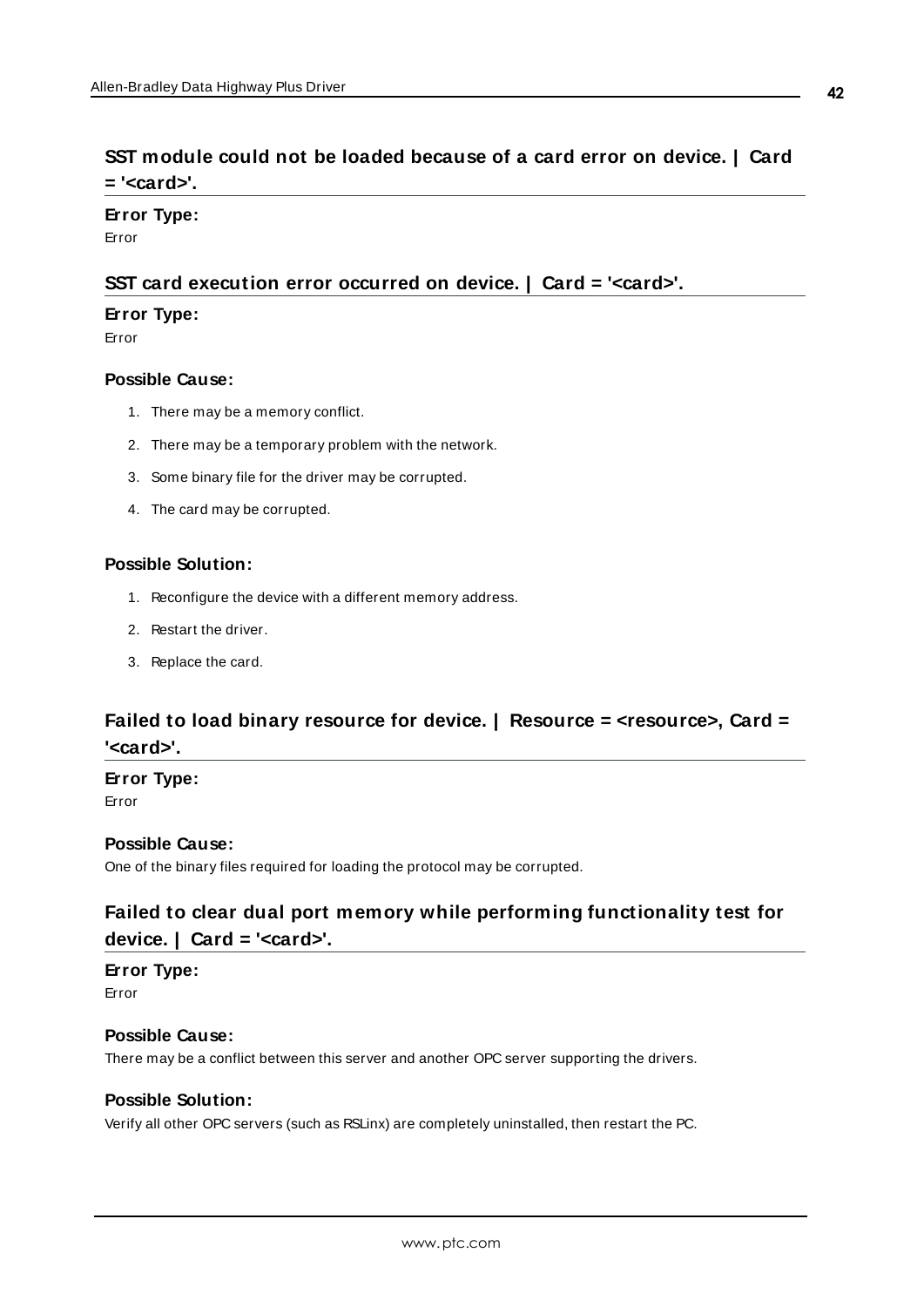### <span id="page-42-0"></span>**Failed to remove device from channel map. | Channel ID = <channel>, Card = '<card>'.**

**Error Type:** Error

### <span id="page-42-1"></span>**Failed to add device to channel map. | Channel ID = <channel>, Card = '<card>'.**

**Error Type:**

<span id="page-42-2"></span>Error

### **Failed to locate PKTXChannel for device. | PKTXChannel = <channel>, Card = '<card>'.**

**Error Type:**

Error

#### **Possible Cause:**

- 1. The card is not installed properly.
- 2. Card instance ID may be used by other card.
- 3. The properties selected for channel setup may be incorrect.
- 4. The card is corrupt.

#### **Possible Solution:**

- 1. Verify all the pins are connected into the slot.
- 2. Verify that the instance ID is not used by any other PKTXcard.
- 3. Modify the channel properties with appropriate values.
- 4. Replace the card.

### <span id="page-42-3"></span>**Error performing diagnostic test.**

#### **Error Type:**

Error

#### **Possible Cause:**

- 1. The card is not installed properly.
- 2. The card is corrupt.

#### **Possible Solution:**

- 1. Verify that all the pins are connected into the slot.
- 2. Replace the card.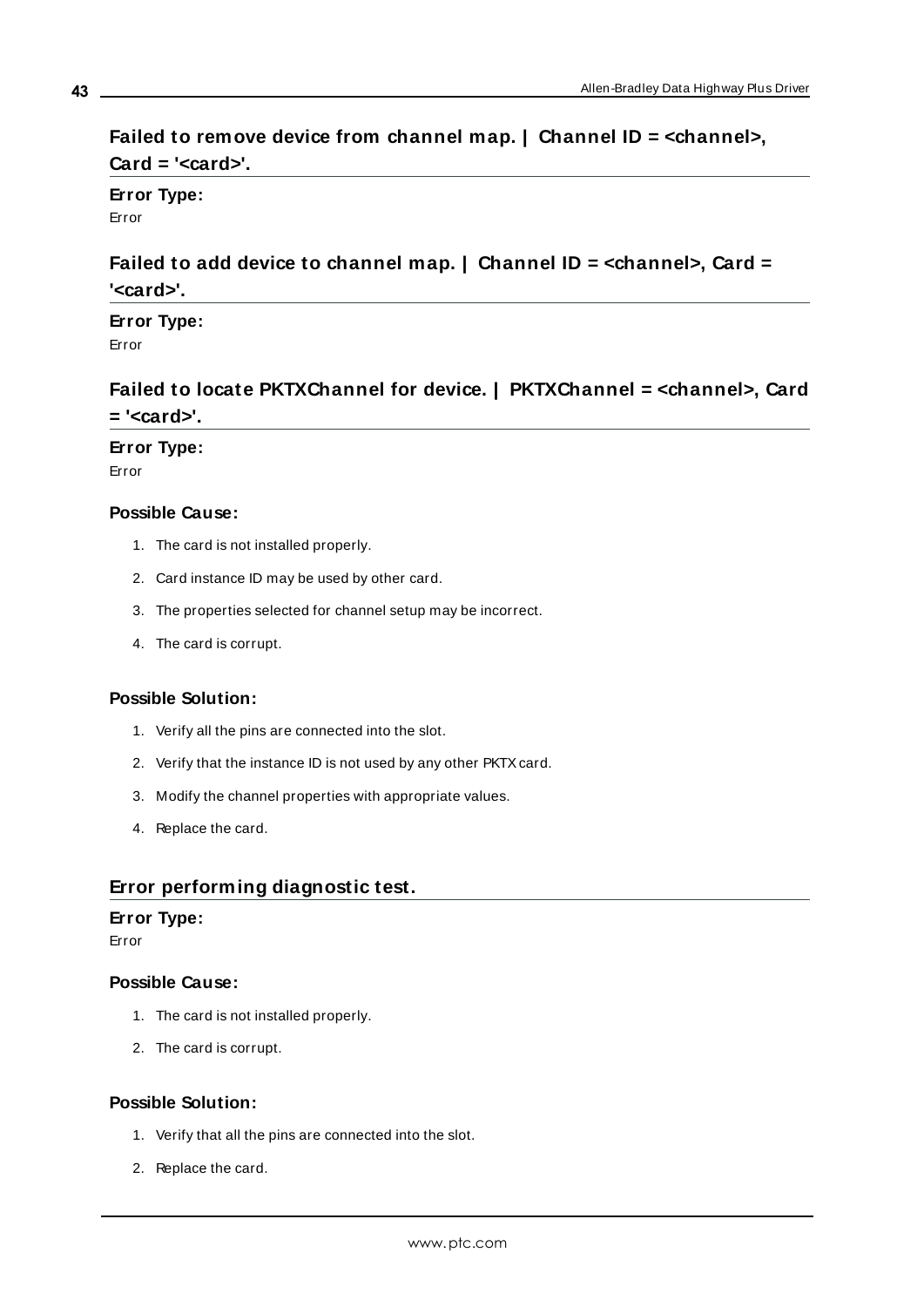### <span id="page-43-0"></span>**Unable to read block from device. Frame received contains errors. | Block start address = '<address>'.**

#### **Error Type:**

Warning

#### **Possible Cause:**

- 1. An incorrect frame size was received.
- 2. A TNS mismatch occurred.
- 3. Invalid response command was returned from device.
- 4. There was a misalignment of packets due to connection/disconnection between PC and device.
- 5. There is a problem with the cabling connecting the devices, causing noise.

#### **Possible Solution:**

While the driver attempts to recover from this error without intervention, there may be an issue with the cabling or the device itself.

### <span id="page-43-1"></span>**Unable to read block from device. Block deactivated. | Block start address = '<address>', Status code = <code>, Extended status code = <code>.**

#### **Error Type:**

Warning

#### **Possible Cause:**

The address requested in the block does not exist in the PLC.

#### **Possible Solution:**

Check the status and extended status codes returned by the PLC. An extended status code may not always be returned and the error information is contained within the status code. The codes are displayed in hexadecimal. Status code errors in the low nibble of the status code indicate errors found by the local node. The driver continues to retry reading these blocks of data periodically. Errors found by the local node occur when the KF module cannot see the destination PLC on the network. Status code errors in the high nibble of the status code indicate errors found by the PLC. These errors are generated when the block of data the driver is referncing is not available in the PLC. The driver does not ask for these blocks again after receiving this kind of error. This kind of error can be generated if the address does not exist in the PLC.

### <span id="page-43-2"></span>**Unable to write to address on device. Frame received contains errors. | Tag address = '<address>'.**

**Error Type:** Warning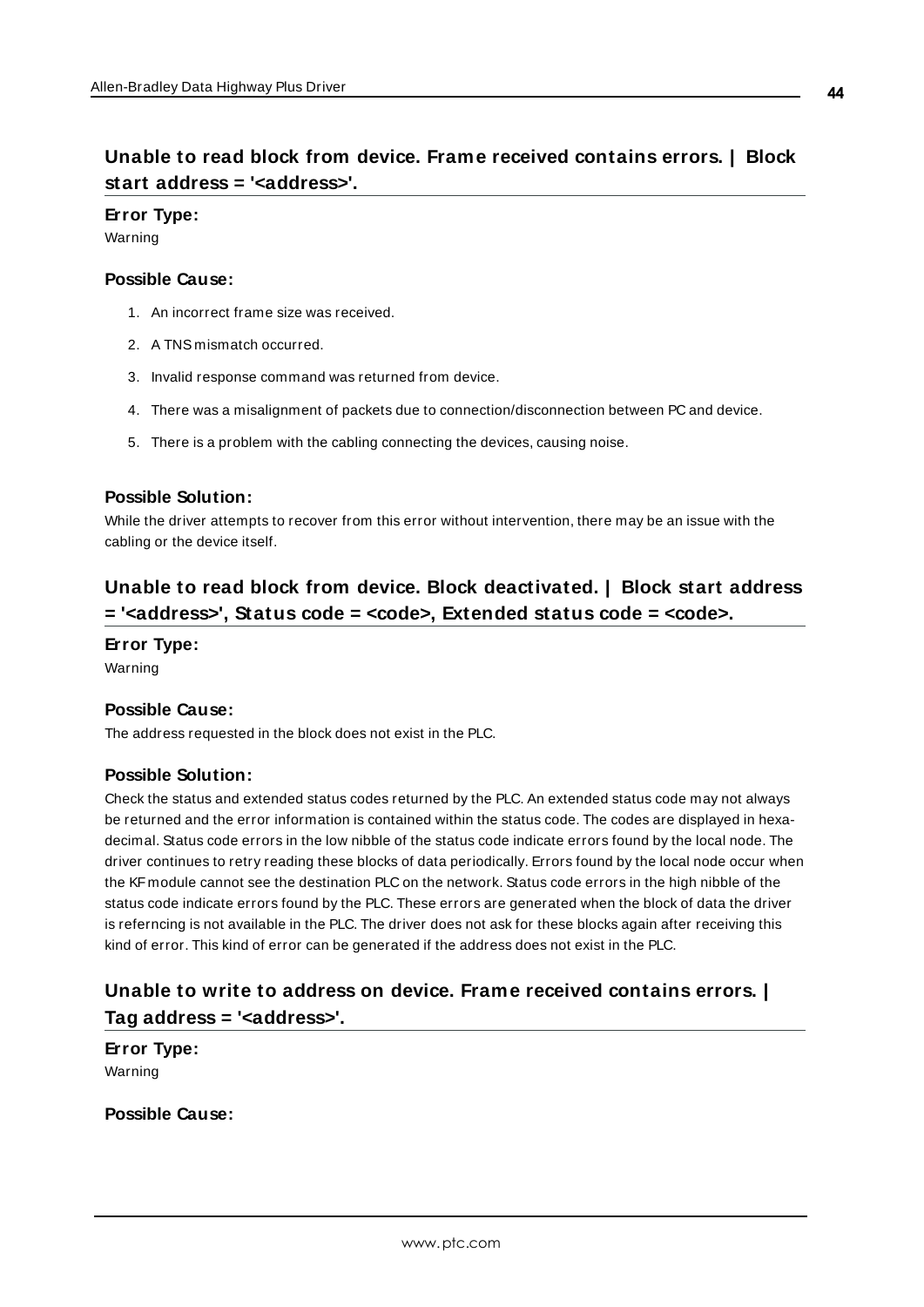- 1. An incorrect frame size was received.
- 2. A TNS mismatch occurred.
- 3. Invalid response command was returned from device.
- 4. There was a misalignment of packets due to connection/disconnection between PC and device.
- 5. There is a problem with the cabling connecting the devices, causing noise.

While the driver attempts to recover from this error without intervention, there may be an issue with the cabling or the device itself.

### <span id="page-44-0"></span>**Unable to read block from device. | Block start address = '<address>', Status code = <code>, Extended status code = <code>.**

**Error Type:** Warning

### **Possible Cause:**

The address requested in the block does not exist in the PLC.

#### **Possible Solution:**

Check the status and extended status codes returned by the PLC. An extended status code may not always be returned and the error information is contained within the status code. The codes are displayed in hexadecimal. Status code errors in the low nibble of the status code indicate errors found by the local node. The driver continues to retry reading these blocks of data periodically. Errors found by the local node occur when the KF module cannot see the destination PLC on the network. Status code errors in the high nibble of the status code indicate errors found by the PLC. These errors are generated when the block of data the driver is referncing is not available in the PLC. The driver does not ask for these blocks again after receiving this kind of error. This kind of error can be generated if the address does not exist in the PLC.

### <span id="page-44-1"></span>**Unable to write to address on device. | Tag address = '<address>', Status code = <code>, Extended status code = <code>.**

**Error Type:** Warning

#### **Possible Cause:**

The address requested in the block does not exist in the PLC.

#### **Possible Solution:**

Check the status and extended status codes returned by the PLC. An extended status code may not always be returned and the error information is contained within the status code. The codes are displayed in hexadecimal. Status code errors in the low nibble of the status code indicate errors found by the local node. The driver continues to retry writing these blocks periodically. Errors found by the local node occur when the KF module cannot see the destination PLC on the network. Status code errors in the high nibble of the status code indicate errors found by the PLC. These errors are generated when the block of data the driver is referncing is not available in the PLC. The driver does not ask for these blocks again after receiving this kind of error. This kind of error can be generated if the address does not exist in the PLC.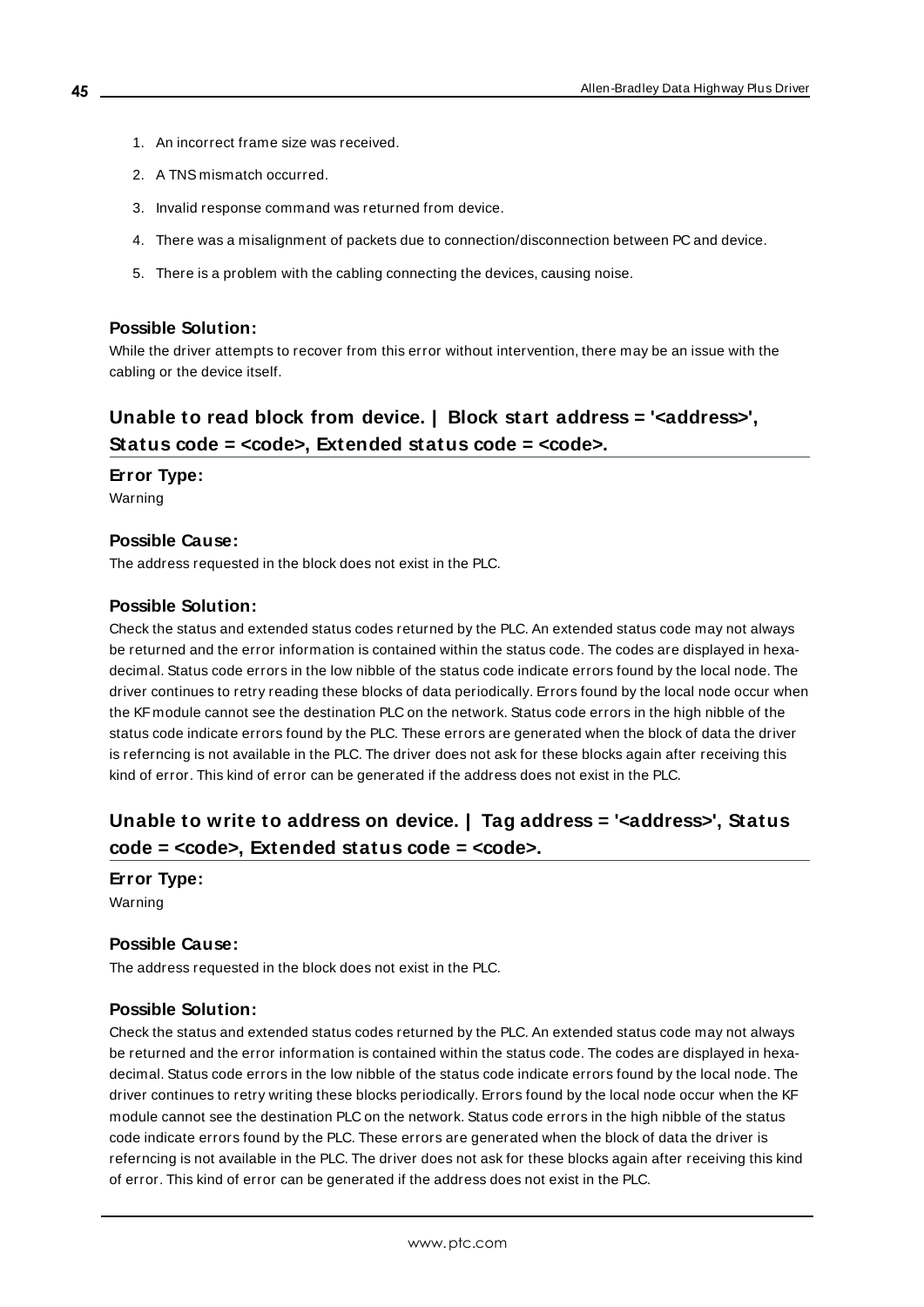### <span id="page-45-0"></span>**Unable to read block from device. | Block start address = '<address>', Status code = <code>.**

#### **Error Type:**

Warning

#### **Possible Cause:**

The address requested in the block does not exist in the PLC.

#### **Possible Solution:**

- 1. Check the status codes returned by the PLC. The codes are displayed in hexadecimal.
- 2. Status code errors in the low nibble of the status code indicate errors found by the local node. The driver continues to retry reading these blocks of data periodically. Errors found by the local node occur when the KF module cannot see the destination PLC on the network.
- 3. Status code errors in the high nibble of the status code indicate errors found by the PLC. These errors are generated when the block of data the driver is referncing is not available in the PLC. The driver does not ask for these blocks again after receiving this kind of error. This kind of error can be generated if the address does not exist in the PLC.

### <span id="page-45-1"></span>**Unable to write to address on device. | Tag address = '<address>', Status code = <code>.**

#### **Error Type:**

Warning

#### **Possible Cause:**

The address requested in the block does not exist in the PLC.

#### **Possible Solution:**

- 1. Check the status codes returned by the PLC. The codes are displayed in hexadecimal.
- 2. Status code errors in the low nibble of the status code indicate errors found by the local node. The driver continues to retry writing these blocks periodically. Errors found by the local node occur when the KF module cannot see the destination PLC on the network.
- 3. Status code errors in the high nibble of the status code indicate errors found by the PLC. These errors are generated when the block of data the driver is referncing is not available in the PLC. The driver does not ask for these blocks again after receiving this kind of error. This kind of error can be generated if the address does not exist in the PLC.

### <span id="page-45-2"></span>**The XML file contains an invalid network value for card type. Setting default network.**

### **Error Type:**

Warning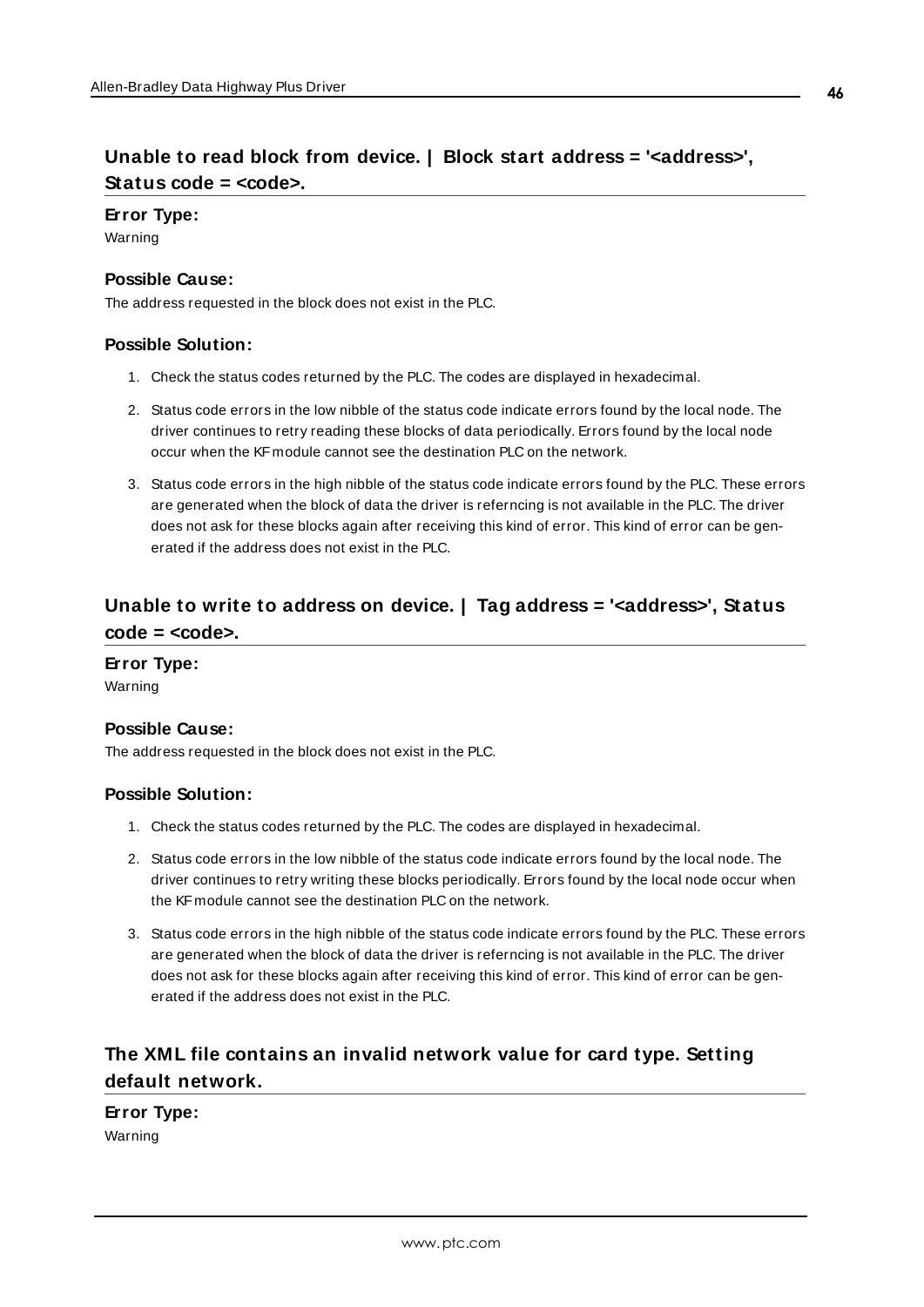### <span id="page-46-0"></span>**The XML file contains invalid baud rate for card type.**

#### **Error Type:**

<span id="page-46-1"></span>Warning

### **Channel is in use, unable to perform synchronization.**

### **Error Type:**

<span id="page-46-2"></span>Warning

### **Loading SST protocol.**

### **Error Type:**

<span id="page-46-3"></span>Informational

### **SST load completed.**

#### **Error Type:** Informational

### <span id="page-46-4"></span>**Loading AB DH+ protocol on device. | Card = '<card>'.**

#### **Error Type:** Informational

### <span id="page-46-5"></span>**AB DH+ protocol load on device completed. | Card = '<card>'.**

#### **Error Type:** Informational

### <span id="page-46-6"></span>**Loading AB DH+ protocol on PKTXChannel of device. | PKTXChannel = <channel>, Card = '<card>'.**

**Error Type:** Informational

### <span id="page-46-7"></span>**AB DH+ protocol load on PKTXChannel of device completed. | PKTXChannel = <channel>, Card = '<card>'.**

#### **Error Type:** Informational

### <span id="page-46-8"></span>**Windows NT platform detected.**

#### **Error Type:** Informational

### <span id="page-46-9"></span>**All matching channels have been updated with the new configured properties.**

**Error Type:**

Informational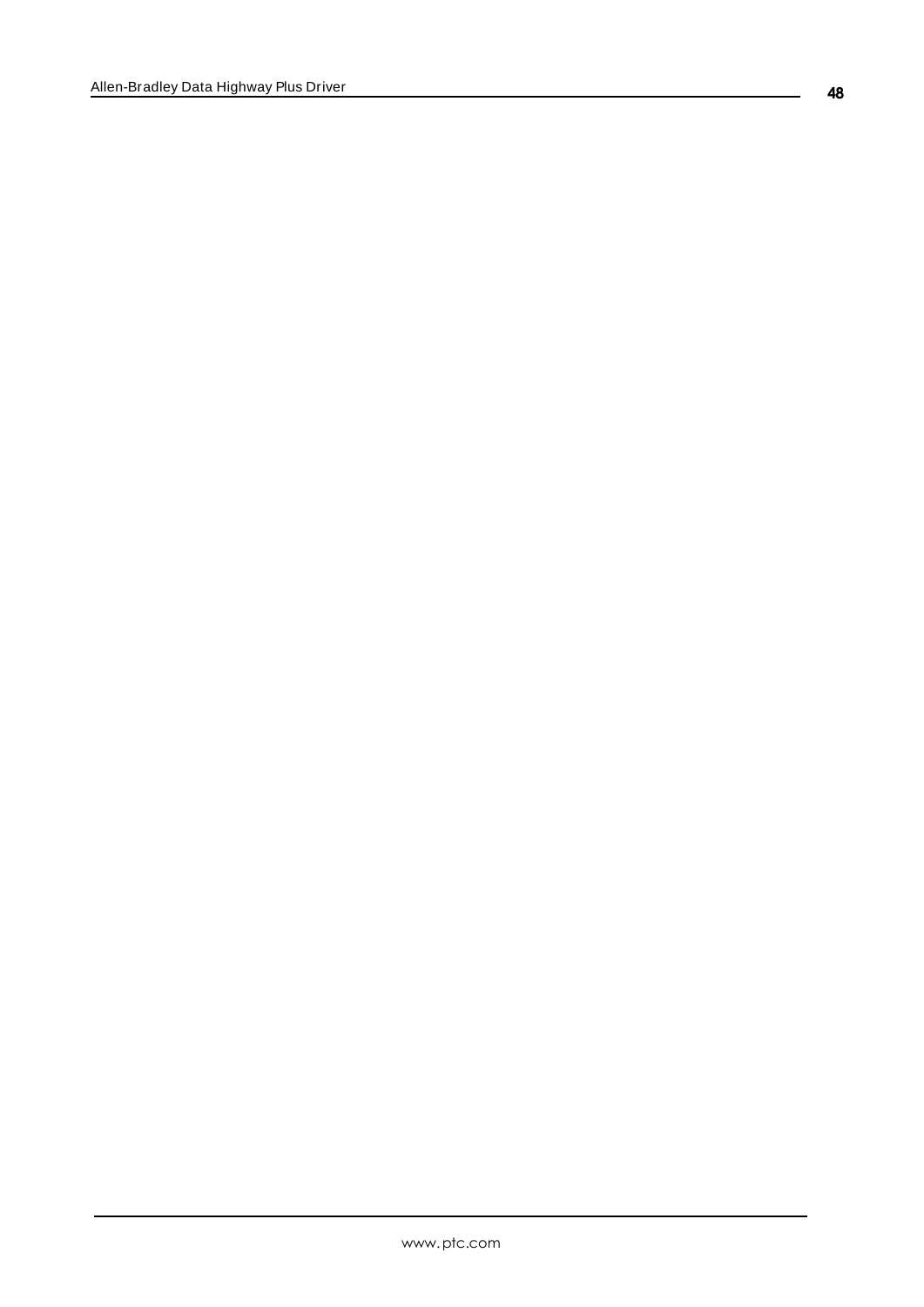## <span id="page-48-0"></span>Index

### **0**

0000-Generic Module [14](#page-13-0)

### **A**

AB DH+ protocol load on device completed. | Card = '<card>'. [47](#page-46-5) AB DH+ protocol load on PKTXChannel of device completed. | PKTXChannel = <channel>, Card = '<card>'. [47](#page-46-7) Address Descriptions [18](#page-17-0) All matching channels have been updated with the new configured properties. [47](#page-46-9) ASCII Files [26](#page-25-0) Attempts Before Timeout [12](#page-11-1) Auto-Demotion [12](#page-11-0)

### **B**

Bad port/memory detected on SST card while loading module on device. | Card = '<card>'. [41](#page-40-0) Baud Rate [9](#page-8-1) BCD [33](#page-32-1) BCD Files [28](#page-27-1) Binary Files [21](#page-20-0) Block Transfer Files [31](#page-30-0) Board Type [9](#page-8-2) Boolean [33](#page-32-2) Byte [33](#page-32-3)

### **C**

Channel Assignment [10](#page-9-1) Channel is in use, unable to perform synchronization. [47](#page-46-1) Char [33](#page-32-4) Communications Parameters [13](#page-12-0) Communications Timeouts [12](#page-11-2) Connect Timeout [12](#page-11-3) Control Files [24](#page-23-0)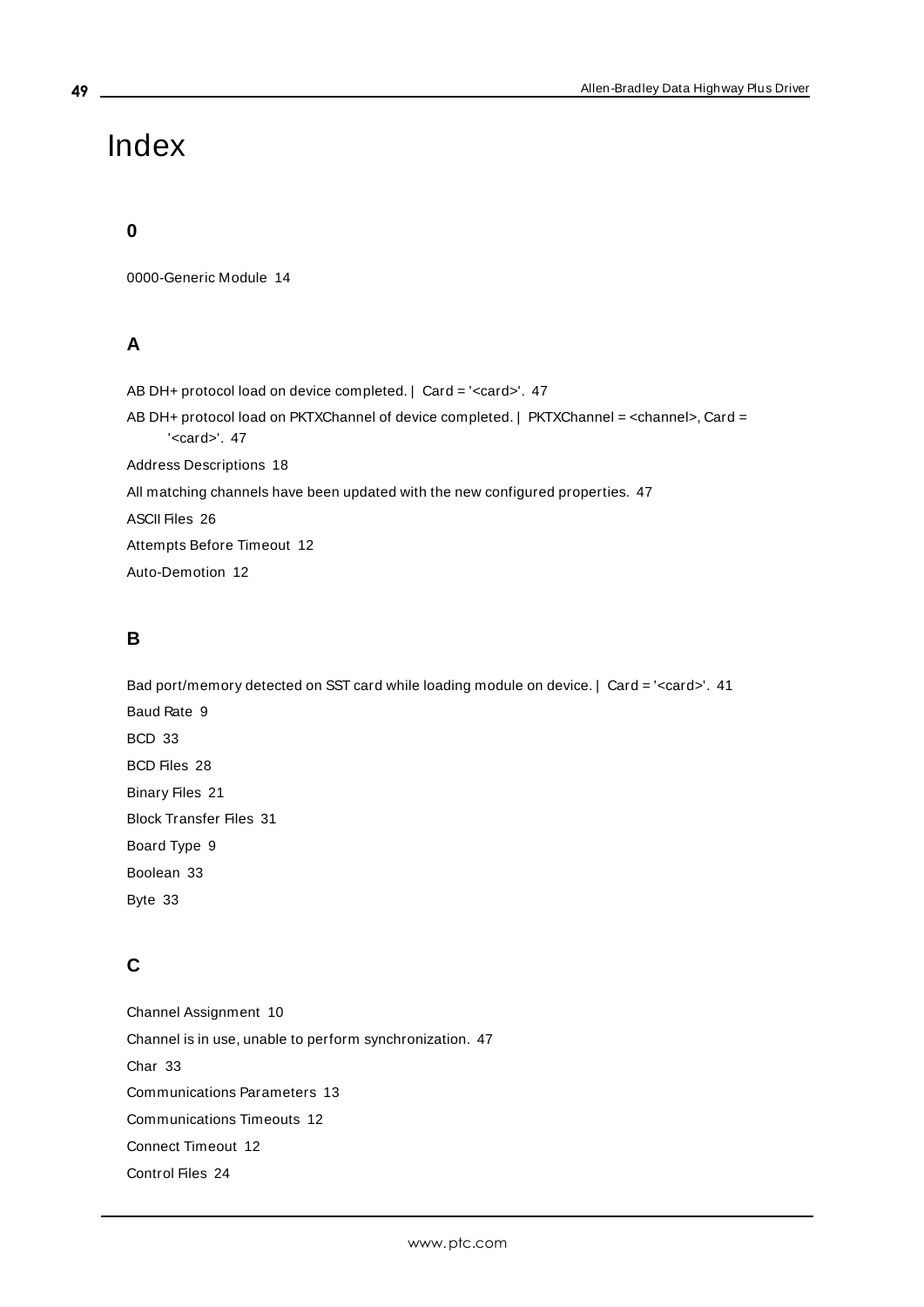Counter Files [23](#page-22-0)

### **D**

Data Collection [10](#page-9-2) Data Types Description [33](#page-32-0) Demote on Failure [13](#page-12-2) Demotion Period [13](#page-12-3) Discard Requests when Demoted [13](#page-12-4) Do Not Scan, Demand Poll Only [11](#page-10-2) Driver [10](#page-9-3) Duplicate station ID detected by device. | Card = '<card>'. [40](#page-39-1) DWord [33](#page-32-5)

### **E**

Error performing diagnostic test. [43](#page-42-3) Error writing to SST ports for device. | Card = '<card>'. [40](#page-39-3) Event Log Messages [34](#page-33-0) External Dependencies [6](#page-5-0)

### **F**

Failed CTC test on device. | Card = '<card>'. [36](#page-35-0) Failed RAM test on device. | Card = '<card>'. [35](#page-34-2) Failed SIO test on device. | Card = '<card>'. [36](#page-35-1) Failed to add device to channel map.  $|$  Channel ID = <channel>, Card = '<card>'. [43](#page-42-1) Failed to allocate board. [34](#page-33-1) Failed to allocate device for board. [38](#page-37-1) Failed to allocate memory for board. [34](#page-33-2) Failed to clear dual port memory while performing functionality test for device. | Card = '<card>'. [42](#page-41-3) Failed to complete diagnosis while performing M16 tests. | Card = '<card>'. [38](#page-37-2) Failed to complete loading protocol while performing M16 tests. | Card = '<card>'. [39](#page-38-0) Failed to connect to device. | Card = '<card>'. [39](#page-38-1) Failed to enable card on device. | Card = '<card>'. [37](#page-36-0) Failed to load binary resource for device. | Resource = <resource>, Card = '<card>'. [42](#page-41-2) Failed to load KTXPCL.BIN on device. | Card = '<card>'. [38](#page-37-0) Failed to load resource for PCI setup under device. | Card = '<card>'. [40](#page-39-0)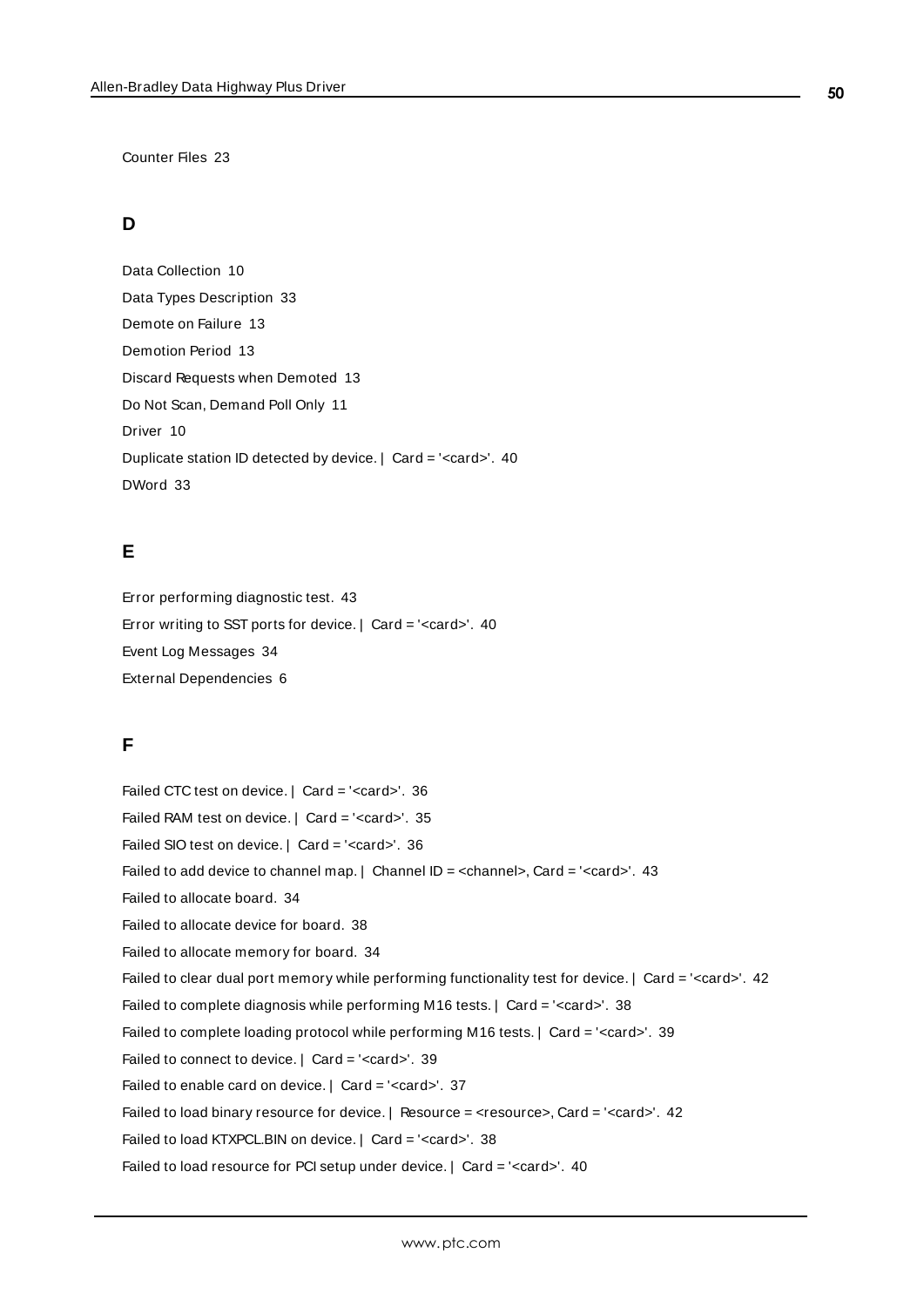Failed to locate PKTXChannel for device. | PKTXChannel = <channel>, Card = '<card>'. [43](#page-42-2) Failed to perform M16 diagnostic. The card is in 8-bit mode. Change jumper configuration to 16-bit mode. | Card = '<card>'. [35](#page-34-0) Failed to remove device from channel map.  $|$  Channel ID = <channel>, Card = '<card>'. [43](#page-42-0) Failed to start card. Possible resource conflicts. | Card = '<card>'. [34](#page-33-4) Failed to stop board. [34](#page-33-3) Failed to take the SST card offline for device. | Card = '<card>'. [40](#page-39-4) Failed to write to dual port memory on device. | Card = '<card>'. [35](#page-34-1) Float [33](#page-32-6) Float Files [25](#page-24-1)

### **G**

General Addressing [18](#page-17-1)

### **H**

Help Contents [5](#page-4-0)

### **I**

I/O Port Address [9](#page-8-3) ID [10](#page-9-4) ID Format [10](#page-9-5) Identification [10](#page-9-0) Initial Updates from Cache [11](#page-10-3) Input Files [19](#page-18-0) Input Words [14](#page-13-1) Integer Files [25](#page-24-0) Inter-Request Delay [12](#page-11-4) Interface Card [9](#page-8-0) Interrupt [9](#page-8-4) Interrupt is not configured for device. | Card = '<card>'. [37](#page-36-1) Invalid station ID detected by device. | Card = '<card>'. [40](#page-39-2)

### **L**

LBCD [33](#page-32-7)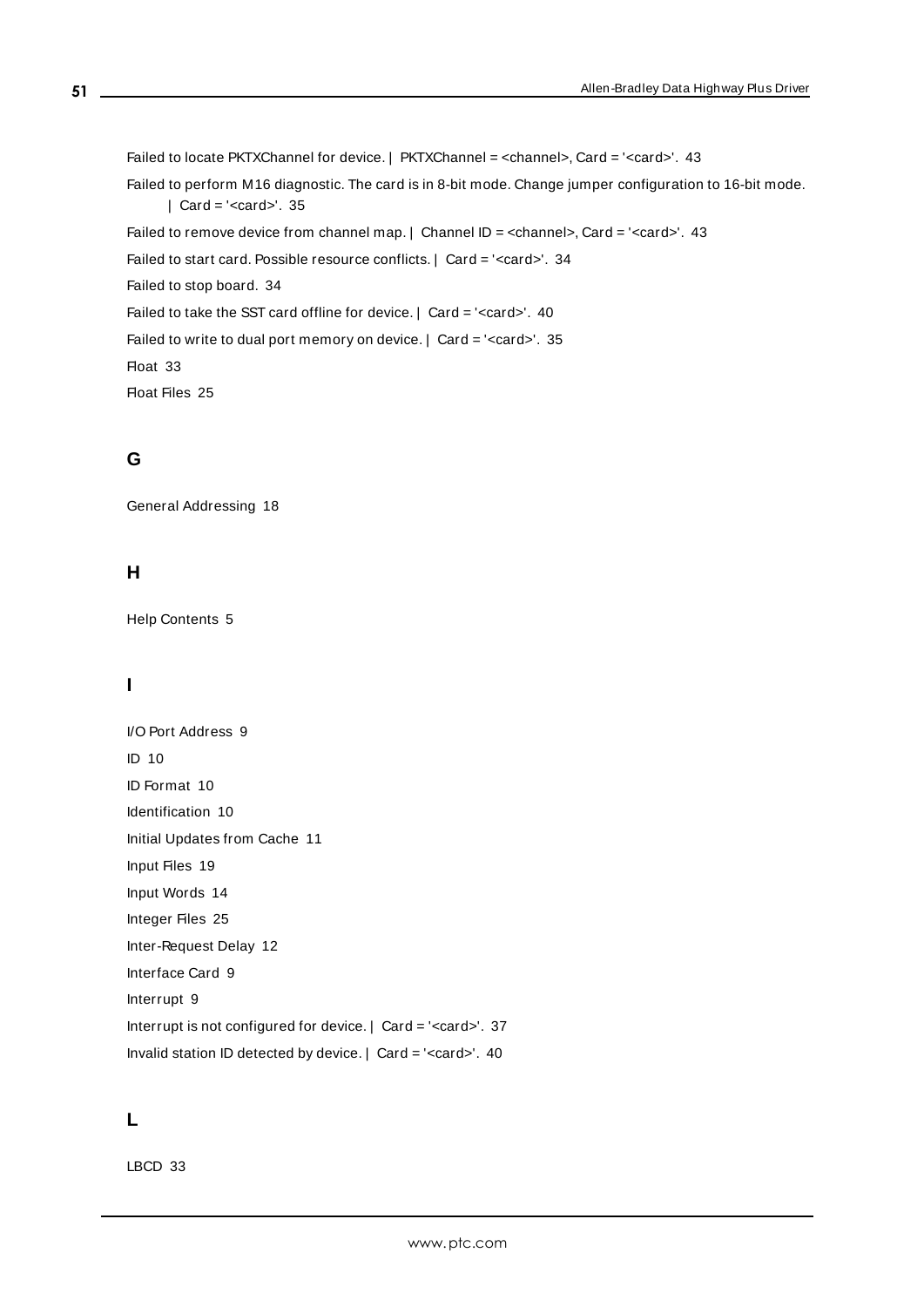Loading AB DH+ protocol on device. | Card = '<card>'. [47](#page-46-4) Loading AB DH+ protocol on PKTXChannel of device. | PKTXChannel = <channel>, Card = '<card>'. [47](#page-46-6) Loading SST protocol. [47](#page-46-2) Long [33](#page-32-8)

#### **M**

Memory Address [9](#page-8-5) Message Files [30](#page-29-0) Model [10](#page-9-6) Modular I/O Selection Guide [15](#page-14-0) Module [14](#page-13-2)

### **N**

Network [9](#page-8-6)

### **O**

Optimizing Communications [17](#page-16-0) Output Files [18](#page-17-2) Output Words [14](#page-13-3) Overview [5](#page-4-1)

### **P**

PCI Card Instance [9](#page-8-7) PID Files [28](#page-27-2) PKTX Channel [9](#page-8-8) PLC-5 Family Addressing [28](#page-27-0) Protocol is not reflected onto memory after being loaded on device. | Card = '<card>'. [41](#page-40-1)

### **R**

Request Size [13](#page-12-5) Request Timeout [12](#page-11-5) Respect Tag-Specified Scan Rate [11](#page-10-4)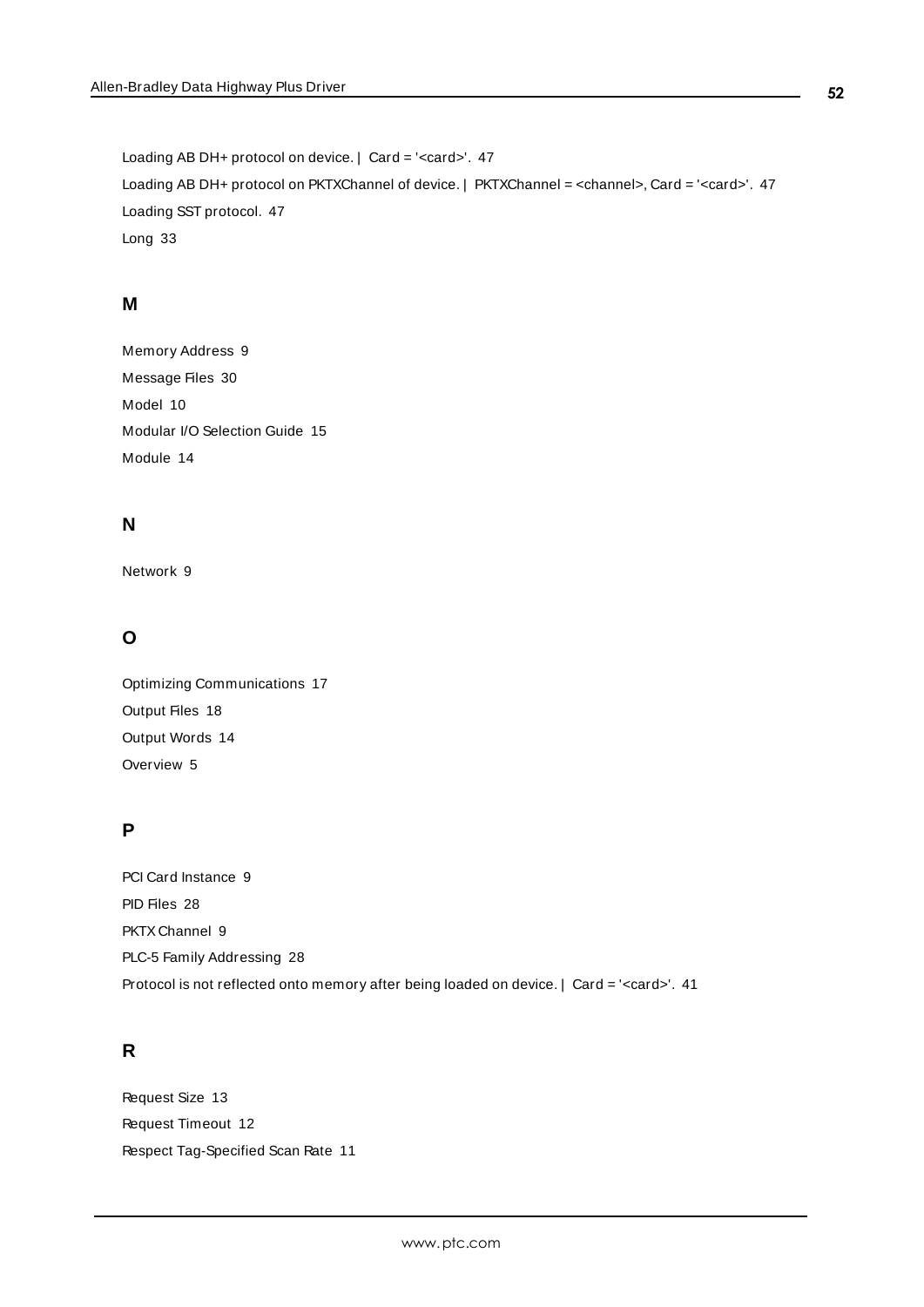### **S**

SC Files [32](#page-31-0) Scan Mode [11](#page-10-5) Setup [5](#page-4-2) Short [33](#page-32-9) Simulated [10](#page-9-7) SLC5/05 Open Addressing [27](#page-26-1) SLC500 [13](#page-12-6) Slot Configuration [13](#page-12-1) SST card execution error occurred on device. | Card = '<card>'. [42](#page-41-1) SST load completed. [47](#page-46-3) SST module could not be loaded because of a card error on device. | Card = '<card>'. [42](#page-41-0) Station Address [9](#page-8-9) Status Files [21](#page-20-1) String [33](#page-32-10) String Files [27](#page-26-0)

### **T**

The XML file contains an invalid network value for card type. Setting default network. [46](#page-45-2) The XML file contains invalid baud rate for card type. [47](#page-46-0) Timeouts to Demote [13](#page-12-7) Timer Files [22](#page-21-0)

### **U**

Unable to read block from device. | Block start address = '<address>', Status code = <code>, Extended status code = <code>, [45](#page-44-0)

Unable to read block from device. | Block start address = '<address>', Status code = <code>. [46](#page-45-0)

- Unable to read block from device. Block deactivated. | Block start address = '<address>', Status code = <code></code>, Extended status code = <code>. [44](#page-43-1)
- Unable to read block from device. Frame received contains errors. | Block start address = '<address>'. [44](#page-43-0)
- Unable to write to address on device. | Tag address = '<address>', Status code = <code>, Extended status code = <code>. [45](#page-44-1)</sup>

Unable to write to address on device. | Tag address = '<address>', Status code = <code>. [46](#page-45-1)

Unable to write to address on device. Frame received contains errors. | Tag address = '<address>'. [44](#page-43-2)